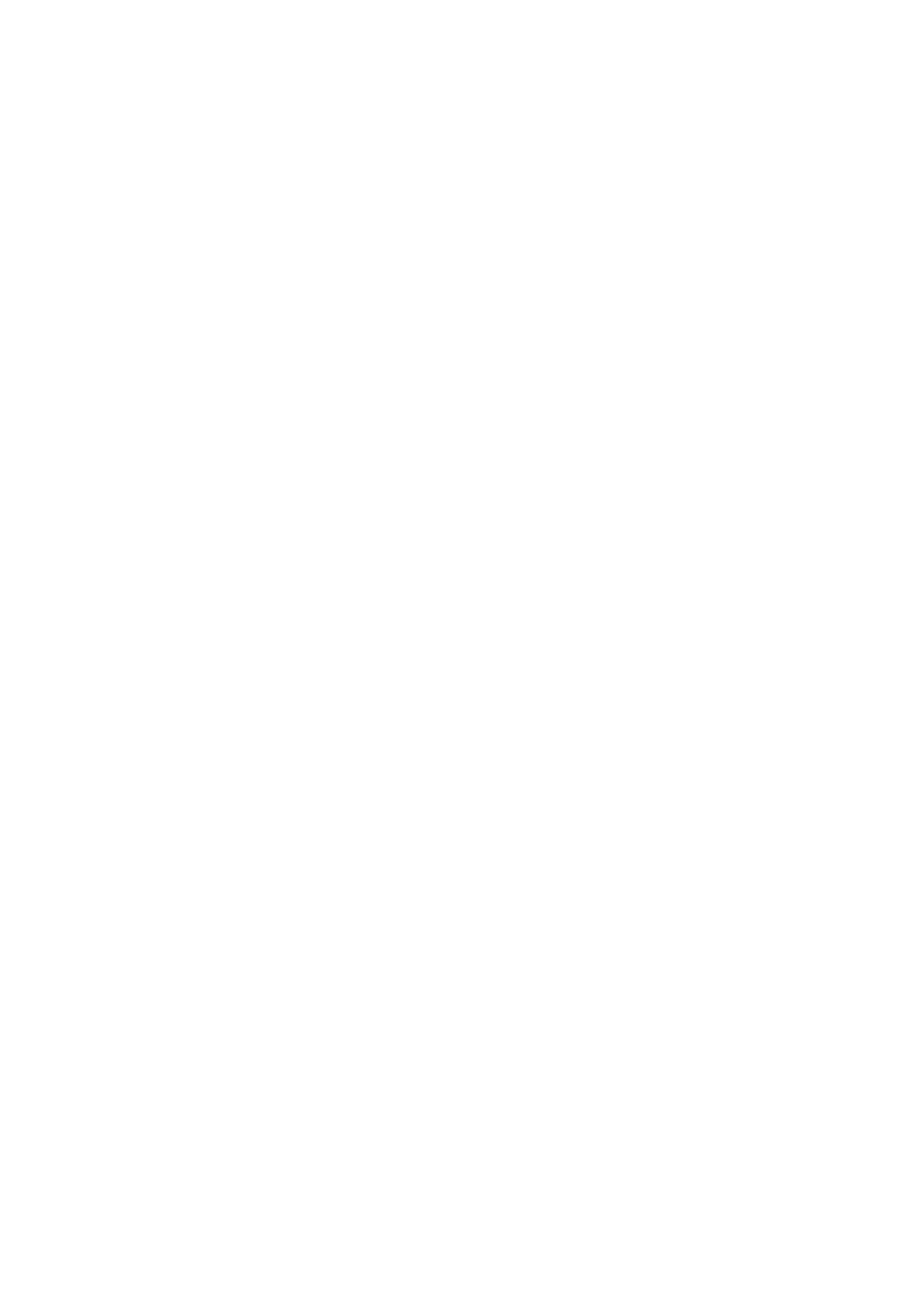

# MASTER'S THESIS ASSIGNMENT

### **I. Personal and study details**

| Student's name:                                   | Hrazdíra Jan                                | Personal ID number: | 466181 |  |  |  |  |
|---------------------------------------------------|---------------------------------------------|---------------------|--------|--|--|--|--|
| Faculty / Institute:                              | <b>Faculty of Electrical Engineering</b>    |                     |        |  |  |  |  |
| Department / Institute: Department of Cybernetics |                                             |                     |        |  |  |  |  |
| Study program:                                    | <b>Open Informatics</b>                     |                     |        |  |  |  |  |
| Specialisation:                                   | <b>Computer Vision and Image Processing</b> |                     |        |  |  |  |  |

### **II. Master's thesis details**

Master's thesis title in English:

**Metaheuristic Algorithms for Optimization Problems Sharing Representation** 

Master's thesis title in Czech:

**Metaheuristické algoritmy pro optimaliza ní problémy sdílející reprezentaci** 

Guidelines:

1. Based on the recommended literature, generalize and implement in C++ a set of suitable local search operators (e.g. 2-opt, swap) and some neighborhood-oriented metaheuristics (e.g.Variable Neighborhood Search, Iterated Local Search), so that they can address optimization problems representable by permutation or variation with replacement. 2. Implement efficient fitness functions and potential constraint violation penalization functions for a set of at least four

distinct problems sharing the selected representation (e.g., variants of Vehicle Routing Problem, Quadratic Assignment Problem, Permutation Flowshop Problem, Jobshop Problem).

3. Model the same set of problems for the Gurobi solver as a Mixed Integer Linear Programming problem.

4. Compare the achievable solution quality, speed, and scalability of both approaches (heuristic and exact).

Bibliography / sources:

[1] Rafael Martí, Panos M. Pardalos, Mauricio G. C. Resende - Handbook of Heuristics – Springer, 2018

[2] Michel Gendreau, Jean-Yves Potvin – Handbook of Metaheuristics – Springer, 2019

[3] Laurence Wolsey – Integer Programming – John Wiley & Sons, 2020

Name and workplace of master's thesis supervisor:

### **Ing. David Woller Intelligent and Mobile Robotics CIIRC**

Name and workplace of second master's thesis supervisor or consultant:

Date of master's thesis assignment: **10.01.2022** Deadline for master's thesis submission: **20.05.2022**

Assignment valid until: **30.09.2023**

.

Ing. David Woller Supervisor's signature prof. Ing. Tomáš Svoboda, Ph.D. Head of department's signature

\_\_\_\_\_\_\_\_\_\_\_\_\_\_\_\_\_\_\_\_\_\_\_\_\_\_\_ \_\_\_\_\_\_\_\_\_\_\_\_\_\_\_\_\_\_\_\_\_\_\_\_\_\_\_ \_\_\_\_\_\_\_\_\_\_\_\_\_\_\_\_\_\_\_\_\_\_\_\_\_\_\_ prof. Mgr. Petr Páta, Ph.D. Dean's signature

### **III. Assignment receipt**

The student acknowledges that the master's thesis is an individual work. The student must produce his thesis without the assistance of others, with the exception of provided consultations. Within the master's thesis, the author must state the names of consultants and include a list of references.

Date of assignment receipt Student's signature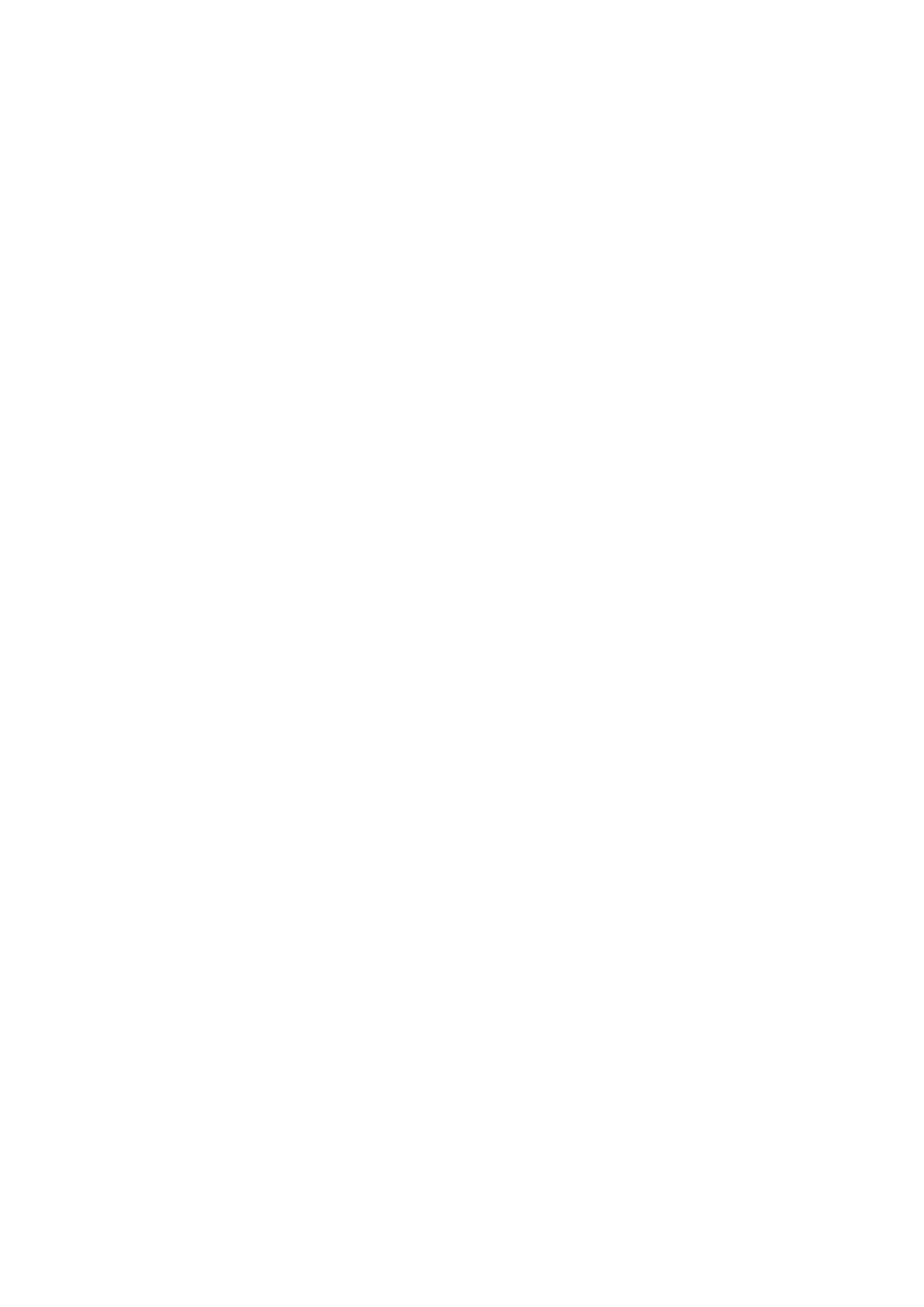## **Acknowledgement / Declaration**

I would like to thank my supervisor Ing. David Woller, for his invaluable assistance and guidance throughout this project.

I declare that the presented work was developed independently and that I have listed all sources of information used within it in accordance with the methodical instructions for observing the ethical principles in the preparation of university theses.

Prague, date 20.5.2022

........................................ signature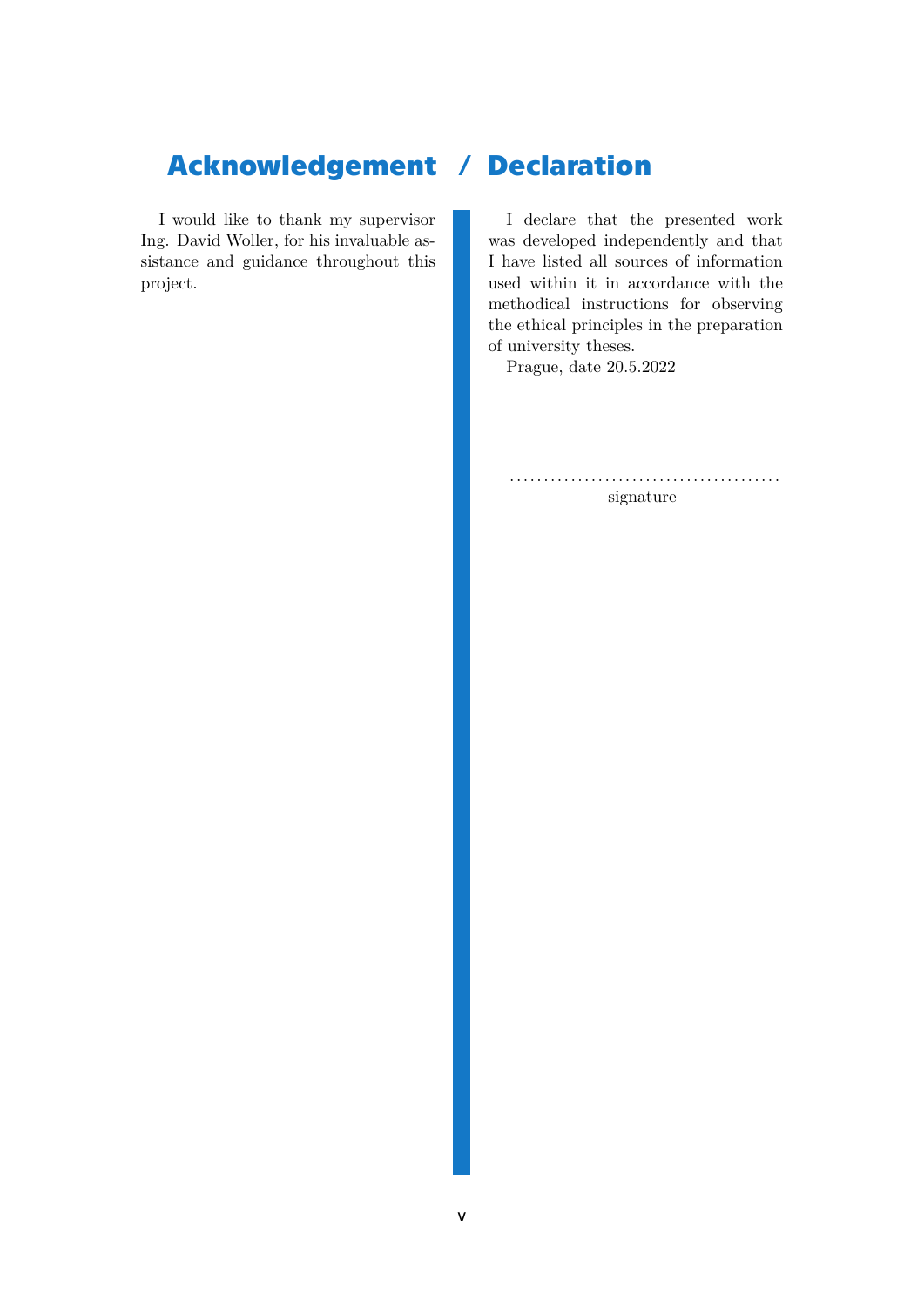## **Abstrakt / Abstract**

Univerzální optimalizátory jsou praktické nástroje, které mohou být aplikovány na celou řadu problémů za předpokladu, že se tyto problémy dají modelovat příslušným formalismem. V této práci je navržen heuristický optimalizátor založený na metaheuristikách a lokálním vyhledávání. Lze ho využít na jakýkoliv problém kombinatorické optimalizace, jehož řešení lze zapsat jako seřazenou sekvenci potenciálně opakujících přirozených čísel libovolné délky (např. permutaci nebo variaci s opakováním). Navržený optimalizátor se ukázal být efektivnější než Gurobi Optimizer na problémech *Capacitated Vehicle Routing*, *Quadratic Assignment* a *Non-permutation Flowshop* ve smyslu škálovatelnosti a kvality řešení za stejných podmínek. Naopak v *Sudoku* si lépe počínal Gurobi Optimizer.

**Klíčová slova:** kombinatorická optimalizace; metaheuristiky; lokální vyhledávání; univerzální optimalizátory;

General-purpose optimizers are convenient tools that can be applied to wide classes of problems, given that these problems can be modeled using a given formalism. This thesis proposes a general-purpose heuristic solver based on neighborhood-oriented metaheuristics. It can be used on any combinatorial problem whose solution can be represented as an ordered sequence of potentially recurring nodes with arbitrary length (e.g. permutation/variation with repetition). The proposed solver proved to outperform the commercial Gurobi Optimizer on *Capacitated Variable Neighborhood*, *Quadratic Assignment*, and *Non-permutation Flowshop* problems in terms of scalability and solution quality given the same computational budget. However, it could not outperform Gurobi in *Sudoku*.

**Keywords:** combinatorial optimization; metaheuristics; local search; general-purpose optimizer;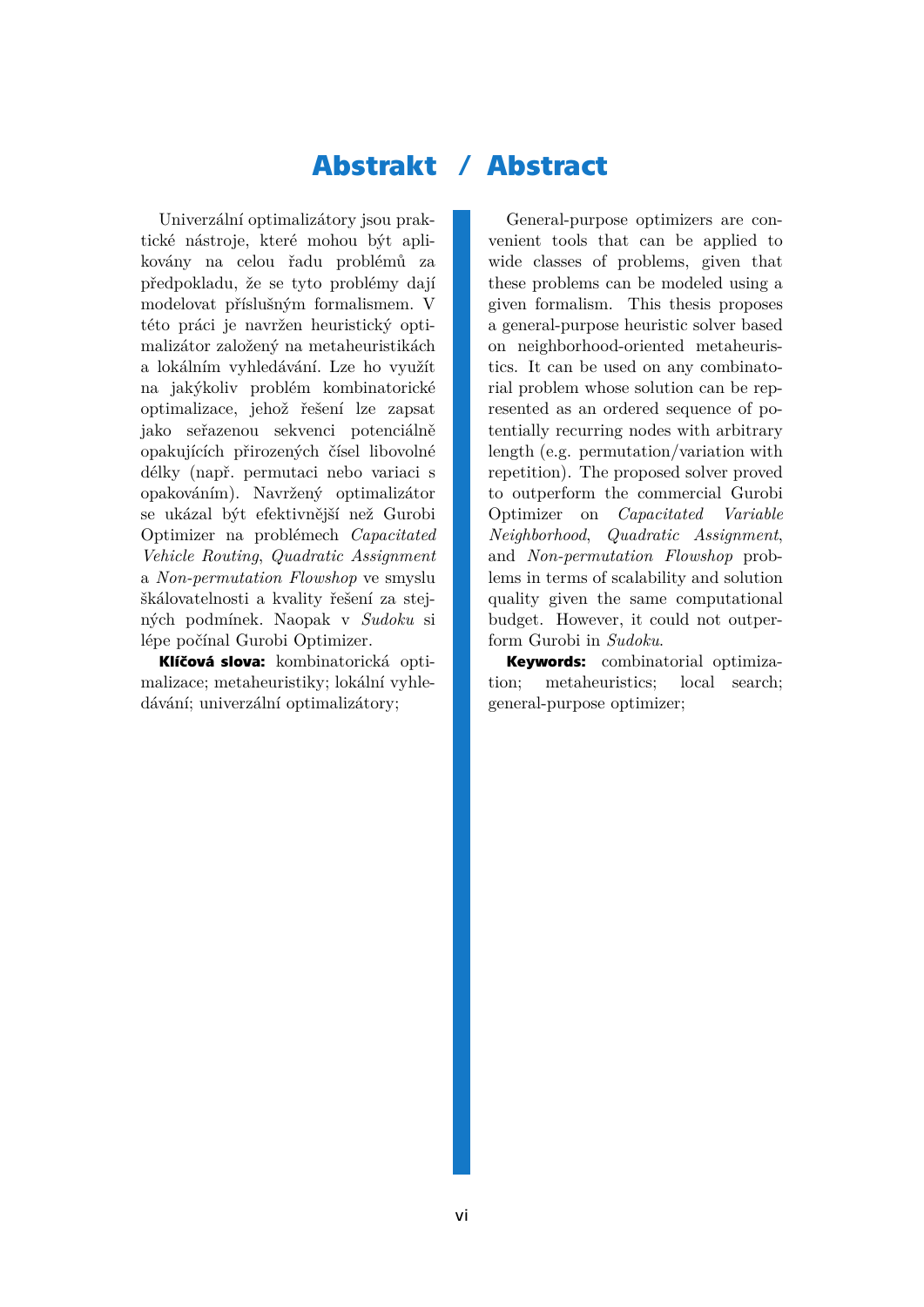## **Contents /**

| 1 Introduction                                                     | 1                  |
|--------------------------------------------------------------------|--------------------|
| 2 Literature review                                                | 2                  |
| 2.1 General-purpose optimiza-                                      |                    |
| tion paradigms $\ldots \ldots \ldots 3$                            |                    |
| 2.1.1 Integer Programming 4                                        |                    |
| 2.1.2 Constraint Satisfaction                                      |                    |
| Problem $\ldots \ldots \ldots \ldots 5$                            |                    |
| 2.1.3 Metaheuristic solvers $\ldots$ .6                            |                    |
| 2.1.4 Transformations to                                           |                    |
| Fundamental Combi-                                                 |                    |
| natorial Optimization                                              |                    |
| Problems $\ldots \ldots \ldots \ldots 7$                           |                    |
| 3 Methodology                                                      | 8                  |
| 3.1 Problem definitions $\ldots \ldots \ldots 8$                   |                    |
| 3.1.1 Generic problem definition . 8                               |                    |
| 3.1.2 Capacitated Vehicle                                          |                    |
| Routing Problem 9                                                  |                    |
| 3.1.3 Quadratic Assignment                                         |                    |
| Problem $\ldots \ldots \ldots 10$                                  |                    |
| 3.1.4 Non-Permutation Flow                                         |                    |
| $\text{Shop} \quad \ldots \quad \ldots \quad \ldots \quad \ldots$  | 10                 |
| 3.1.5 Sudoku                                                       | 11                 |
| 3.2 Proposed framework design                                      | 12                 |
| 3.3 Generic solver components                                      | 15                 |
| 3.3.1 Operators $\ldots$ $\ldots$ $\ldots$                         | 15                 |
| $3.3.2$ Perturbations 21                                           |                    |
| 3.3.3 Construction strategies 24                                   |                    |
| $3.3.4\,$ Local search strategies $\,25$<br>$3.3.5$ Metaheuristics |                    |
| 3.4 Problem-specific components . 29                               | $\mathbf{r}$<br>28 |
| 3.4.1 Capacitated Vehicle                                          |                    |
| Routing Problem 30                                                 |                    |
| 3.4.2 Quadratic Assignment                                         |                    |
| Problem $\ldots \ldots \ldots 31$                                  |                    |
| 3.4.3 Non-Permutation                                              |                    |
| Flowshop $\ldots \ldots \ldots 32$                                 |                    |
| $3.4.4$ Sudoku 32                                                  |                    |
| <b>4 Results</b>                                                   | 34                 |
| 4.1 Capacitated Vehicle Rout-                                      |                    |
| ing Problem $\ldots \ldots \ldots \ldots 35$                       |                    |
| 4.2 Quadratic Assignment                                           |                    |
| Problem 37                                                         |                    |
| 4.3 Non-permutation Flowshop 39                                    |                    |
| 4.4 Sudoku 41                                                      |                    |
| 5 Conclusion <b>Section Section Section Section</b>                | 44                 |

| <b>References</b> | 45 |
|-------------------|----|
| A Glossary        | 51 |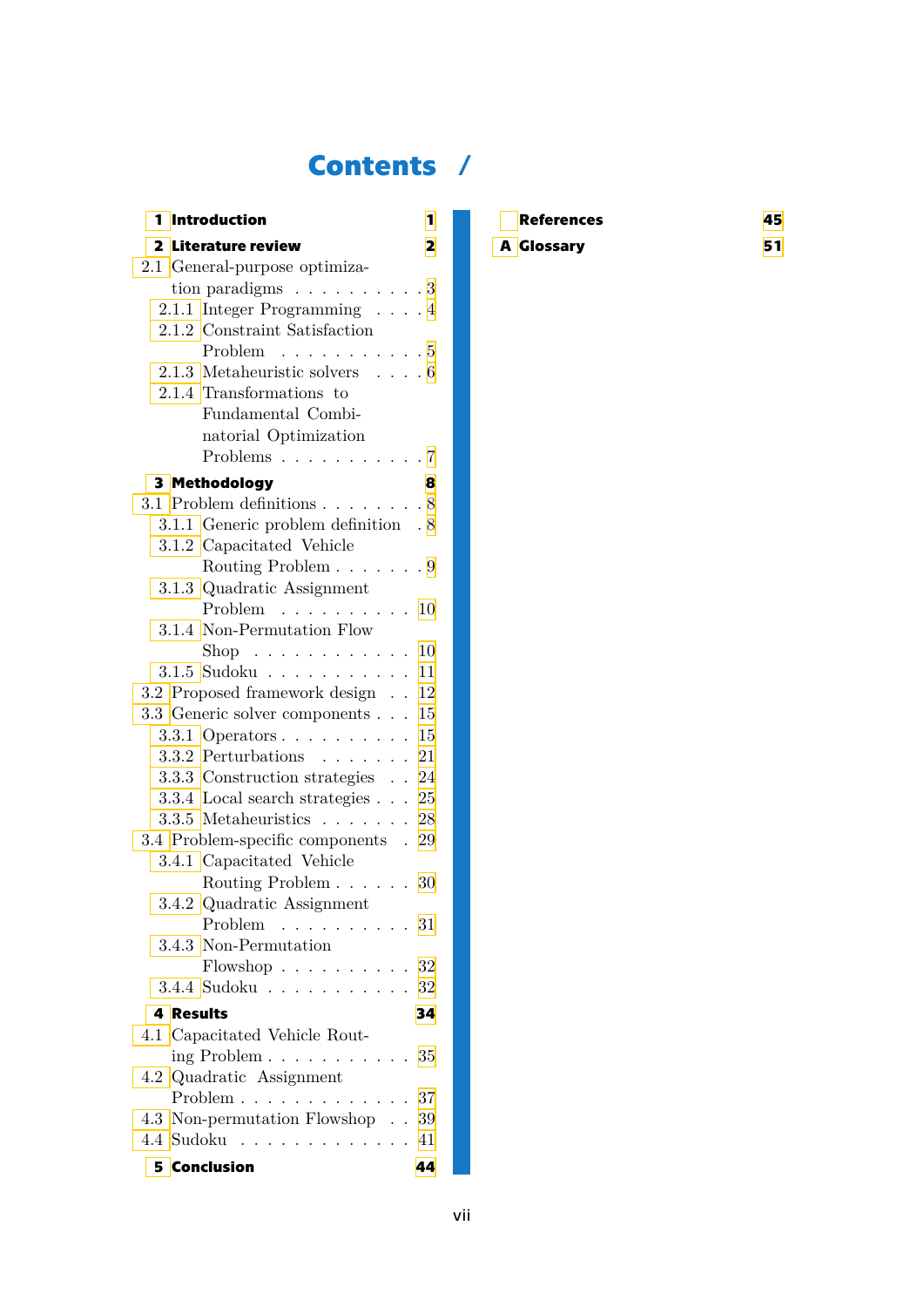# **Algorithms & Tables / Figures**

|      | <b>3.1</b> Insert operator pseudocode $\dots$ 16              |    |
|------|---------------------------------------------------------------|----|
|      | <b>3.2</b> Remove operator pseudocode 16                      |    |
|      | <b>3.3</b> Move operator pseudocode $\dots$                   | 17 |
|      | <b>3.4</b> Move All operator pseu-                            |    |
|      | docode                                                        | 18 |
|      | <b>3.5</b> Swap operator pseudocode $\dots$ 19                |    |
|      | <b>3.6</b> Exchange Nodes operator                            |    |
|      | pseudocode                                                    | 19 |
| 3.7  | Exchange First n Nodes op-                                    |    |
|      |                                                               |    |
|      | <b>3.8</b> Two-opt operator pseudocode . 21                   |    |
|      | <b>3.9</b> Double Bridge perturbation                         |    |
|      |                                                               |    |
|      | 3.10 Reinsert perturbation pseu-                              |    |
|      | $\text{docode}$                                               | 22 |
|      | <b>3.11</b> Random Swap perturbation                          |    |
|      |                                                               | 23 |
|      | <b>3.12</b> Random Move perturbation                          |    |
|      | pseudocode                                                    | 23 |
|      | <b>3.13</b> Random Move All perturba-                         |    |
|      |                                                               |    |
|      | <b>3.14</b> Basic Variable Neighborhood                       |    |
|      | Descent pseudocode 26                                         |    |
|      | <b>3.15</b> Pipe Variable Neighborhood                        |    |
|      |                                                               |    |
|      | <b>3.16</b> Cyclic Variable Neighbor-                         |    |
|      | hood Descent pseudocode 27                                    |    |
|      | <b>3.17</b> Random Variable Neighbor-                         |    |
|      | hood Descent pseudocode 27                                    |    |
|      | <b>3.18</b> Random Pipe Variable                              |    |
|      | Neighborhood Descent                                          |    |
|      |                                                               |    |
|      | 3.19 Iterated Local Search pseu-                              |    |
|      | $\text{docode} \dots \dots$                                   | 28 |
| 3.20 | Basic Variable Neighborhood                                   |    |
|      | Search pseudocode<br>Calibrated Variable Neigh-               | 29 |
| 3.21 |                                                               |    |
|      | borhood Search pseudocode<br>4.1 CVRP Optimization Results 36 | 29 |
|      | <b>4.2</b> QAP Optimization Results  38                       |    |
| 4.3  | NPFS Optimization Results  40                                 |    |
|      | 4.4 Sudoku Optimization Results . 42                          |    |
|      |                                                               |    |

|                  | <b>2.1</b> Classification of the opti-               |
|------------------|------------------------------------------------------|
|                  | mization algorithms3                                 |
| 3.1              | Capacitated Vehicle Routing                          |
|                  | Problem example9                                     |
|                  | <b>3.2</b> Quadratic Assignment Prob-                |
|                  | lem example<br>10                                    |
|                  | <b>3.3</b> Non-Permutation Flowshop                  |
|                  | 11<br>Problem example                                |
|                  | 12<br><b>3.4</b> Sudoku example                      |
|                  | 3.5 Proposed solver class diagram.<br>13             |
| 3.6              | Insert operator example<br>16                        |
| 3.7              | Remove operator example<br>17                        |
| 3.8              | Move operator example<br>17                          |
| 3.9 <sub>°</sub> | Move All operator example<br>18                      |
|                  | <b>3.10</b> Swap operator example $\dots\dots$<br>19 |
| 3.11             | Exchange Nodes operator ex-                          |
|                  | 20<br>ample                                          |
| 3.12             | Exchange First n Nodes op-                           |
|                  |                                                      |
|                  | <b>3.13</b> Two-opt operator example $\dots$<br>21   |
| 3.14             | Double Bridge perturbation                           |
|                  | example<br>22                                        |
| 3.15             | Reinsert perturbation exam-                          |
|                  | 22<br>ple                                            |
| 3.16             | Random Swap perturbation                             |
|                  | $\alpha$ example<br>23                               |
| 3.17             | Random Move perturbation                             |
|                  | $\alpha$ example<br>24                               |
| 3.18             | Random Move All perturba-                            |
|                  | tion example<br>24                                   |
| 4.1              | <b>CVRP</b> Fitness Minimization                     |
|                  | 36<br>Over Time                                      |
|                  | <b>4.2</b> CVRP Operators Histogram<br>37            |
|                  | 4.3 QAP Fitness Minimization                         |
|                  | 4.4 QAP Operators Histogram  39                      |
|                  |                                                      |
|                  | <b>4.5</b> NPFS Fitness Minimization                 |
|                  | 4.6 NPFS Operators Histogram  41                     |
|                  | 4.7 Sudoku Fitness Minimization                      |
|                  |                                                      |
|                  | 4.8 Sudoku Operators Histogram 43                    |
|                  |                                                      |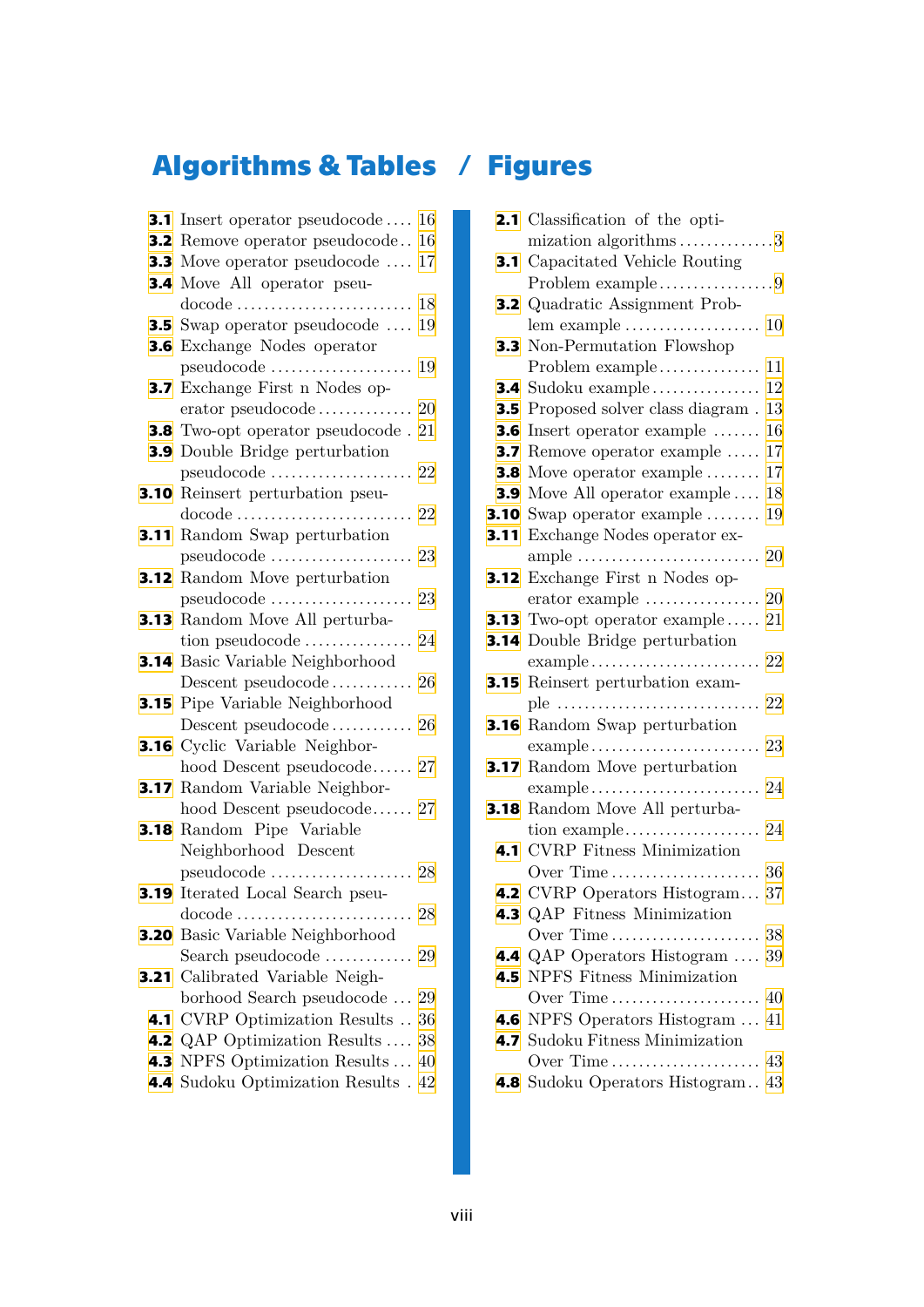# <span id="page-8-1"></span><span id="page-8-0"></span>**Chapter1 Introduction**

Combinatorial optimization problems (COPs) represent a vast group of problems that play a vital role in many different scientific fields. From obvious applications in scheduling [\[1\]](#page-52-1) and transportation [\[2\]](#page-52-2) to less apparent applications in computer vision, including object tracking [\[3\]](#page-52-3), matching [\[4\]](#page-52-4), medical imaging [\[5\]](#page-52-5), or 3D-scene reconstruction [\[6](#page-52-6)].

While some of these problems can be solved in polynomial time, many practical COPs belong to the infamous NP-Hard complexity class. This thesis focuses on generalpurpose optimization methods that can be applied to large groups of NP-Hard COPs. Many versatile solvers exist, but they are usually much slower than other algorithms explicitly designed for a given problem. For example, considering the famous Traveling Salesman Problem (TSP), recent experimental results show that using the Gurobi IP solver, one can find the optimum for an instance of 229 nodes in approximately three hours[[7](#page-52-7)]. In opposition, there is a software called Concorde explicitly designed for solving TSP, and the authors claim on their website that it can solve the same instance in 38.61 seconds[[8](#page-52-8)]. Of course, these experiments were conducted on non-identical setups, but that does not undermine the fact that the computation times were different by three orders.

Sometimes it is needed to solve much larger instances than exact algorithms can in a reasonable amount of time, so a different approach is required. One option would be to abandon any guarantees on the quality of the solution and use metaheuristics. Metaheuristics are problem-independent strategies that orchestrate cooperation between various optimization procedures that are usually problem-specific[[9](#page-52-9)]. A metaheuristic algorithm or solver is a particular implementation exploiting the metaheuristic paradigm. Creating a metaheuristic algorithm tailored to one particular problem can be very timeconsuming. For this reason, it is challenging research goal to develop a general-purpose metaheuristic solver that would play a similar role to heuristics as IP solvers for exact algorithms. Such solvers already exist, but they are limited to a common solution representation, e.g., permutations, binary, integer, or real vectors, or to modeling paradigms, such as Integer Programming (IP) or Constraint Programming (CP).

This thesis aims to propose a neighborhood-oriented metaheuristic solver and compare its performance to the IP Gurobi solver on four different NP-hard problems. Namely, Capacitated Vehicle Routing Problem (CVRP), Quadratic Assignment Problem (QAP), Non-Permutation Flowshop (NPFS), and Sudoku. The proposed solver is capable of dealing with problems with dynamic permutative solution representation. Dynamic permutative representation means that the solution is represented by an ordered sequence of potentially recurring nodes and that the length of the permutation may change during the optimization. The neighborhood-oriented approach is expected to exploit problem structure while preserving versatility and scalability. Gurobi was chosen because it is also a multipurpose tool, and this thesis intends to show that the proposed metaheuristic solver can outperform the exact solver in terms of solution quality given a limited amount of time.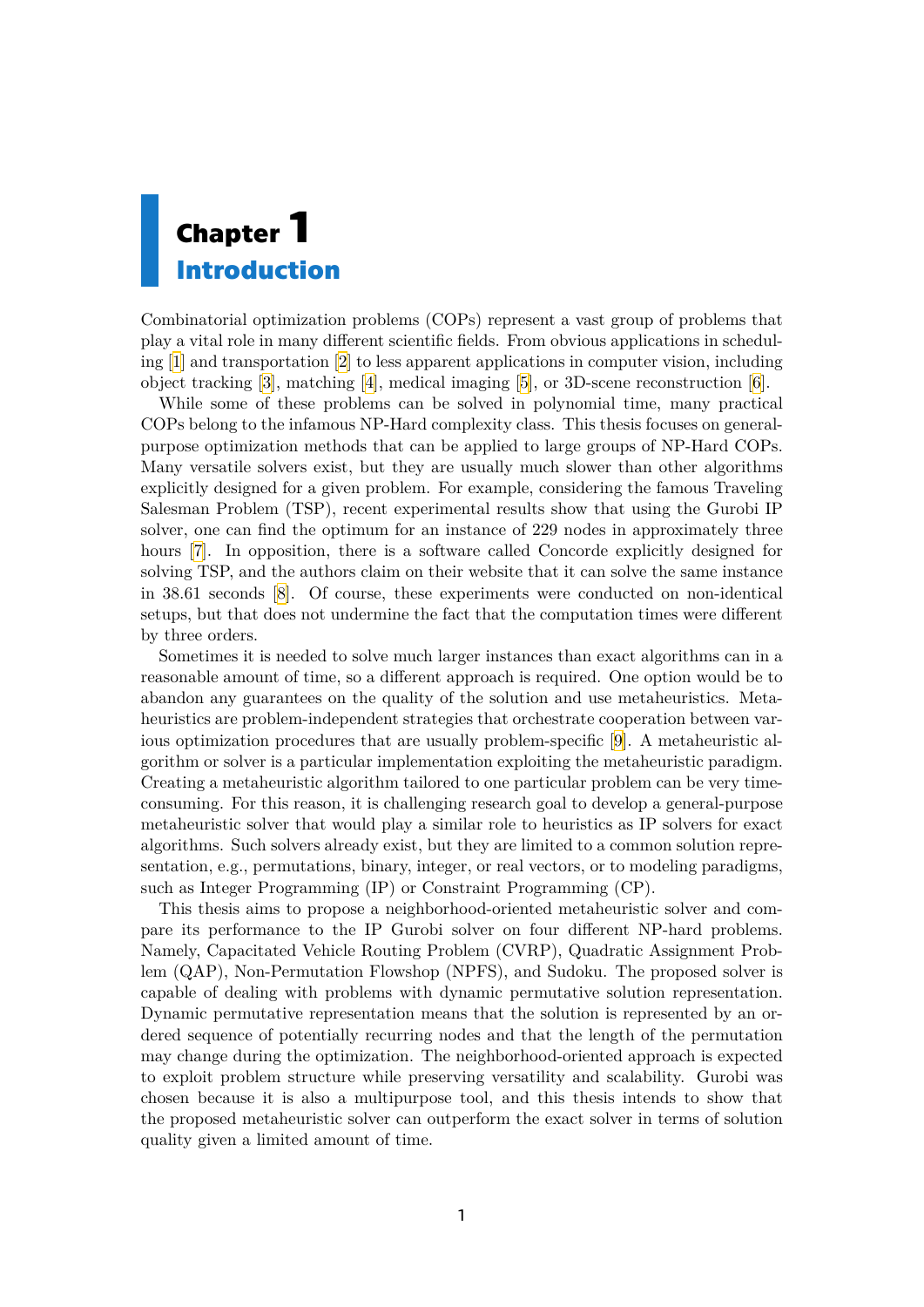# <span id="page-9-1"></span><span id="page-9-0"></span>**Chapter2 Literature review**

In the first section of this chapter, some basic terminology is presented regarding the types of algorithms used for combinatorial optimization. The second part provides an overview of general-purpose tools used for solving broad groups of COPs, usually based on a common problem or solution representation.

All optimization algorithms can be classified into one of three main groups of algorithms: Exact, approximation, and heuristic; see Figure [2.1](#page-10-2) for reference. The figure is not by any means an exhaustive list of algorithms. Instead, it presents some of the most famous algorithms as a typical representatives of each algorithm type.

Exact algorithms always guarantee to find the optimal solution. Branch-and-bound and cutting planes are some of the exact algorithms one can use to solve IP. Another example is breadth-first-search or its improved version Backtracking used in Constraint Programming[[10\]](#page-52-10). The downside of using exact algorithms is very poor scalability for solving NP-Hard problems, and so they are used only for small instances.

Approximation algorithms try to deal with NP-hard problems in a more efficient way in the terms of computation budget. Assuming that P≠NP, a broad class of optimization problems, cannot be solved optimally in polynomial time. Approximation algorithms are polynomial algorithms that can find an approximate solution while also providing a guarantee regarding the quality of that solution. Usually, the guarantee of such algorithms is expressed as a multiplicative factor, meaning the optimal solution is always guaranteed to be within a multiplicative factor of the produced solution. Sadly development of an approximation algorithm is problem-specific and cannot be generalized. A famous example is Christofides' algorithm for TSP, which guarantees that its solutions will be within a factor of  $3/2$  of the optimal solution [\[11](#page-52-11)].

Heuristic algorithms seek for high quality solutions at a reasonable computational time, but can not guarantee that a problem will be solved in terms of obtaining the exact solution. They can be used as a stand-alone method, but they are also sometimes used in exact algorithms to provide an upper bound on solution quality. Some implementations of already mentioned Branch-and-bound use a heuristic to choose which branch to explore the first [\[12](#page-52-12)].

There are several ways for heuristics classification. Regarding the number of candidate solutions handled in each step, heuristics are classified into single-solution and population-based. Single-solution keep only the best candidate solution. In each iteration, the algorithms search through the candidate's neighborhood. Then it replaces the candidate with another, often the best, solution found. Famous single-solution heuristics include Variable Neighborhood Search [\[13](#page-53-0)] and Iterated Local Search[[14](#page-53-1)]. Population-based, on the other hand, maintain a set of candidate solutions and perform search in multiple parts of solution space. Evolutionary Algorithms (EA) [\[15](#page-53-2)] are notable representatives of population-based heuristics.

Regarding whether the algorithm maintains some kind of memory of previous steps, heuristics can be divided into memory-based and memory-less. Memory can serve as a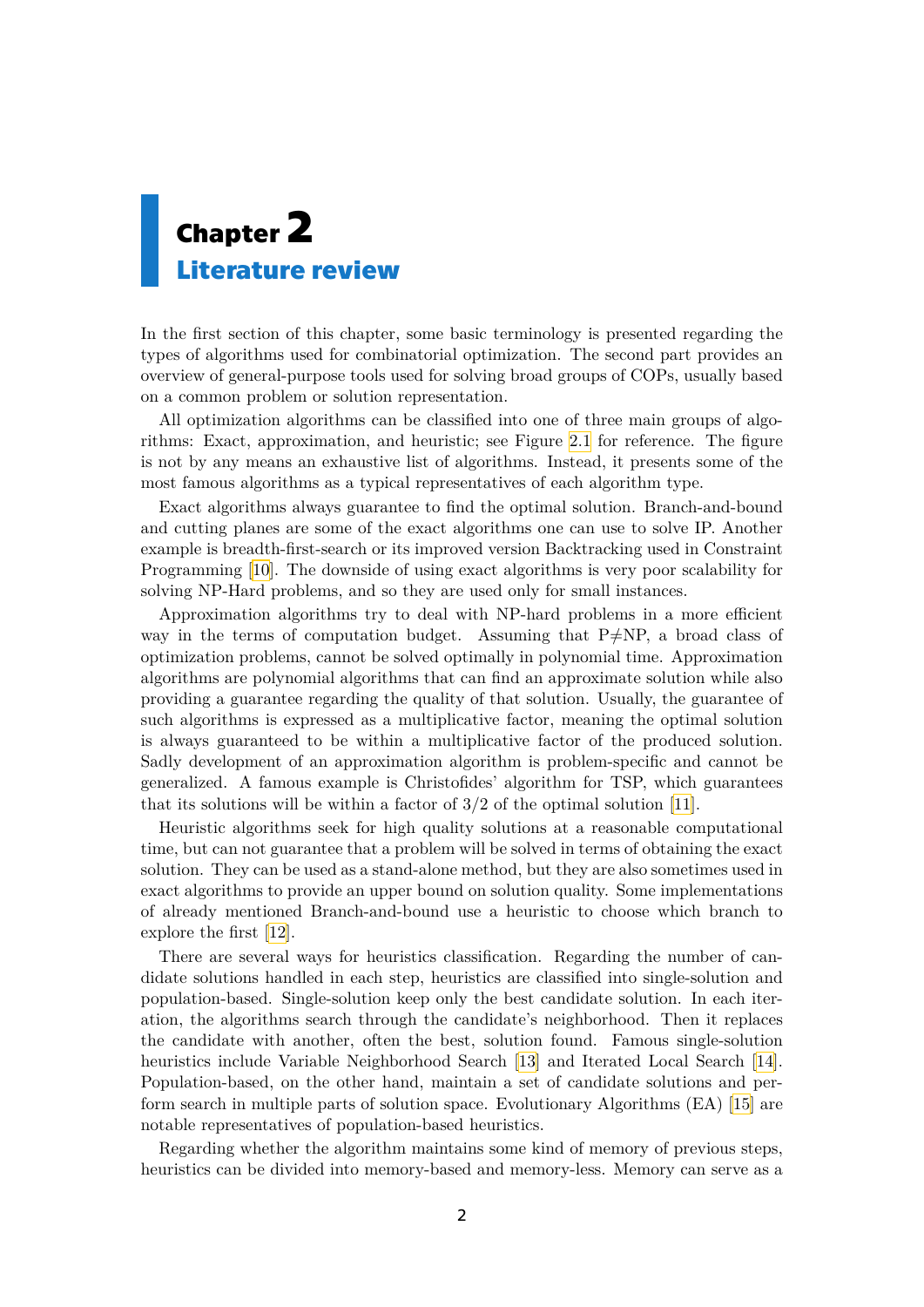<span id="page-10-1"></span>

<span id="page-10-2"></span>**Figure 2.1.** Classification of the combinatorial optimization algorithms.

prevention against stepping into already explored solutions (Tabu Search [\[16](#page-53-3)]), or as a learning mechanism (Ant Colony Optimization [\[17](#page-53-4)]).

Another property of heuristic is whether it is a constructive or local search. Constructive start from an empty solution and append it in every iteration until the complete solution is generated. On the other hand, local search heuristics begins with some random initial solution, and then it searches the solution space making local changes to the previous solution.

Essential property of any algorithm is whether it is deterministic or stochastic. Deterministic algorithms follow a rigorous procedure. Their progress and final results are repeatable, meaning they perform precisely the same search in every algorithm run for a given instance and parameters. A classical example of a deterministic heuristic is Nearest Neighbor algorithm for TSP.

On the other hand, stochastic algorithms always have some randomness in them. Evolutionary Algorithms are a good example. EA represent a broad set of populationbased optimization approaches. As the name suggests, they take inspiration from biological processes, like mutation, recombination, and selection. The solution candidates in the population will be different each time the algorithm is executed since EAs use random number generators to simulate recombination and mutation. Though the final result may be similar or even same, the paths to each result are probably different. [[18–](#page-53-5)[19](#page-53-6)]. Another popular stochastic heuristic is Simulated Annealing [\[20](#page-53-7)], which randomly accepts suboptimal candidates to escape local optimum.

### <span id="page-10-0"></span>**2.1 General-purpose optimization paradigms**

In this thesis, the word paradigm means a problem formulation and solution search pattern. A solver is a particular software that employs such a paradigm. This section discusses the most renowned general-purpose paradigms for COPs and some algorithms that are used in solvers that exploit these paradigms.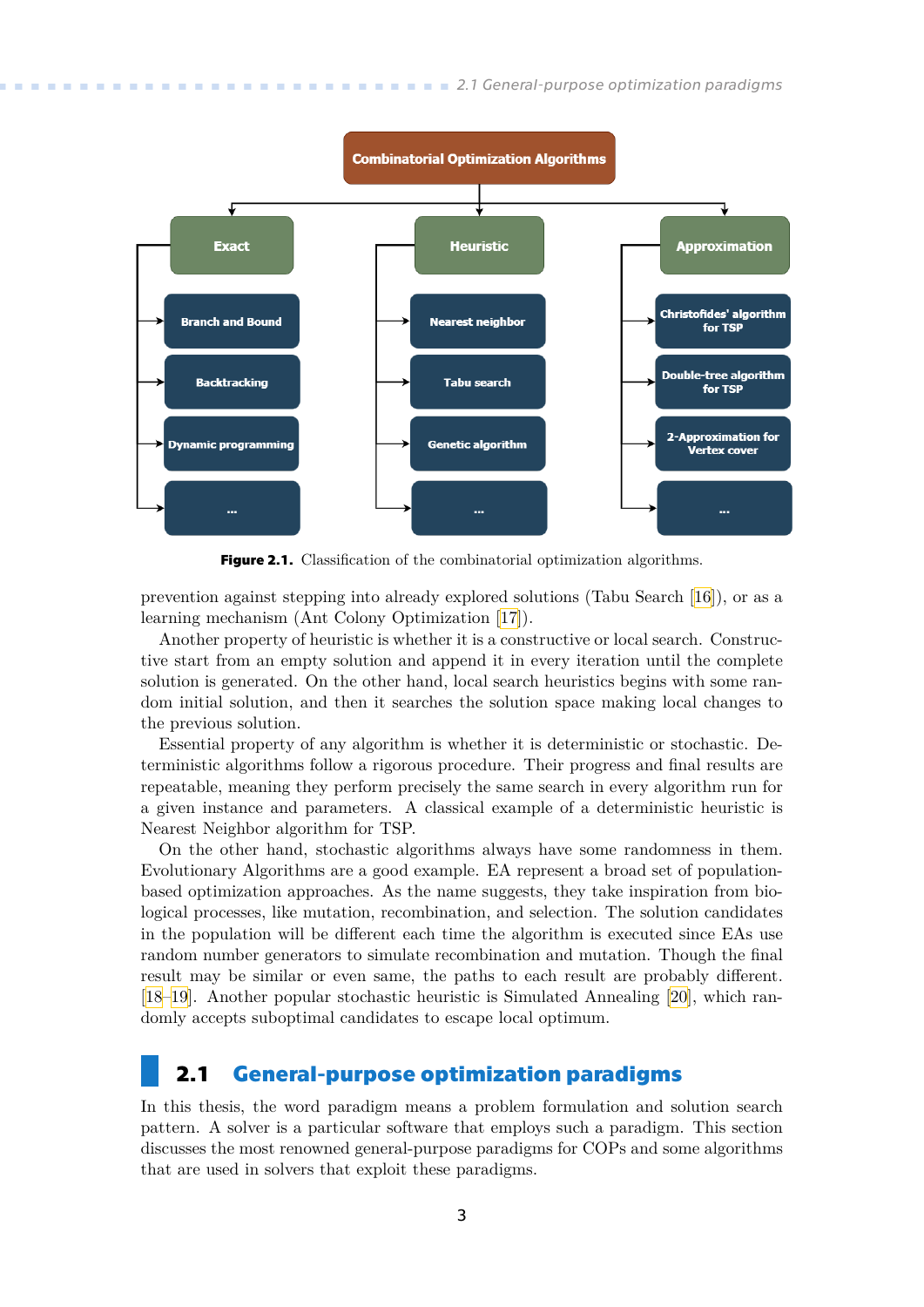<span id="page-11-1"></span>In the first two subsections, Integer Programming and Constraint Satisfaction Problem paradigms are introduced as well as the most generic exact algorithms that solve them. The third section is focused on multipurpose metaheuristic solvers, some of which are used as an alternative to the exact algorithms for integer programming and constraint satisfaction. The last section discusses transformation of COPs into other well-studied COPs with efficient problem-specific solvers. Rather than optimization paradigm, it is an important concept allowing reusability of solvers and should also be considered as a solution approach.

### <span id="page-11-0"></span>**2.1.1 Integer Programming**

Probably the most renowned paradigm in combinatorial optimization is **Integer Programming** (IP). It has gained popularity because of the versatility of the integer program formulation and because there are efficient algorithms that can solve it. If the objective function and constraints of the program are linear, it is called **Integer Linear Program** (ILP), and it can be formulated as the following minimization problem:

min: 
$$
f(x) = c^T x
$$
  
\nsubject to:  $Ax \leq b$   
\nwhere:  $x \in \mathbb{Z}_+^n$   
\n $A \in \mathbb{R}^{n \times m}$   
\n $b \in \mathbb{R}^m$   
\n $c \in \mathbb{R}^n$  (2.1)

A special case, when all the optimization variables  $x$  are restricted to a value of either zero or one, is called 0-1 Linear Programming. Another commonly used term is **Mixed Integer Linear Program** (MILP), which stands for linear programs that have some optimization variables  $x$  real and some are integers.

Another practical type of IP is **Integer Quadratic Program** (IQP), that is, integer program that has quadratic objective function. Nonlinear constraints can make the problem much harder. In fact integer programming with quadratic constraints is undecidable, i.e., there cannot exist an algorithm to solve this problem[[12\]](#page-52-12).

All these types of ILP are mentioned here to demonstrate how versatile it really is. Because ILP and 0-1 linear programs are special cases of MILP, they can all be solved using one solver, e.g., Gurobi, CPLEX, or many others. Most generic implementations of solvers are based on branch-and-bound (B&B) and simplex algorithms. In fact, some variant of B&B is also used in Gurobi that was used as a comparison to the proposed solver.

The simplex method is the most commonly used algorithm for solving linear programs, i.e., programs that have linear constraints and objective functions, but the optimized variables are real, not integers. It has exponential worst-case complexity, but amazingly, it was shown to converge in expected polynomial time on various distributions of random inputs. This fact makes it very useful in practice [\[21](#page-53-8)].

At first sight, it might seem that dealing with ILPs might be easier than with LPs since the set of possible solutions is smaller. Unfortunately, the opposite is true. ILPs are NP-hard. But fortunately, we can exploit the simplex method to solve ILP faster.

The relaxation of  $ILP_R$  is a linear program that has the same objective function and constraints as the original ILP, but the domain of optimized variables is changed to real numbers  $x$ . Since possible solutions of the original ILP are a subset of its relaxation, it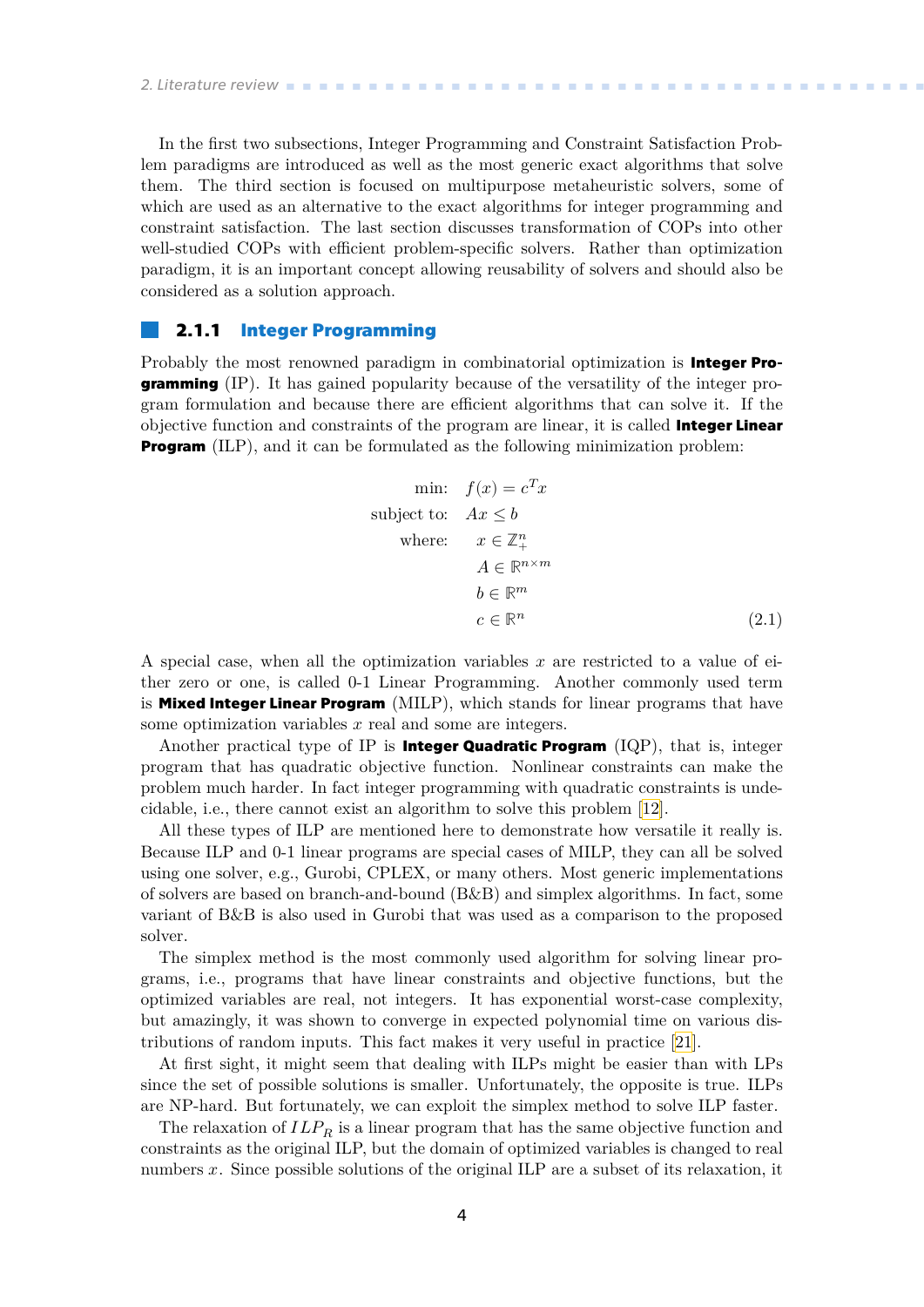<span id="page-12-1"></span>means that  $OPT(ILP_R) \leq OPT(ILP)$ . Therefore we can use simplex to find a lower bound (LB) of the original ILP [\[22](#page-53-9)].

Branch-and-bound is an exact deterministic algorithm that utilizes a tree data structure for candidate solution set exploration. The root node represents the whole set of solutions. At every iteration, B&B splits into branches of solution subsets. The algorithm solves relaxation in every node to find the lower bound for the current branch [[12\]](#page-52-12). Each branch's lower bound is checked against the global upper bound (GUB), andif the  $LB > GUB$ , the whole branch is discarded (pruned) [[22\]](#page-53-9). because it cannot lead to the optimal solution. If the optimum of the current node is an integer for all  $x_i \in \mathcal{X}$ , feasible solution is found and the node is not further branched. It is also used to update GUB if applicable.

This is the most generic version of B&B, but definitely not the only one. There are several issues which need attention and which can improve performance of the algorithm significantly [\[22](#page-53-9)], like search strategy[[23\]](#page-53-10), i.e., the order in which nodes are explored, the branching strategy[[24\]](#page-53-11), i.e., how the solution space is partitioned to create new nodes in the tree, and the pruning rules [\[25](#page-53-12)], i.e., rules that prevent visiting branches that can't contain optimal solution. Currently, the most successful method for solving integer programs is branch-and-cut. It is obtained by adding a cutting-plane step to tighten the lower bound before every branching step. For more details consult [\[12](#page-52-12)].

### <span id="page-12-0"></span>**2.1.2 Constraint Satisfaction Problem**

The constraint satisfaction problem (CSP) is a powerful paradigm for solving combinatorial problems based on constraints. A constraint is a logical relation between one or more variables, each taking a value in a given finite domain. The idea of CSP is that the user defines a set the constraints and a general-purpose constraint satisfaction solver, like CPLEX[\[26](#page-53-13)] or Gecode[[27\]](#page-53-14), is used to find a solution that satisfies all of them. Formally CSP is a triple  $\langle X, D, C \rangle$ , where

- $X = \langle X_1, \ldots, X_n \rangle$  is a set of n discrete variables
- $D = \langle D_1, \ldots, D_n \rangle$  is a set of n finite domains such that  $X_i \in D_i$
- $C = \langle C_1, \ldots, C_t \rangle$  is a set of t constraints restricting the valid values of  $X$  (2.2)

and the solution of CSP is n-tuple  $A = \langle a_1, \ldots, a_n \rangle$  where  $a_i \in D_i$  for which each  $C_j$ is satisfied [[28\]](#page-53-15). There are several types of objectives one may pursue using CSP, e.g., finding any solution, finding all the solutions, and finding an optimal solution regarding some given objective function. The latter of the three is usually referred to as the constraint satisfaction optimization problem (CSOP) [\[29\]](#page-53-16).

The main algorithm for solving CSPs is backtracking search[[28\]](#page-53-15). It is quite similar to the branch-and-bound algorithm. It is also an exact algorithm that performs a depth-first search of a gradually generated search tree, where each node represents an assignment of a value to a variable, and each branch represents a partial solution. In other words, It builds up partial solutions by choosing values for variables until it reaches a dead-end, where the partial solution cannot be extended without violating some constraint. When this happens, it backtracks to the last choice it made and tries another branch. This is done until the objective is fulfilled, i.e., a feasible or optimal solution is reached depending on the type of assignment.

Many techniques for improving the efficiency of a backtracking search algorithm have been suggested and evaluated, including constraint propagation, no-good recording, back-jumping, heuristics for variable and value ordering, and randomization and restart strategies[[30\]](#page-53-17).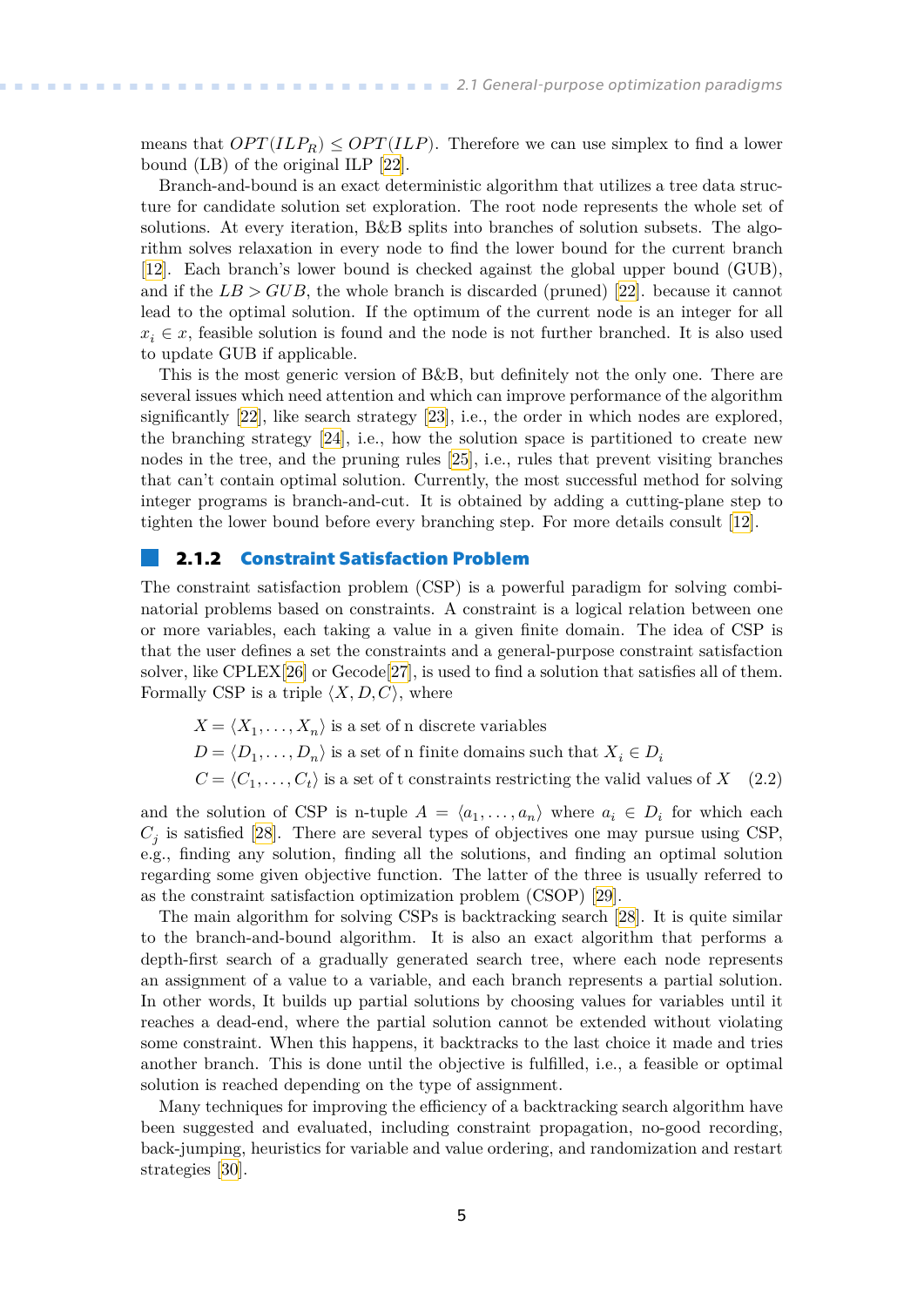<span id="page-13-1"></span>CSP is in many ways similar to ILP. If a problem formulation has a linear objective function and all the constraints in  $C$  are linear, it can be solved by both CSP and ILP solvers. The fundamental difference between ILP and CSP is that CSP is not limited to arithmetic constraints (equalities and inequalities), but can use any relation  $R \subseteq D_1 \times \ldots \times D_n$ .

An important type of constraint is a so-called global constraint. A global constraint is a single constraint that represents a highly structured set of constraints. An example would be an *alldifferent* constraint that requires a set of variables to take distinct values. It simplifies the problem formulation as it represents a large set of equations while at the same time solvers can take advantage of the special structure of the constraint and therefore can be implemented much more efficiently[[31\]](#page-54-0).

### <span id="page-13-0"></span>**2.1.3 Metaheuristic solvers**

Metaheuristics are a group of very flexible paradigms that can be used to design heuristics for virtually any combinatorial optimization problem. They are higher-level strategies that combine one or more optimization procedures, typically heuristic but might be exact as well, and other methods capable of escaping from the local optima trap and performing a robust search of a solution space[[9](#page-52-9), [32](#page-54-1)].

This flexibility also comes at a cost: Researchers usually spend a large amount of time properly designing and tuning their metaheuristic. As observed in many published papers, designing an efficient metaheuristic requires a lot of intuition on the part of the metaheuristic designer[[33\]](#page-54-2).

Fortunately, there are some solvers that exploit metaheuristic paradigms while preserving various levels of generality. One of the most notable metaheuristic solvers is LocalSolver. It is commercial software that does not rely on a single optimization approach. It combines several exact and heuristic methods dynamically during the computation. Similar to an ILP solver, "LocalSolver searches for feasible or optimal solutions, computes lower bounds and optimality proofs, and can prove the inconsistency of an optimization model. But LocalSolver not only achieves this on linear models but also on highly nonlinear and combinatorial models, involving high-level expressions like collection variables, arrays, or even external functions" [\[34](#page-54-3)].

Another interesting solver is OptaPlanner. It is an open source competitor to LocalSolver developed by Red Hat. "OptaPlanner combines sophisticated Artificial Intelligence optimization algorithms (such as Tabu Search, Simulated Annealing, Late Acceptance and other metaheuristics) with very efficient score calculation and other state-of-the-art constraint solving techniques for NP-complete or NP-hard problems" [[35\]](#page-54-4).

Evolutionary algorithms are a set of metaheuristic population-based optimization paradigms. There are frameworks that have implemented most popular EAs and let user define new ones, such as Evolutionary Computation Framework (ECF)[[36\]](#page-54-5), Distributed Evolutionary Algorithms in Python (DEAP)[[37\]](#page-54-6), Evolving Objects [\[38](#page-54-7)], and many more. These frameworks let's user define a fitness function, i.e., equivalent of objective function in IP, and choose a genotype, i.e., candidate solution representation. This representation is usually either binary vector, real vector, permutation or a tree-like data structure.

A less versatile yet powerful solver is LKH-3 [\[39](#page-54-8)]. It is an extension to the efficient Lin-Kernighan-Helsgaun TSP solver (LKH) [\[40](#page-54-9)]. "LKH is powerful local search heuristic for the TSP based on the variable depth local search. LKH has produced optimal solutions for all solved problems we have been able to obtain; including an 85,900-city instance."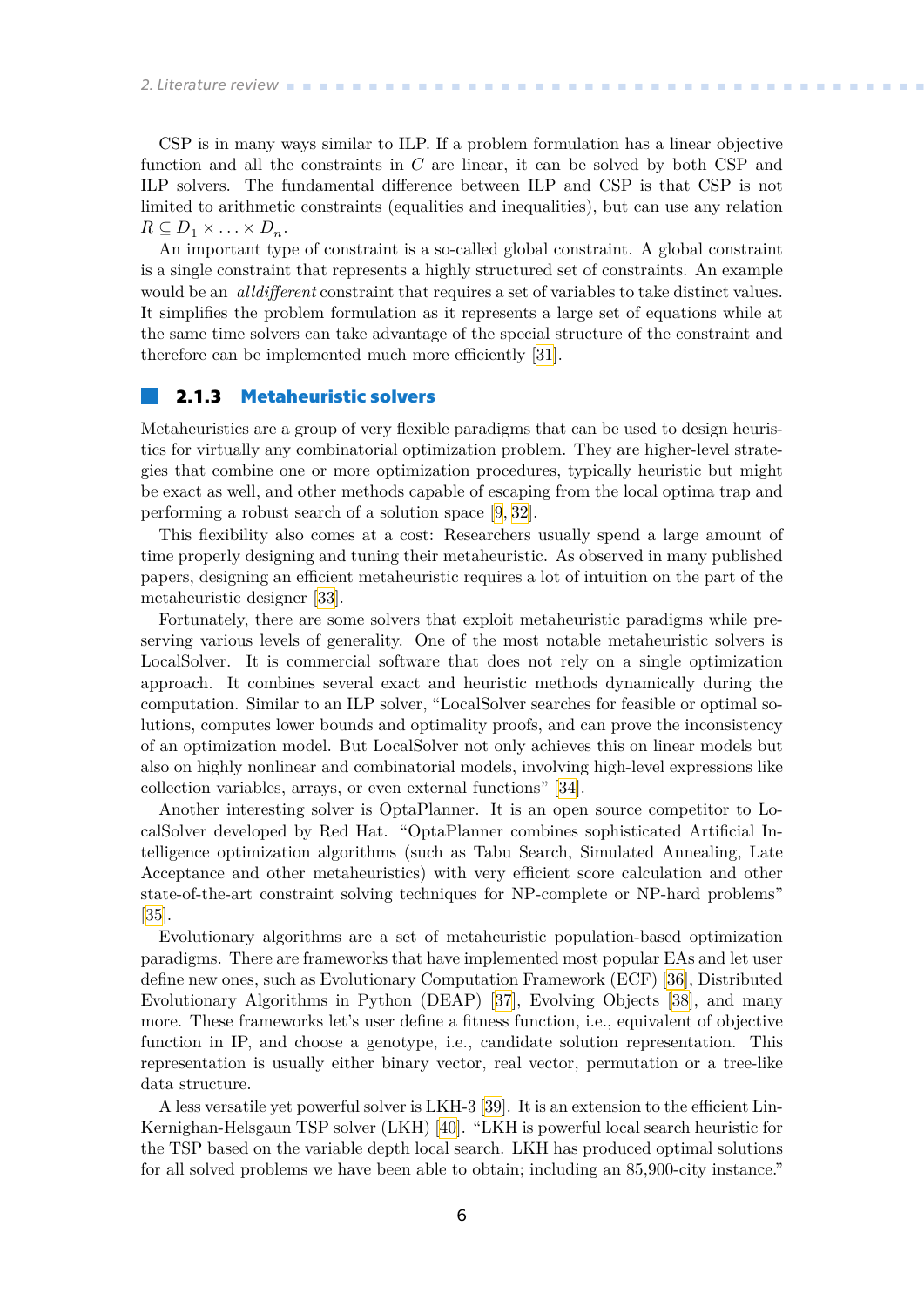<span id="page-14-1"></span>[[41\]](#page-54-10) LKH-3 extends the original LKH with the possibility to handle constraints and multiple traveling salesmen which increases the number of problems it can solve to 39. However, they are all variations of TSP and Vehicle Routing Problem (VRP) [\[39](#page-54-8)].

### <span id="page-14-0"></span>**2.1.4 Transformations to Fundamental Combinatorial Optimization Problems**

Another important solution approach is to make use of an efficient problem-specific solver by transforming the given optimization problem into the problem that was the solver designed for. This option should be considered before using a general-purpose solver as specialized solver will most probably offer better results in terms of computation time and solution quality. For example, Flow Shop Scheduling Problem (FSSP) is a famous scheduling problem that can be transformed and solved by TSP solver.

The goal of Traveling Salesman Problem is to find Hamiltonian cycle in an undirected weighted graph that minimizes the sum of distances (weights) of the edges in the cycle. Instance of TSP can be represented as distance matrix.

FSSP can be briefly described as problem of assigning processing order of N jobs to M machines where each job consists of M operations. All jobs have the same processing operation order when passing through the machines but can have different processing time. The order of jobs must be the same on each machine. The goal of FSSP is to find such ordering that minimizes the makespan, i.e., total processing time[[42\]](#page-54-11).

To formulate FSSP as TSP, it is necessary to formulate FSSP using distance matrix. To do this, distance can be defined as processing times of both jobs in a following manner: "The distance  $D_{a,b}$  is a measure of increase of makespan if job *b* is scheduled after job  $a$ , taking into account only jobs a and b."[\[43](#page-54-12)]

Another well known example of problem transformation is the Noon-Bean transformation[[44\]](#page-54-13) which can be used to model the General Traveling Salesman Problem as a standard Traveling Salesman Problem.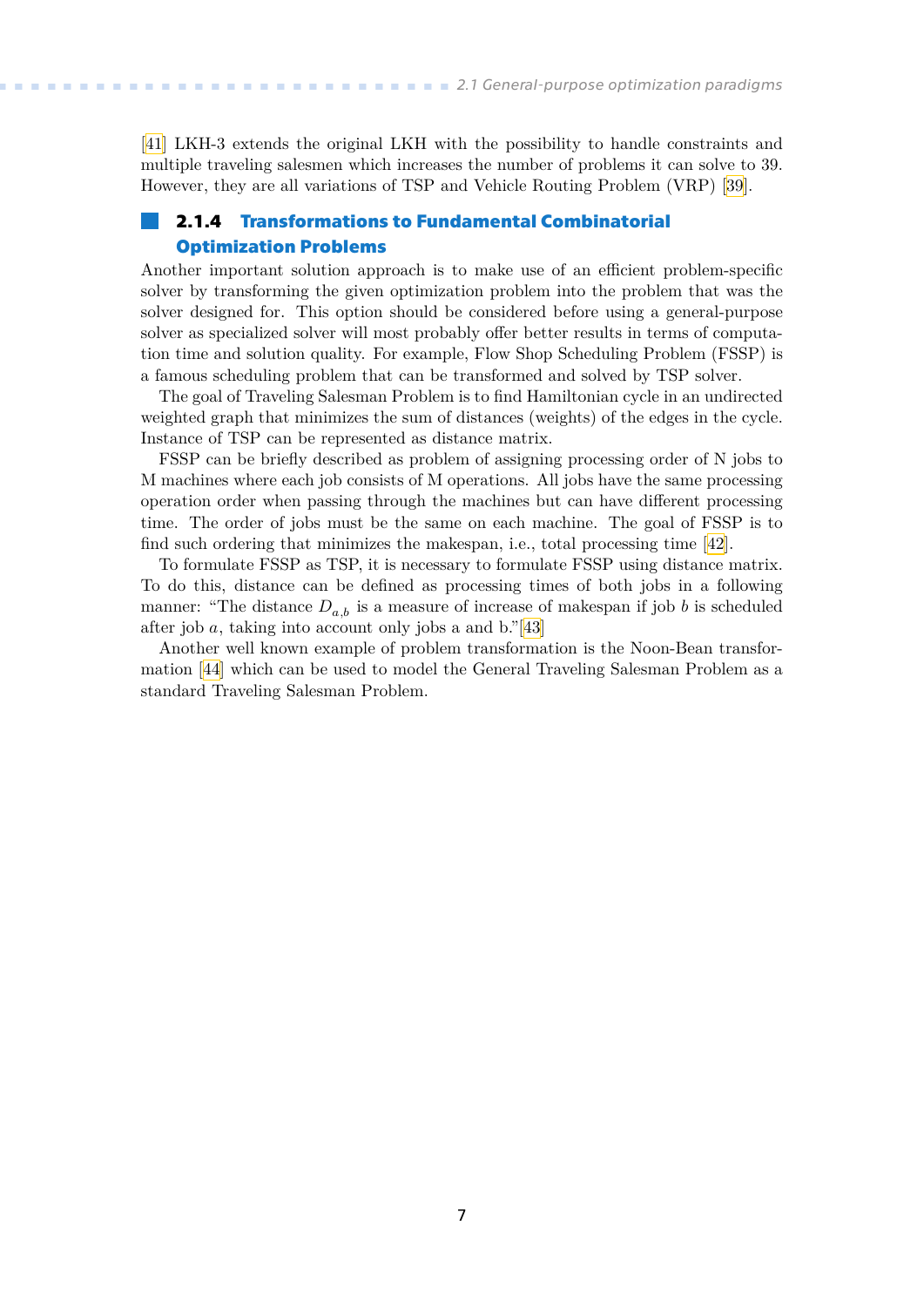# <span id="page-15-1"></span><span id="page-15-0"></span>**Chapter3 Methodology**

This chapter describes the proposed metaheuristic solver. It also discusses four problems that were used for its benchmarking, specifically Capacitated Vehicle Routing Problem (CVRP), Quadratic Assignment Problem (QAP), Non-Permutation Flowshop (NPFS), and Sudoku. These four problems were selected because their formulations in the proposed solver are markedly different. But more to that later in this chapter.

The first section of this chapter provides the formal definition of the group of problems that the proposed solver can address. Additionally, it introduces the four benchmarking problems. The second section describes the generic part of the solver, i.e., the segment of the solver that facilitates the optimization based only on fitness function and bounds vectors. It is a neighborhood-oriented framework that offers users to choose from multiple popular local search algorithms. The last section demonstrates how can the four problems be formulated and implemented in the proposed solver framework. Furthermore, it presents MILP formulations used for the comparison with the Gurobi optimizer.

### <span id="page-15-2"></span>**3.1 Problem definitions**

### <span id="page-15-3"></span>**3.1.1 Generic problem definition**

The proposed solver addresses problems that can be defined as follows:

Given set of nodes:  $A = \{1, ..., n\}, \qquad A \subset \mathbb{Z}_+$  (3.1)

and bounds: 
$$
LB = [l_1, l_2, \dots, l_n], \quad LB \in \mathbb{Z}_+^n
$$
 (3.2)

$$
UB = [u_1, u_2, \dots, u_n], \; UB \in \mathbb{Z}_+^n \tag{3.3}
$$

Minimize fitness function:  $q(X)$ :  $A^m \to \mathbb{R}$  (3.4) where:

$$
X = [x_1, x_2, \dots, x_m], \ \ X \in A^m \tag{3.5}
$$

$$
F = [f_1, f_2, \dots, f_n], \quad F \in \mathbb{Z}_+^n \tag{3.6}
$$

$$
f_i = \sum_{j=1}^{n} [x_j = a_i], \ \forall i \in [1, n]
$$
 (3.7)

<span id="page-15-4"></span>
$$
l_i \le f_i \le u_i, \qquad \forall i \in [1, n] \tag{3.8}
$$

In other words, given a set of nodes  $A$  with two vectors of upper bounds  $UB$  and lower bound  $LB$ , find a vector  $X$  that minimizes fitness function  $g$  while also enforcing node frequency  $f_i$  to be between bound  $l_i$  and  $u_i$  for every node. Frequency  $f_i$  represents a number of the nodes  $a_i$  in the solution X. The fitness function g does not need to be linear or quadratic, as is the case with ILP, but instead can be an arbitrary function  $A^m \to \mathbb{R}$ . Vector X can be a permutation, permutation with repetition, variation, variation with repetition, or virtually any vector of whole numbers. It can also have variable length when  $LB \neq UB$ .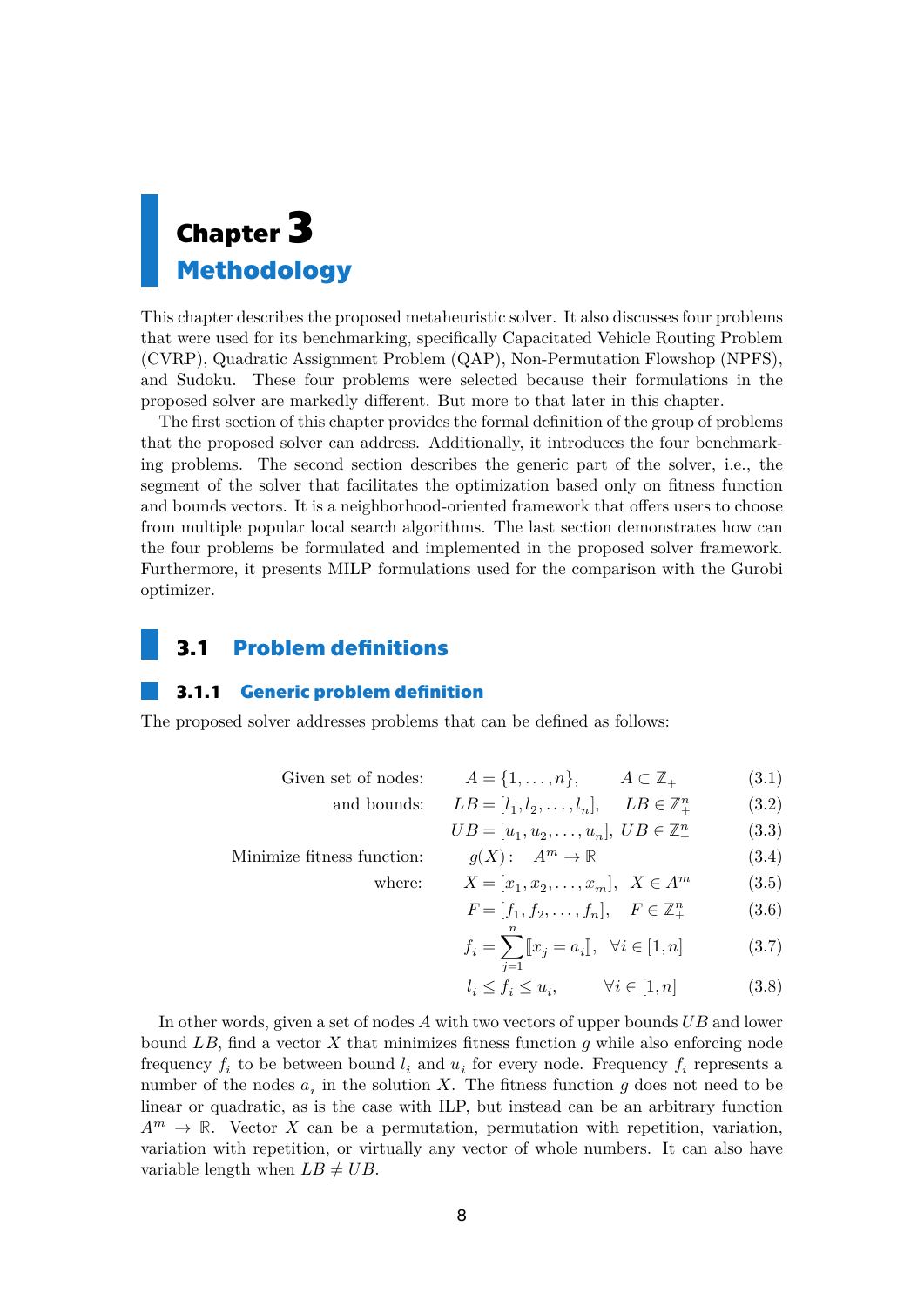### <span id="page-16-1"></span><span id="page-16-0"></span>**3.1.2 Capacitated Vehicle Routing Problem**

Vehicle Routing Problem (VRP) is a generalization of TSP and was first proposed by George Dantzig, and John Ramser in 1959 [\[45](#page-54-14)]. Formally it can be defined [\[46](#page-54-15)] as: **Definition 3.1.** Let  $G = (V, E)$  be a graph where  $V = \{0, 1, 2, ..., n-1\}$  is a set of nodes (e.g. customers) and E is a set of edges  $e = \{i, j\}, i \neq j$  with assigned weight  $c_e$  (e.g. travel cost). Additionally, assume that the available vehicles are based at the depot  $D \in V$ . VRP consists of designing a set of routes in such a way that:

- **.** Sum of the routes cost is minimized.
- $\blacksquare$  Sum of the routes cost is minimized.  $\blacksquare$  <br> Each customer in  $V \setminus D$  is visited exactly once by exactly one vehicle.
- $\blacksquare$  <br> Each customer in  $V\setminus D$  is visited exactly one<br>  $\blacksquare$  <br> All vehicle routes start and end in the depot.

Capacitated Vehicle Routing Problem (CVRP) is VRP with capacity constraints. In this specific case, every customer *i* has some quantity demand  $q_i \geq 0$  and every vehicle has capacity  $Q > 0$ . To satisfy the constraint, the sum of demands in each route must be less or equal to the vehicle's capacity assigned to this route. By associating a binary variable  $x_e$  with each edge  $e$  in the graph and assuming that depot  $D=0$ , we obtain the following formulation [\[47\]](#page-54-16):

$$
\min \sum_{e \in E} c_e x_e
$$
\n
$$
\sum_{e=\{0, j\} \in E} x_e = 2k
$$
\n(3.9)

$$
\sum_{e=\{i,j\}\in E} x_e = 2, \ \forall i \neq j \in V \tag{3.10}
$$

$$
\sum_{e=\{i,j\}\in E}^{\infty} x_e \ge 2b(S), \quad \forall S \subset V, \ |S| > 1, \ i \in S, j \notin S \tag{3.11}
$$

<span id="page-16-6"></span><span id="page-16-5"></span><span id="page-16-4"></span><span id="page-16-3"></span>
$$
b(S) = \left\lceil \frac{\sum_{i \in S} q_i}{Q} \right\rceil,\tag{3.12}
$$

where Equations [\(3.9\)](#page-16-3) and [\(3.10\)](#page-16-4) are degree constraints and Equations [\(3.11\)](#page-16-5) and [\(3.12\)](#page-16-6) enforce the connectivity of the solution, as well as that no route has total demand exceeding the capacity  $Q$ . Figure [3.1](#page-16-2) shows an example instance of CVRP.



<span id="page-16-2"></span>**Figure 3.1.** Capacitated Vehicle Routing Problem example [\[48\]](#page-54-17).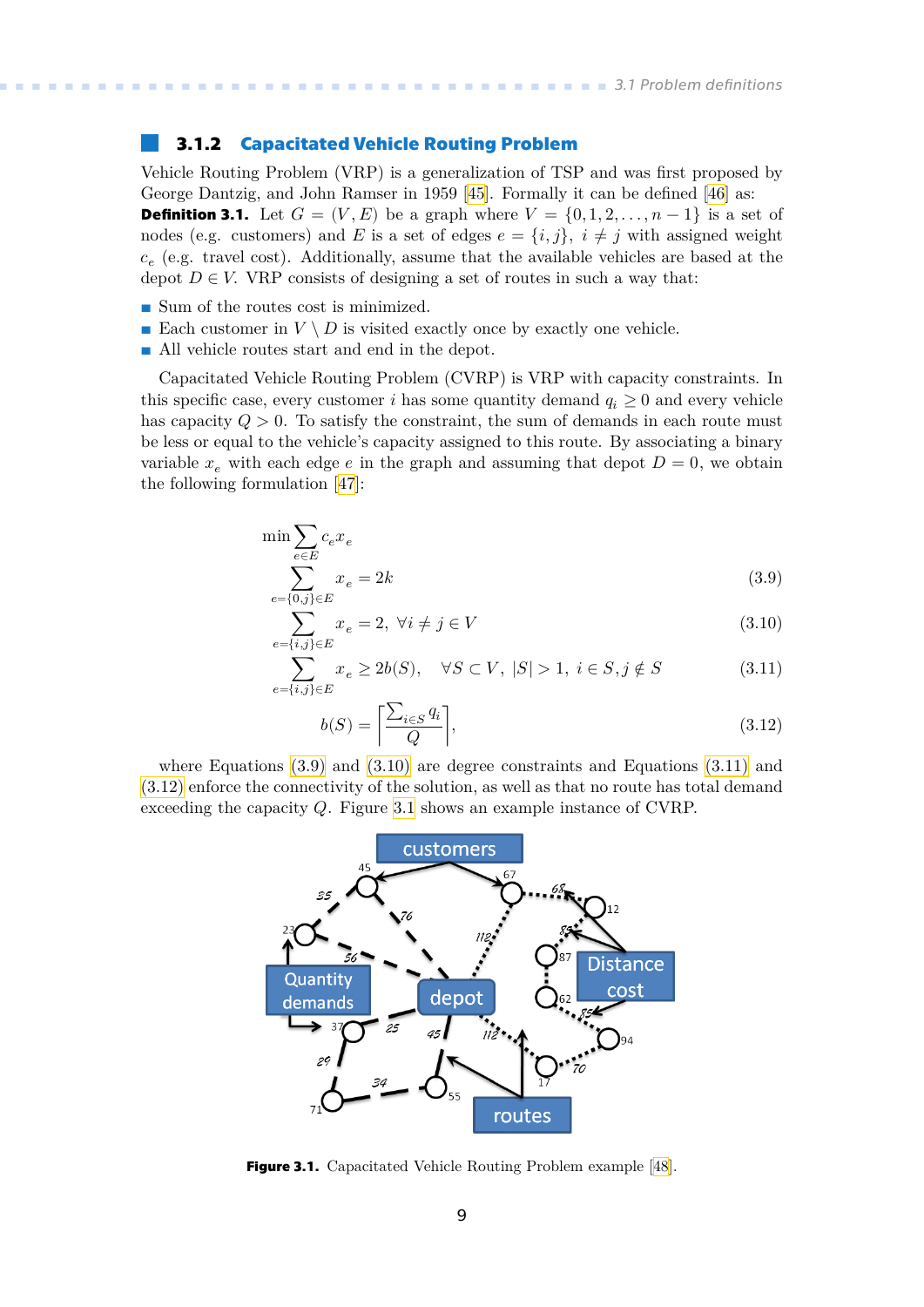### <span id="page-17-1"></span><span id="page-17-0"></span>**3.1.3 Quadratic Assignment Problem**

Quadratic Assignment Problem (QAP) is a famous combinatorial problem that was first introduced by Koopmans and Beckmann in 1957[[49\]](#page-55-0). QAP can be described as a problem of assigning  $n$  facilities to  $n$  locations, with a cost function given by the product of distance and flow between the facilities. The objective is to minimize the cost function [\[2\]](#page-52-2).

**Definition 3.2.** We are given two matrices  $F = (f_{ij}), D = (d_{kl}) \in \mathbb{R}^{n \times n}$ , where  $f_{ij}$  is the flow between the facilities i and j and  $d_{kl}$  is the distance between the locations k and l. Problem  $QAP(F, D)$  can be mathematically formulated as:

$$
\min_{\varphi \in S_n} \sum_{i=1}^n \sum_{j=1}^n f_{ij} d_{\varphi(i)\varphi(j)},\tag{3.13}
$$

where  $S_n$  is a set of all possible permutations  $\varphi$  of the vector  $[1, 2, \ldots, n]$ , where  $\varphi(i)$ representsassigning the facility *i* to the location  $\varphi(i)$ . [[50\]](#page-55-1). Figure [3.2](#page-17-3) instance of QAP with four locations and facilities.



<span id="page-17-3"></span><span id="page-17-2"></span>**Figure 3.2.** Quadratic Assignment Problem.

### **3.1.4 Non-Permutation Flow Shop**

In Non-Permutation Flow Shop Problem (NPFS) we are given a set of  $m$  machines  $M =$  ${m_1, m_2, \ldots, m_m}$  and *n* jobs  $J = {j_1, j_2, \ldots, j_n}$ . We are also given the processing times  $p_{ij}$ , which denote how long the machine  $m_i$  need to process the job  $j_j$ . The goal of NPFS is to find job ordering for every machine that results in minimal makespan  $C_{max}$ . Makespan is the time at which the last machine  $m_m$  finishes the last of its jobs. A valid NPFS solution must also satisfy the following conditions [\[51](#page-55-2)]:

- Each machine must process each job without interruption.
- **.** At most one machine can process any job at any given instant.
- **Jobs** must finish on machine  $m_i$  before the start of the processing on machine  $m_{i+1}$ .

**Definition 3.3.** We are given a number of machines m and jobs n and a matrix  $P = (p_{ij})$ ,  $P \in \mathbb{R}^{m \times n}$ , where  $p_{ij}$  is the processing time of job  $j_j$  on machine  $m_i$ . Lets denote  $x_{ij}$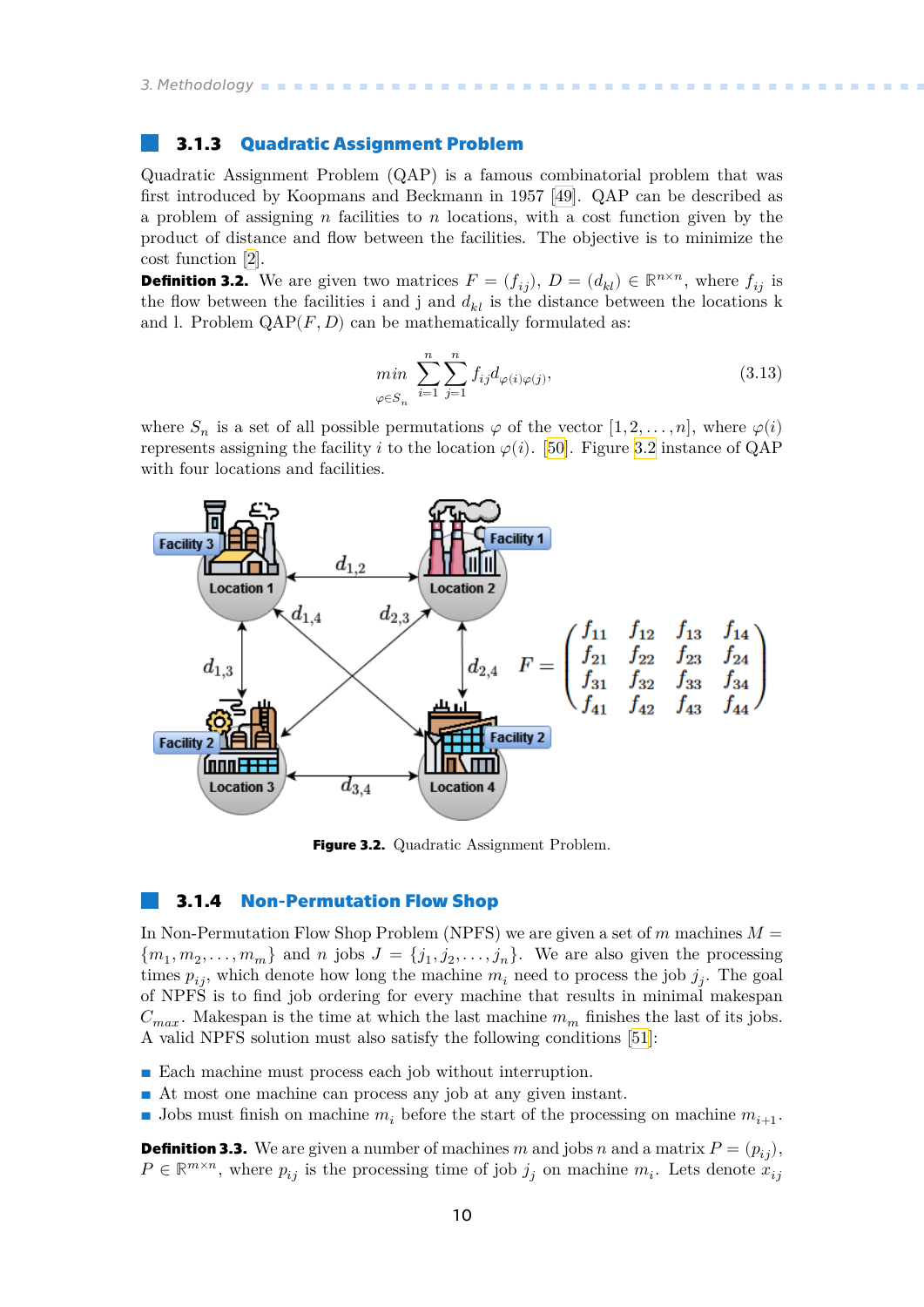<span id="page-18-1"></span>the starting time of job  $j_j$  on machine  $m_i$ . NPFS can be mathematically formulated as an MILP[[52\]](#page-55-3):

$$
min \quad C_{max}
$$

$$
s.t. \quad x_{mj} + p_{mj} \le C_{max} \qquad \forall j \in \{1, \dots, n\} \tag{3.14}
$$
\n
$$
x_{i+1} + p_{j} \le T_{i+1} \qquad \forall j \in \{1, \dots, n\} \qquad \forall j \in \{1, \dots, n\} \tag{3.15}
$$

$$
x_{ij} + p_{ij} \le x_{i+1,j} \qquad \forall i \in \{1, ..., m-1\}, \forall j \in \{1, ..., n\} \qquad (3.16)
$$
  

$$
x_{ij} + p_{ij} \le x_{ij'} + M(1 - y_{ijj'}) \qquad \forall i \in \{1, ..., m\}, \forall j \ne j' \in \{1, ..., n\} \qquad (3.16)
$$

$$
y_{ijj'} + y_{ij'j} = 1 \qquad \forall i \in \{1, ..., m\}, \forall j \neq j' \in \{1, ..., n\} \quad (3.17)
$$
  

$$
x_{ij} \ge 0 \qquad \forall i \in \{1, ..., m\}, \forall j \in \{1, ..., n\} \quad (3.18)
$$

$$
y_{ijj'} \in \{0, 1\} \qquad \forall i \in \{1, ..., m\}, \forall j \neq j' \in \{1, ..., n\} \quad (3.19)
$$

where  $y_{ijj'}$  is a binary variable that represents that the job  $j_j$  precedes job  $j_{j'}$  on machine  $m_i$ .

In figure [3.3](#page-18-2) you can see an optimal solution to the NPFS instance of 6 jobs on 6 machines given by processing time matrix in [\(3.20\)](#page-18-3) computed using the Gurobi Optimizer.

<span id="page-18-5"></span><span id="page-18-4"></span><span id="page-18-3"></span>
$$
P = \begin{pmatrix} 1 & 1 & 2 & 2 & 3 & 1 \\ 3 & 2 & 3 & 1 & 2 & 2 \\ 2 & 4 & 3 & 4 & 2 & 3 \\ 3 & 2 & 3 & 2 & 1 & 1 \\ 3 & 2 & 2 & 1 & 4 & 2 \\ 2 & 1 & 2 & 1 & 1 & 3 \end{pmatrix}
$$
(3.20)



<span id="page-18-2"></span><span id="page-18-0"></span>**Figure 3.3.** Non-Permutation Flowshop Problem example.

### **3.1.5 Sudoku**

Sudoku is a logic-based puzzle designed by Howard Garns. To solve the puzzle, the player must fill in an  $n \times n$  matrix so that each row, column, and  $m \times m$  submatrix contains each integer 1 through  $n$  exactly once. The most common version of Sudoku is  $n = 9, m = 3$ . However, size m can be any positive integer and n must satisfy equation  $n = m^2$ . Each instance of Sudoku has some of the matrix fields given, while others are to be filled by the player. The number of given fields determines the instance's difficulty.[[53\]](#page-55-4).

**Definition3.4.** A general Sudoku is defined [[54\]](#page-55-5) as:

- **Definition 3.4.** A general Sudoku is<br> **a** set  $S$  of  $n^2$  fields (grid squares),
- **a** an index set  $\mathcal{J} = \{1, 2, \ldots, n\},\$
- **a** a collection  $\mathcal{B}$  of conjunctive subsets of  $\mathcal{S}$ , e.g. rows, columns, and submatrices. Each set  $B \in \mathcal{B}$  consists of exactly *n* fields in  $\mathcal{S}$ , Each set  $B \in \mathcal{B}$  consists of exactly *n* fields in  $\mathcal{S}$ ,<br>
an initial assignment  $\mathcal{A} = \{(p_i, k_i), i = 1, ..., r\}$ , with field  $p_i \in \mathcal{S}$  assigned index
- $k_i \in \mathcal{J}$ .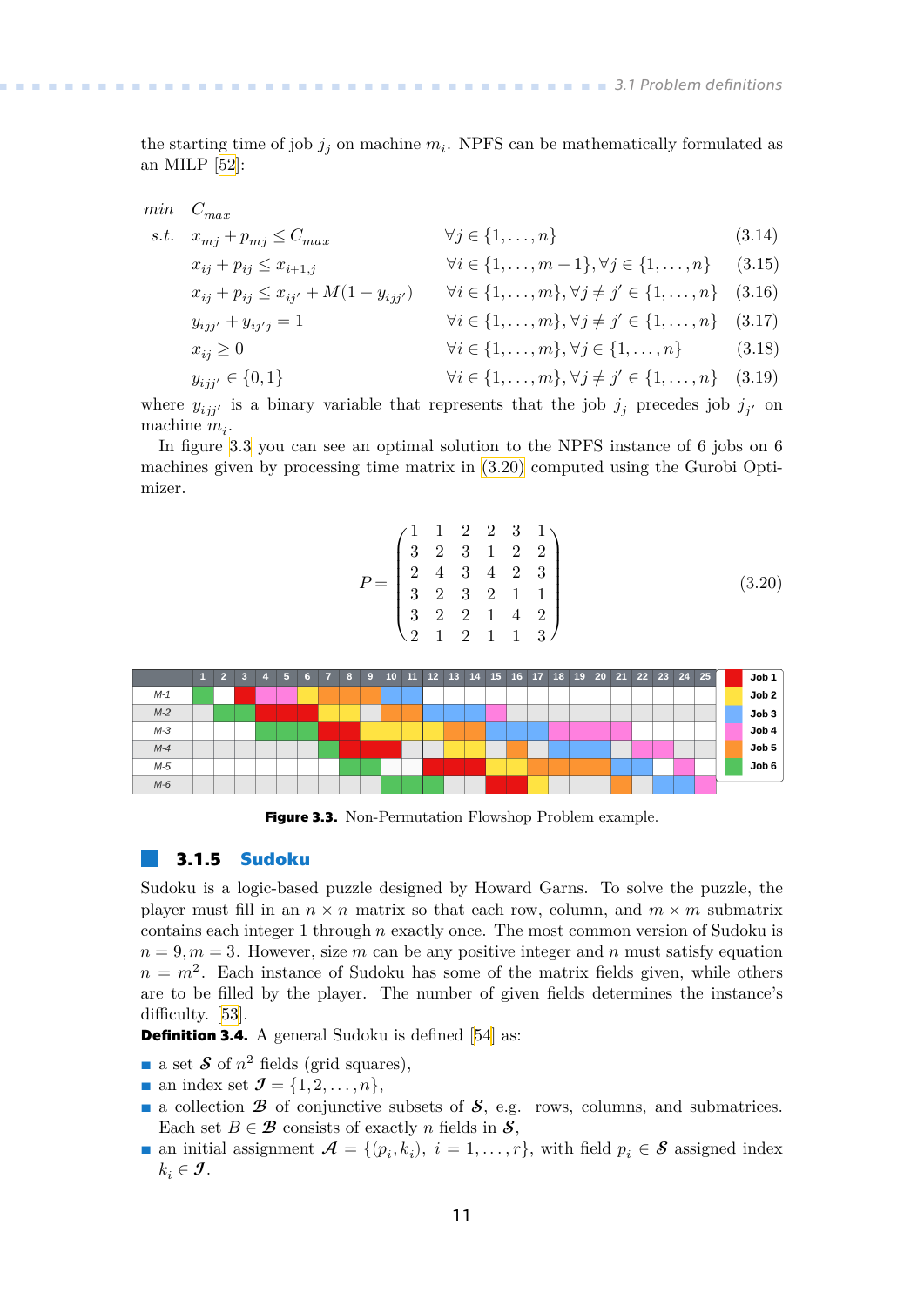# <span id="page-19-1"></span>*3. Methodology* **..........................................**

The goal is to assign indices from  $\mathcal I$  to the remaining unassigned fields from  $\mathcal S$  so that all sets  $B$  contain each index from  $\mathcal I$  exactly once. A valid Sudoku instance has only one correct solution. The solution matrix  $X = (x_{pk}), X \in \mathbb{R}^{n^2 \times n}$  can be expressed mathematically as:

<span id="page-19-3"></span>
$$
\sum_{k \in \mathcal{J}} x_{pk} = 1, \quad p \in \mathcal{S} \tag{3.21}
$$

$$
\sum_{p \in B} x_{pk} = 1, \quad B \in \mathcal{B}, k \in \mathcal{I}
$$
\n(3.22)

$$
x_{p_i, k_i} = 1, \quad i = 1, \dots, r \tag{3.23}
$$

where  $x_{pk}$  is assignment of index k to the field p. Equation [\(3.21\)](#page-19-3) forces each field to hold exactly one index. Equation [\(3.22\)](#page-19-4) ensures that every block contains all the indices and Equation [\(3.23\)](#page-19-5) guarantees that the initial assignment will hold in the final solution. [\[54](#page-55-5)]

In Figure [3.4](#page-19-2), an example of  $9 \times 9$  Sudoku is shown. This is the most common  $n = 9, m = 3$  version of Sudoku. Nevertheless, this thesis addresses any kind of square Sudoku, i.e., the type of sudoku where only subsets represented by rows, columns, and square submatrices are allowed.

|                | 4 |                         |   |   | 1                |   | $\overline{6}$ | 8 |
|----------------|---|-------------------------|---|---|------------------|---|----------------|---|
| 3              | 6 |                         | 7 | 4 |                  |   | 9              |   |
| $\overline{7}$ |   | $\overline{\mathbf{c}}$ |   | 8 |                  |   | 5              |   |
| 4              | 3 |                         | 8 | 6 |                  |   | 7              | 5 |
|                |   | 7                       |   |   |                  |   |                |   |
|                |   | 6                       | 4 |   |                  | 3 |                | 1 |
| 6              |   | 3                       |   |   |                  | 8 | 1              |   |
|                | 7 |                         |   |   | $\boldsymbol{6}$ | 5 |                |   |
|                | 5 | 9                       |   | 7 |                  |   |                |   |

<span id="page-19-5"></span><span id="page-19-4"></span>

| 9 | 4 | 5              | 2 | 3 | 1 | 7 | 6              | 8 |
|---|---|----------------|---|---|---|---|----------------|---|
| 3 | 6 | 8              | 7 | 4 | 5 | 1 | 9              | 2 |
| 7 | 1 | $\overline{c}$ | 6 | 8 | 9 | 4 | 5              | 3 |
| 4 | 3 | 1              | 8 | 6 | 2 | 9 | 7              | 5 |
| 2 | 9 | 7              | 5 | 1 | 3 | 6 | 8              | 4 |
| 5 | 8 | 6              | 4 | 9 | 7 | 3 | $\overline{c}$ | 1 |
| 6 | 2 | 3              | 9 | 5 | 4 | 8 | 1              | 7 |
| 8 | 7 | 4              |   | 2 | 6 | 5 | 3              | 9 |
| 1 | 5 | 9              | 3 | 7 | 8 | 2 | 4              | 6 |

<span id="page-19-2"></span><span id="page-19-0"></span>**Figure 3.4.** Example of unsolved (left) and solved (right) Sudoku [\[55](#page-55-6)].

### **3.2 Proposed framework design**

This chapter gives an overview of the proposed solver building blocks. It consists of two main components: generic solver and problem-specific component. As the name suggests, the generic solver component is the problem-independent part of the solver. It contains three classes: Instance, Solution, and Generic Optimizer. For illustration, see Figure [3.5.](#page-20-0)

The Instance is an abstract class that defines mandatory properties that every problem instance must have defined. Those are fitness function  $q$ , number of nodes  $A$ , and the lower  $LB$  and upper bounds  $UB$  of the node frequency  $F$  in the solution. To address a new problem using the proposed solver, a user has to define a new class, which inherits from this one. It has to set all the mandatory properties and implement a corresponding fitness function q.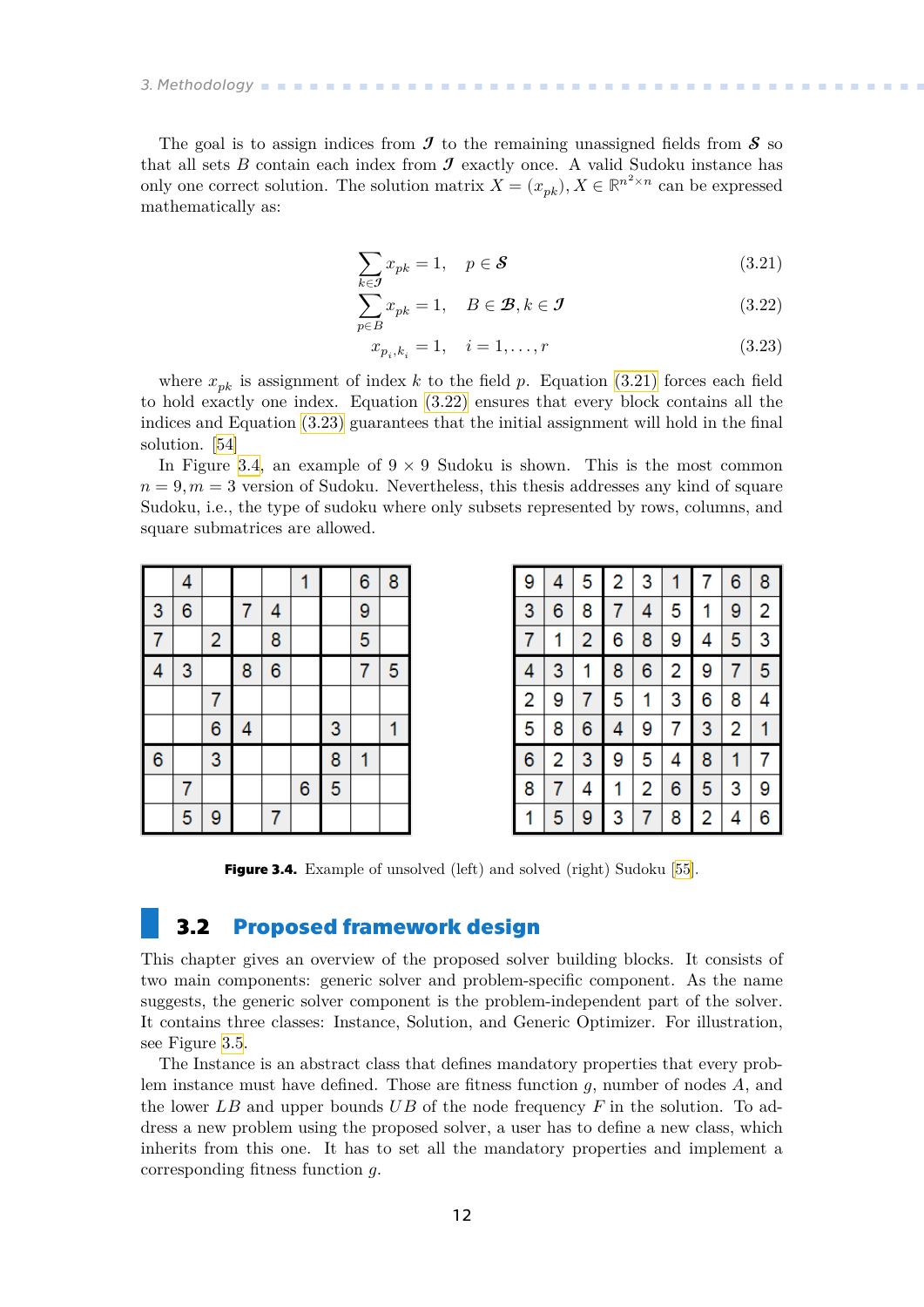<span id="page-20-1"></span>

<span id="page-20-0"></span>**Figure 3.5.** Proposed solver class diagram.

The solution class holds the solution vector  $X$  and the frequency vector  $F$ . It also contains the fitness  $q(X)$  of the solution vector X and the information about whether this solution is feasible or not. Additionally, it has a function that exports the solution to JSON. The most important class is the Generic Optimizer. It is the optimization engine that works without the knowledge of the underlying problem with the exception of the information that is provided through the Instance class, i.e., number of nodes  $|A|$  and vectors LB, UB. It contains five main groups of functions. These are operators (section [3.3.1\)](#page-22-2), perturbations (section [3.3.2](#page-28-0)), construction strategies (section [3.3.3](#page-31-0)), local search strategies (section [3.3.4](#page-32-0)), and the metaheuristics (section [3.3.5](#page-35-0)).

The operators form the basis of the optimization engine. They perform the search in a given neighborhood and return the solution  $X$  with the best fitness  $g(X)$  inside of that neighborhood. In the scope of this thesis, neighborhood  $\mathcal{N}_k(X)$  is defined as follows:

**Definition 3.5.** Given a solution space S and an operator function  $\rho(X, i): S \to S$ , which represents some transformation of the solution  $X \in S$ . This transformation is parameterized by a variable  $i$ , defined on some finite domain  $D$ . Neighborhood  $\mathcal{N}_k(X)$ of the solutions X is a set of candidate solutions  $\rho(X, i)$ , where X is fixed, and i takes any value from its domain  $D$ :

$$
\mathcal{N}_k(X) = \{ \rho(X, i) \in S | \forall i \in D \}
$$
\n
$$
(3.24)
$$

The function  $\rho$  can be an arbitrary function that returns a solution  $Y \in S$ . Note that Y can even be incomplete solution, i.e., Equation [\(3.8\)](#page-15-4) can be violated for some indices.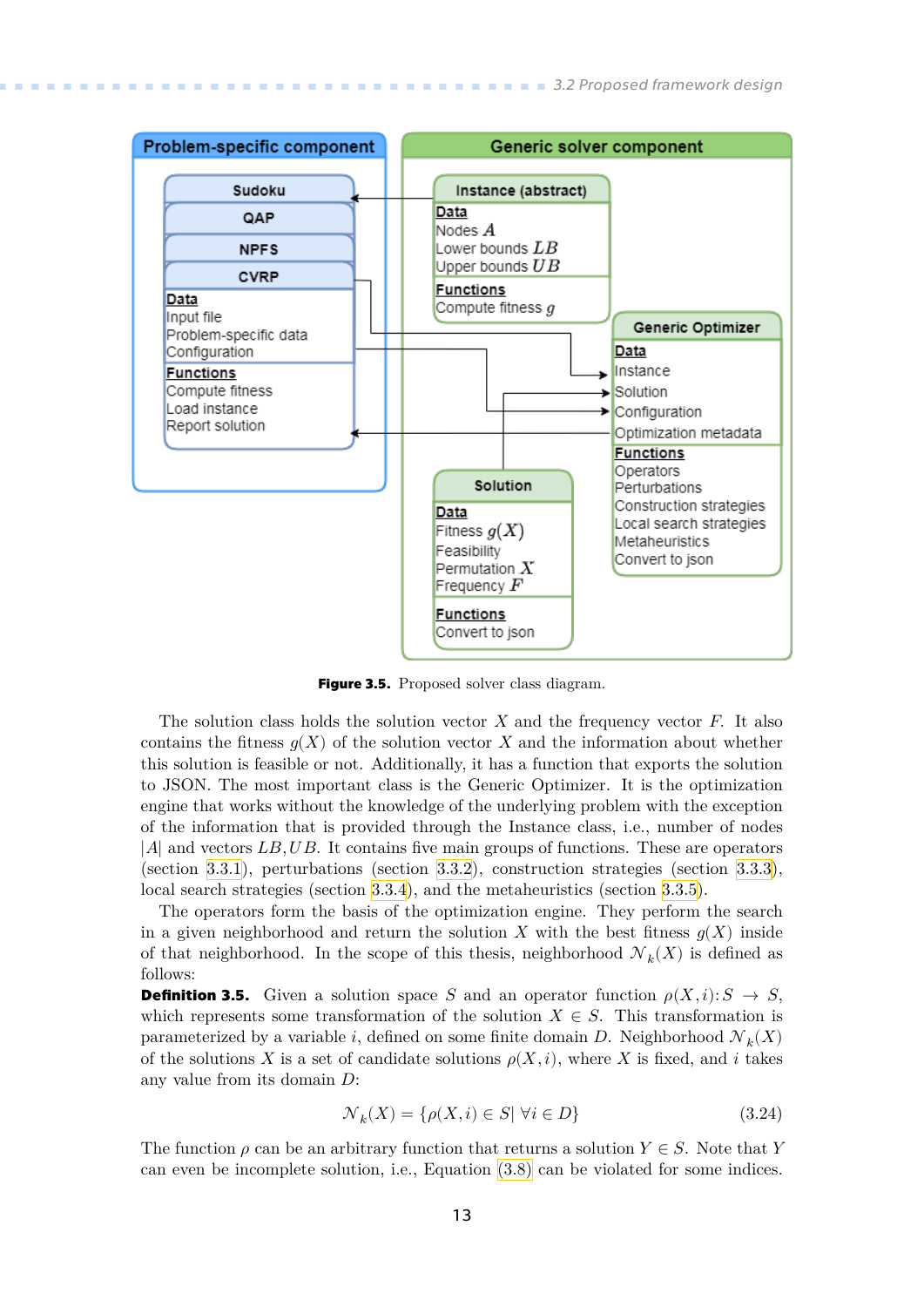The proposed solver offers ten different operators, like insert, two-opt, move, swap, and many more.

The perturbations are randomized operators. They are intended to escape the local optimum by making a random, usually non-improving, selection of a new solution X outside of the previously explored neighborhoods. There are six perturbations to choose from: Double Bridge, Random-Reverse Double Bridge, Reinsert, Random Move, Random Swap, and Random Move-All.

The construction strategies are functions that are used to generate an initial solution. There are three types of construction strategies implemented: greedy, random, and random replicate. Random creates a random solution that satisfies UBs and LBs. Random replicate generates one permutation of all the nodes and then appends the solution with the replicas of this permutation until LBs are satisfied. Greedy constructs the solution iteratively, evaluating fitness after all possible node insertions and inserting the best node at every step. Therefore the user-defined fitness function must return a reasonable value even for incomplete solutions.

Local search strategies are functions that select the order in which the neighborhoods are explored. They perform the exploration until none of the operators are able to find an improving solution. The proposed solver implements five variations of Variable Neighborhood Descent (VND): The Basic Variable Neighborhood Descent (BVND), Pipe Variable Neighborhood Descent (PVND), Cyclic Variable Neighborhood Descent (CVND), Random Variable Neighborhood Descent (RVND), and Random Pipe Variable Neighborhood Descent (RPVND).

Finally, the metaheuristics are the most high-level functions that make use of all the other types of functions in the optimizer. The proposed solver implements some established neighborhood-oriented metaheuristics, namely Iterated Local Search (ILS) and Basic Variable Neighborhood Search (BVNS). Additionally, an extension to BVNS called Calibrated Variable Neighborhood Search is proposed later in this chapter. All these metaheuristics work on a similar basis. First, they generate an initial solution using one of the construction strategies. Then they iteratively call local search strategies, which search for the local optimum in the selected neighborhoods, i.e., minimizing fitness using the operator functions. After reaching a local optimum, the current solution is randomly altered by a perturbation function to escape the local optimum. The process is repeated until a timeout is reached.

During the optimization, the generic optimizer collects metadata. This includes a histogram of improving operators' calls, and a graph of the fitness w.r.t. the elapsed computation time. Steps in the graph are made after every improving local search call because there would be too many records if the graph included all the operators as well.

Users can define which components the optimizer invokes in a JSON configuration file. There are also other parameters that a user should configure, like the number of threads in which the optimizer should run or the maximum computation time, which is currently the only end condition for the optimization loop. Another important setting of the optimizer decides whether the optimizer should accept infeasible solutions after every perturbation. If not, it would reset the solution to the state before perturbation and repeat the perturbation until a feasible solution is acquired. Note that the perturbations are randomized selection functions, and the set of candidate solutions they choose from is large, so the probability of choosing an already explored solution is low.

The problem-specific component is the part that is implemented by the user. Nevertheless, this is not a tedious process. The amount of work is comparable to formulating a problem as an ILP or CSP. The user has to implement a problem-specific Instance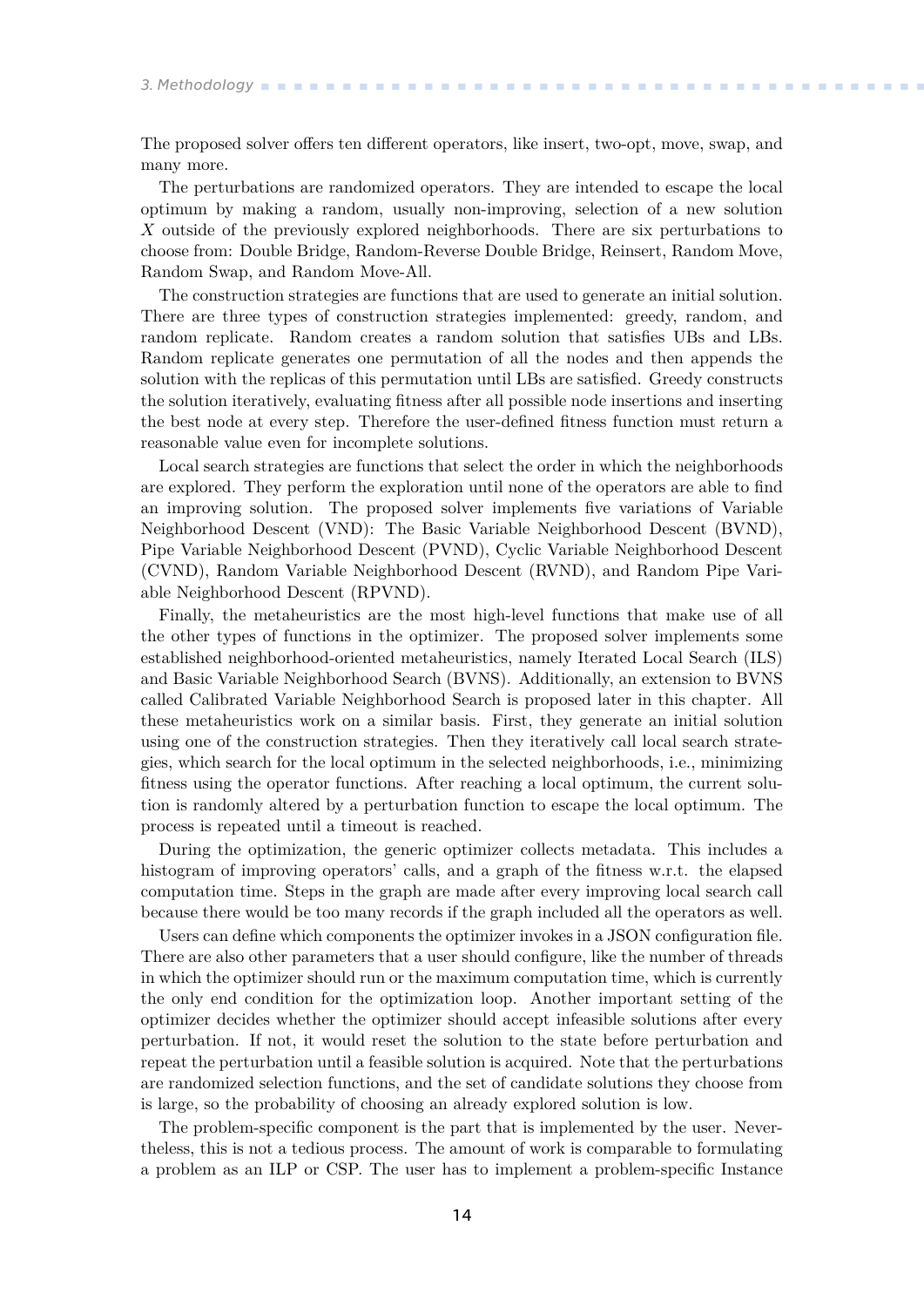<span id="page-22-1"></span>class. It has to initialize the mandatory properties of the abstract Instance class like LB, UB vectors and the fitness function  $q(X)$ . The user should also choose a suitable configuration for the given problem. The configuration can be tuned either in the trial-error manner or by some specialized tuning tool like irace[[56\]](#page-55-7).

The fitness function  $g(X)$  should return the fitness of a solution X and its feasibility. The fitness function has to be designed efficiently both in terms of complexity and implementation as it is the most frequently called function in the whole optimization process. The overall performance is heavily affected by the fitness function.

Users should also consider adding some kind of penalty  $p(X)$  to the fitness function  $q(X)$ . The purpose of penalty functions is to add penalties to infeasible solutions so that solutions that are close to feasible solutions are penalized less than solutions that are farther. All the problem-specific components implemented for the purpose of this thesis use the static penalization function. Static penalization computes penalty based only on the solution  $X$ , but there are also other types of penalization like dynamic, which usually increases over time, or adaptive, which depends on the current solution quality.

### <span id="page-22-0"></span>**3.3 Generic solver components**

This section provides a detailed description of individual generic solver components. Section [3.3.1](#page-22-2) describes all the operators. In Section [3.3.2](#page-28-0) are presented the perturbations. Section [3.3.3](#page-31-0) introduces the construction strategies. Local search strategies are described in Section [3.3.4.](#page-32-0) Finally, Section [3.3.5](#page-35-0) describes the metaheuristics.

For more clarity some of the frequently used terms in this section are explained. The elements of  $A = \{1, 2, ..., n\}$  are the nodes a of a given problem. Solution X is a vector with variable length  $m$  whose elements are the nodes from  $A$ . Solution substring is a vector  $X_{sub} = (x_i, \ldots, x_j)$  that is equivalent to some part of the original vector  $X = (x_1, \ldots, x_m), \quad 1 \leq i < j \leq m.$  *i*-th element of vector X is denoted  $X_i$ . The frequency vector is denoted by  $F$  and corresponds to the original solution X.  $F_a$  is frequency of node *a* in the solution X. Additionally, the  $LB<sub>a</sub>$  and  $UB<sub>a</sub>$  are lower bound and upper bound of the frequency  $F_a$ .

### <span id="page-22-2"></span>**3.3.1 Operators**

This section describes all the implemented operators and provides their pseudocodes with an example. In the following text, time complexities of find, insert, remove, and reverse modifications of the vector X, are considered linear, i.e.,  $O(m)$ . Please note the difference between operators and modifications. Modification is an atomic change performed on a vector  $X$ . Operators try out all possible modifications and select the best one.

#### **3.3.1.1 Insert** a a

Insert is an operator that is used mainly but not exclusively during the initial solution generation. It tries to insert one node  $a \in A$  to all possible locations i in the solution . After iterating through all possibilities, it returns the solution with the best fitness  $g(X_{\text{best}})$ . If there was no improving modification the algorithm returns the original solution. Pseudocode is shown in the Algorithm [3.1.](#page-23-0) On lines 6-7, the function also checks that the frequency  $F_a$  of the node a is not greater than or equal to  $UB_a$ . If that is the case, it does not try to insert node  $a$ . An example insert operation, where  $i=2$  and  $a=4$ , is illustrated in Figure [3.6.](#page-23-3) The time complexity of the insert operator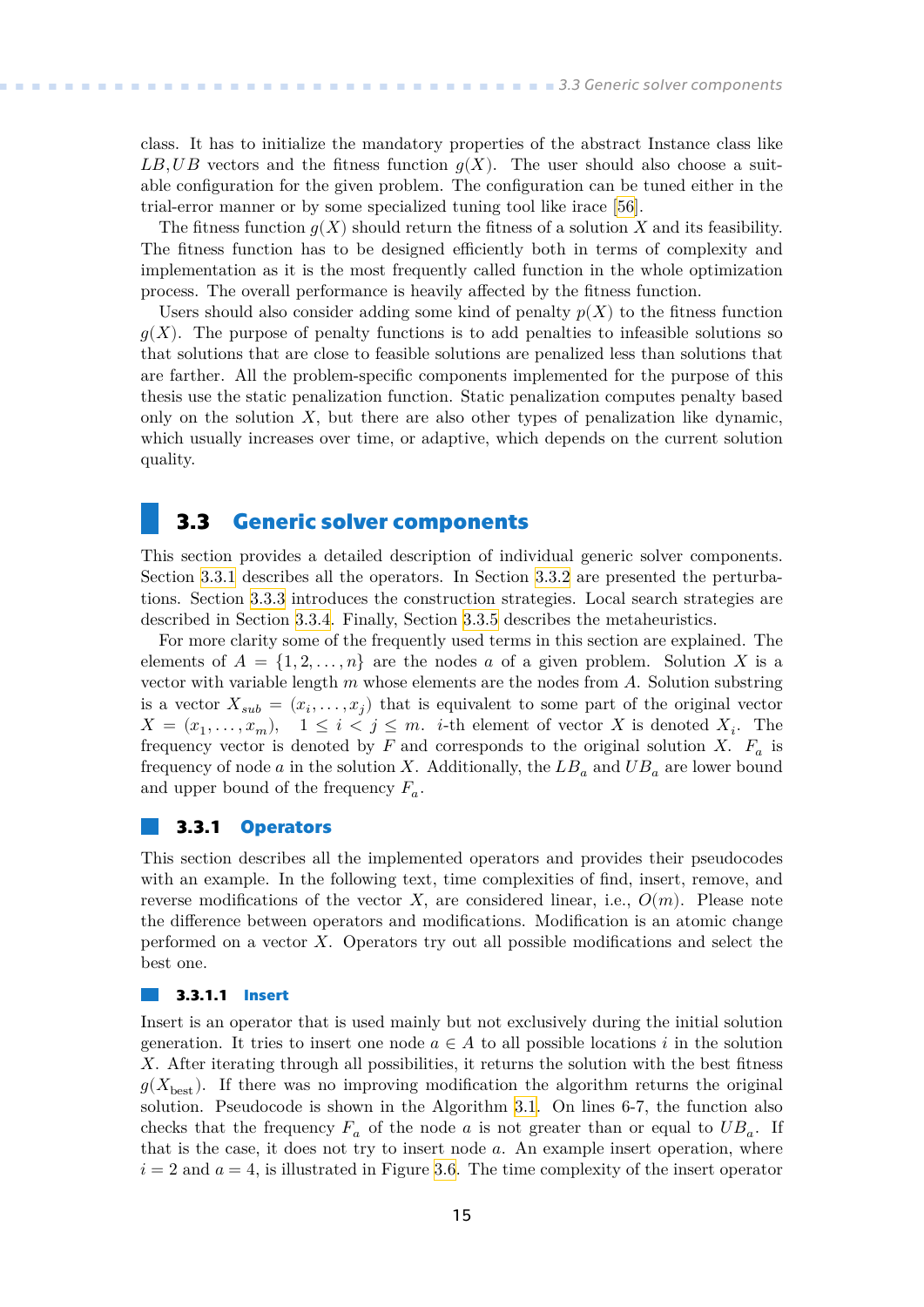<span id="page-23-1"></span>is  $O(|A|m^2)$ , where |A| is the number of nodes and m is the length of X. Note that the length of the solution increases, so this operator cannot be used for problems with  $UB = LB$  with the exception of initial solution construction.

```
function insert(X)2 X_{\text{best}} \leftarrow X3 for i in range from 0 to m4 X_{\text{new}} \leftarrow X5 for node a \in A6 if F_a \geq UB_a7 continue
8 insert node a into X_{\text{new}} at position i9 if g(X_{\text{new}}) < g(X_{\text{best}})10 X_{\text{best}} \leftarrow X_{\text{new}}11 return X_{\text{best}}
```
<span id="page-23-0"></span>



<span id="page-23-3"></span>**Figure 3.6.** Insert operator example where  $i = 2$  and  $a = 4$ .

#### **3.3.1.2 Remove**

Remove is a counterpart to the insert operator. It tries to remove one of the nodes  $X_i$  from all possible locations *i* in the solution X. After trying out all possibilities, it returns the solution with the best fitness  $g(X_{\text{best}})$ . If no improving modification was made, the algorithm returns the original solution. Pseudocode is shown in Algorithm [3.2.](#page-23-2) On lines 6-7, Remove also skips the node  $a$  if the frequency  $F_a$  is less than or equal to  $LB_a$ . An example remove operation, where  $i = 2$  and  $a = 4$ , is illustrated in Figure [3.7.](#page-24-2) The time complexity of the remove operator is  $O(m^2)$ , where m is the length of the  $X$ . Note that the length of the solution decreases, so this operator cannot be used for problems with  $UB = LB$ .

```
function remove (X)2 X_{\text{best}} \leftarrow X3 for i in range from 0 to m
4 X_{\text{new}} \leftarrow X5 a \leftarrow X_i6 if F_a \leq LB_a7 continue
8 remove node from X_{\text{new}} at position i9 if g(X_{\text{new}}) < g(X_{\text{best}})10 X_{\text{best}} \leftarrow X_{\text{new}}11 return X_{\text{best}}
```
<span id="page-23-2"></span>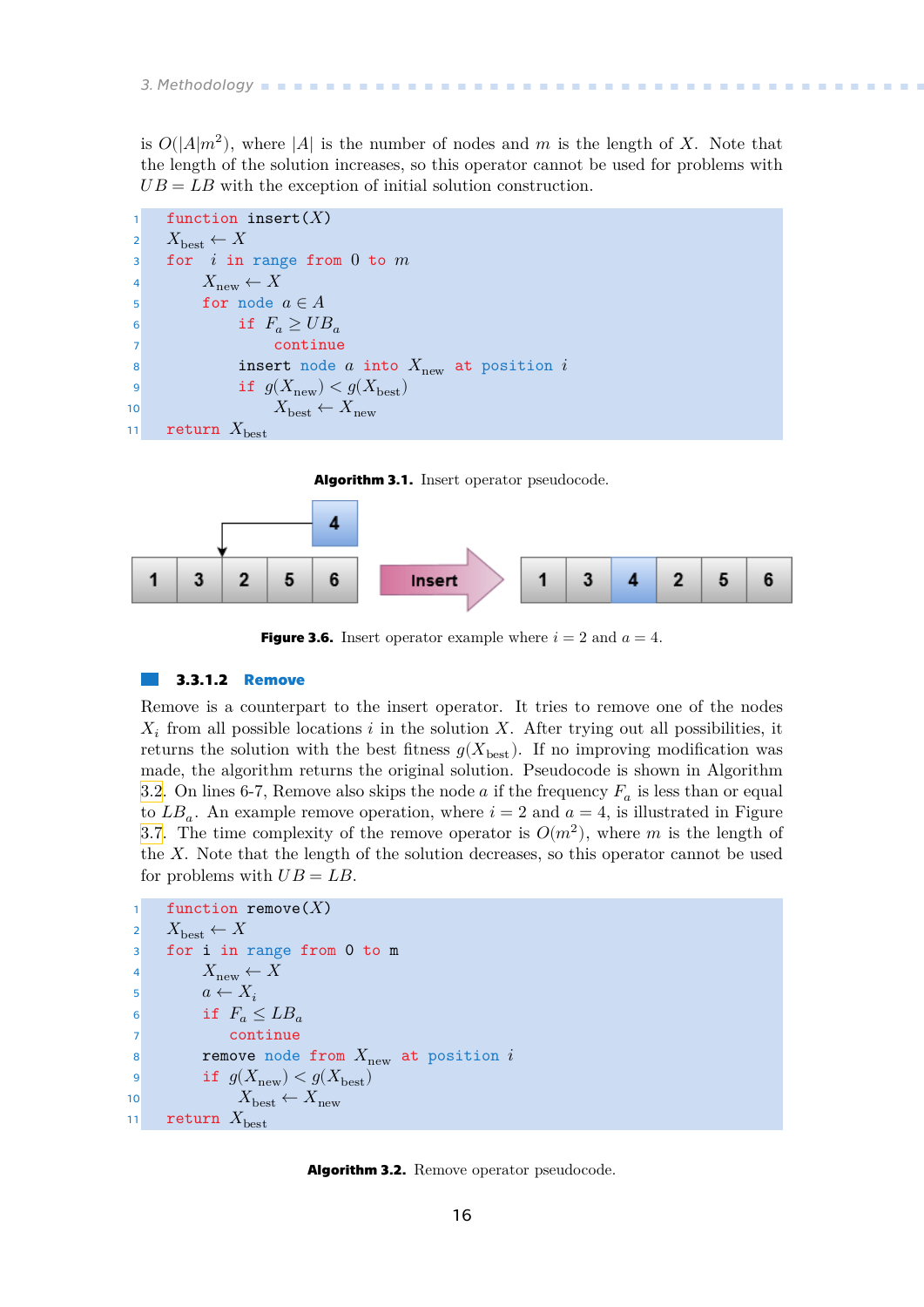<span id="page-24-1"></span>

<span id="page-24-2"></span>**Figure 3.7.** Remove operator example where  $i = 2$ .

### **3.3.1.3 Move**

Move is an operator that attempts to move all possible solution substrings  $X_{sub}$  of length  $n$  to all possible locations  $j$  and performs the most improving move. If no move improves the fitness  $g(X_{\text{best}})$ , the original solution is returned. Pseudocode is shown in the Algorithm [3.3](#page-24-0). On lines 4-6, a substring  $X_{sub}$  is selected from X and  $X_{new}$ is created that is identical to X except for the  $X_{sub}$  which is missing. On lines 7-9,  $X_{sub}$  is inserted to all possible destination locations j. An example move operation, where  $i = 3$  and  $j = 1$ , is illustrated in Figure [3.8](#page-24-3). The time complexity of the move operator is  $O((m - n)^3)$ , where m is the current solution length and n is the length of the substring. The proposed solver also offers a second version of the Move operator that is called Reverse Move, which not only moves the substring but also reverts it.

```
function move(X, n)2 X_{\text{best}} \leftarrow X3 for i in range from 0 to (m - n)4 X_{\text{reduced}} \leftarrow X5 X_{sub} \leftarrowsubstring of X at position i with length n
6 remove X_{sub} from X_{reduced}7 for j in range from 0 to (m-n)8 X_{\text{new}} \leftarrow X_{\text{reduced}}9 insert X_{\text{sub}} into X_{\text{new}} at position j10 if g(X_{\text{new}}) < g(X_{\text{best}})11 X_{\text{best}} \leftarrow X_{\text{new}}12 return X_{\text{best}}
```
<span id="page-24-0"></span>



<span id="page-24-3"></span>**Figure 3.8.** Move operator example where  $i = 3$  and  $j = 1$ .

### **3.3.1.4 Move all**

Move all operator moves all occurrences of some node  $a$  up to some maximal distance  $d$ and chooses the most improving solution  $X_{\text{best}}$ . Pseudocode is shown in the Algorithm [3.4.](#page-25-0) Positions  $p$  of all the occurrences of  $a$  in  $X$  are found on line 4. Then, on lines 5-9, for every distance *i* in the range from  $-d$  to  $d$  (except 0), the function removes the node *a* from position *p* and inserts it back at position  $p + i$ . An example move all operation, where  $a = 3$  and  $i = 2$ , is illustrated in Figure [3.9.](#page-25-2) Time complexity of the move all operator is  $O(|A|dfm)$ , where |A| is the number of nodes, m is the length of the  $X$ , and  $f$  is frequency of node  $a$ .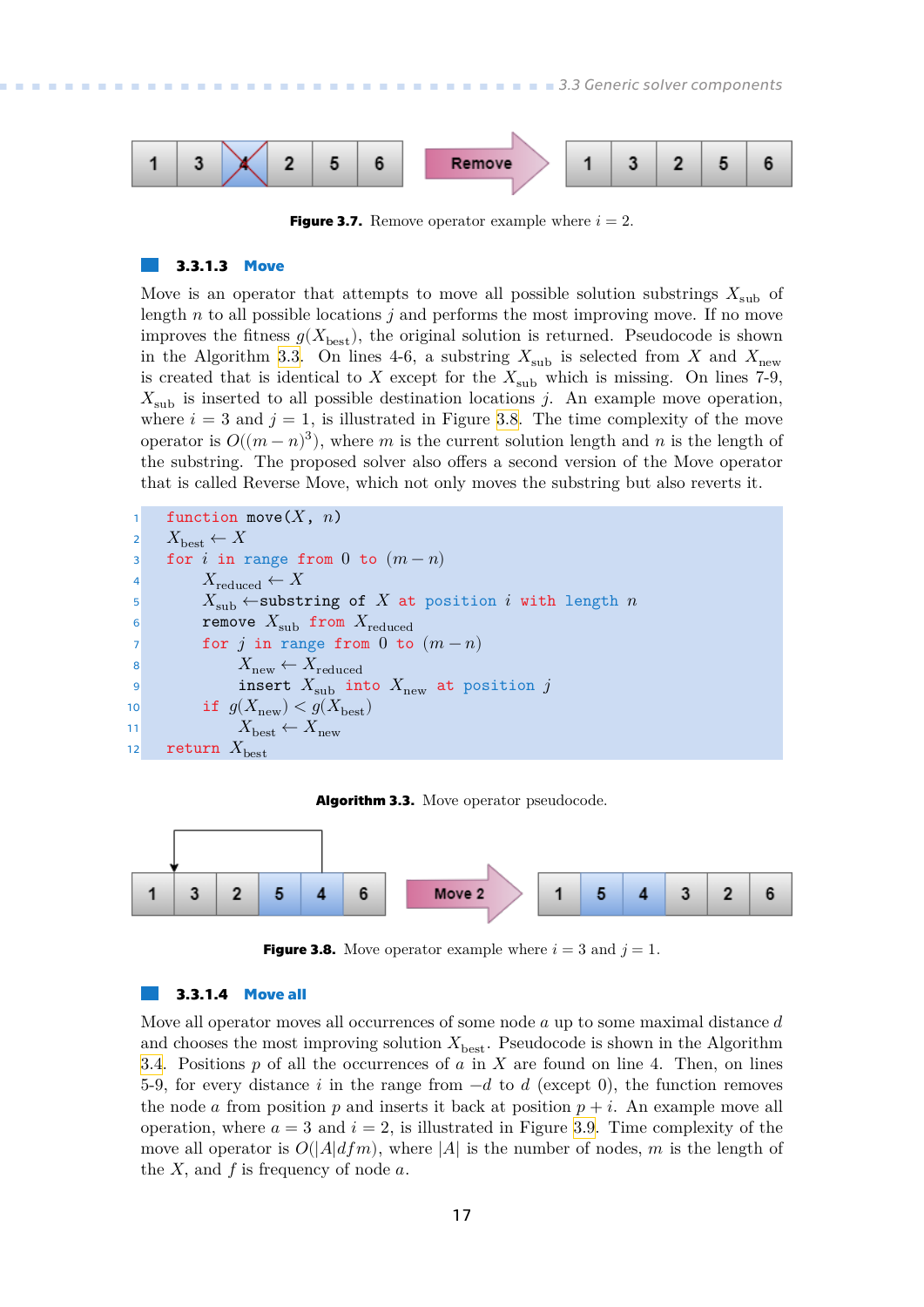# <span id="page-25-1"></span>*3. Methodology* **..........................................**

```
1 function move_all(X, d)2 X_{\text{best}} \leftarrow X3 for node a in A4 pos \leftarrow find all positions of node a in X
5 for i in [-d, ..., -1, 1, ..., d]6 X_{\text{new}} = X7 for p in pos
8 remove node a from X_{\text{new}} at position p9 insert node a into X_{new} at position p + i10 if g(X_{\text{new}}) < g(X_{\text{best}})11 X_{\text{best}} \leftarrow X_{\text{new}}12 return X_{\text{best}}
```
<span id="page-25-0"></span>



<span id="page-25-2"></span>**Figure 3.9.** Move All operator example where  $i = 2$  and  $a = 3$ .

### **3.3.1.5 Swap**

The Swap operator takes two arguments,  $n$ , and  $p$ . It tries to swap all possible substrings  $X_{\text{sub1}}$  and  $X_{\text{sub2}}$  of length p and q in all possible locations i and j of the X. After iterating through all possibilities it returns the most improving solution  $X_{\text{best}}$ . Pseudocode is shown in the Algorithm [3.5.](#page-26-0) On lines 5-6, the algorithm checks that the selected substrings in positions  $i$  and  $j$  are not overlapping. On lines 8-9, the two substrings are selected, and on lines 10-13, the swap is performed by removing and then reinserting both substrings into the former location of the other substring. An example Swap operation, where  $p = 2$ ,  $q = 1$ ,  $i = 3$ , and  $j = 1$ , is illustrated in Figure [3.10.](#page-26-3) Time complexity of the Swap operator is  $O(m(m-p)(m-q))$ , where m is the length of the X, and  $p$  and  $q$  are lengths of the substrings  $X_{\text{sub1}}$  and  $X_{\text{sub2}}$  respectively. The proposed solver also offers a second version of the Swap operator that is called Reverse Swap, which not only swaps the two substrings but also reverts them.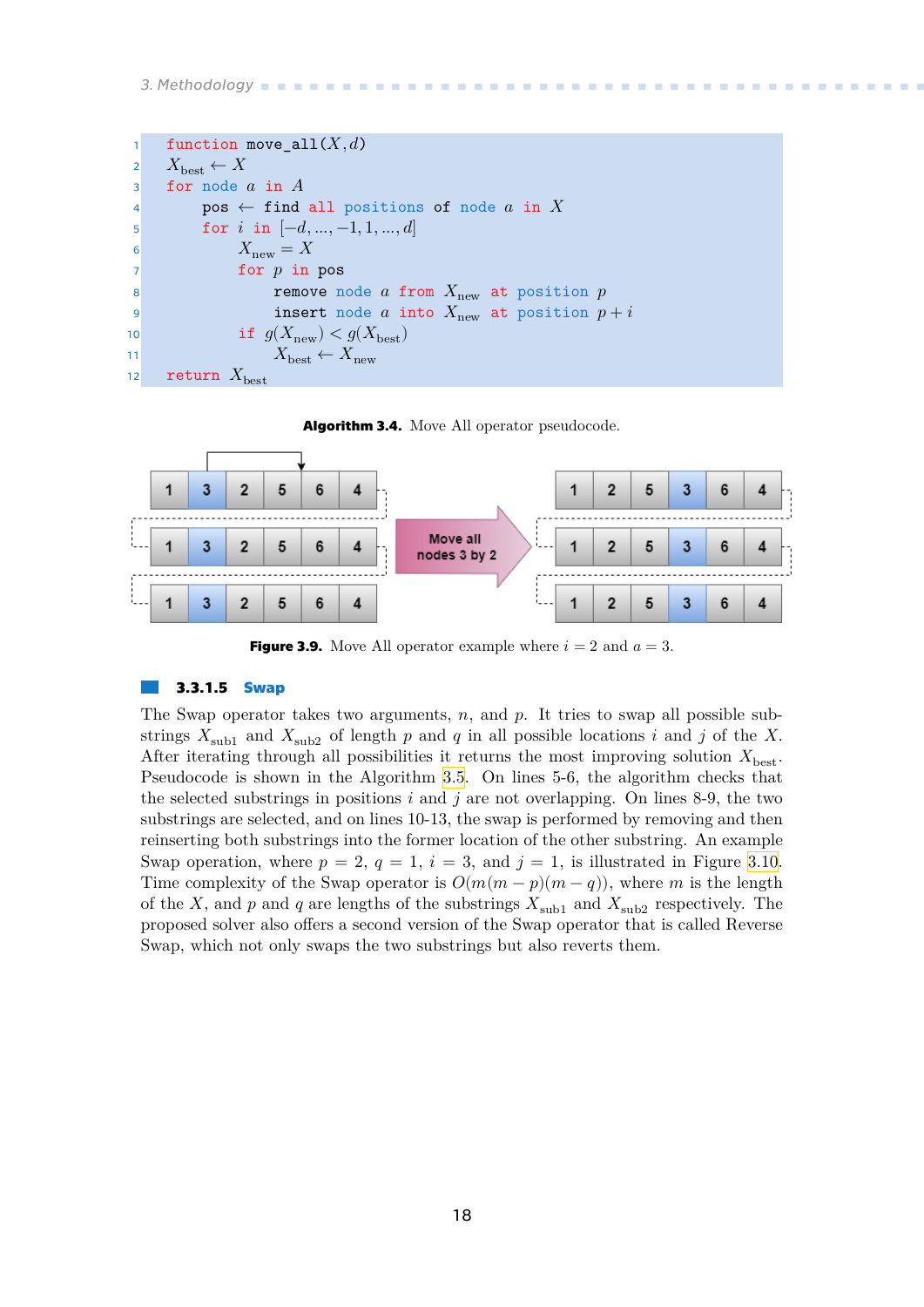```
1 function swap(X, p, q)2 X_{\text{best}} \leftarrow X3 for i in range from 0 to (m-p)4 for j in range from 0 to (m-q)5 if ((i \geq j \text{ and } i < j + q) or (j \geq i \text{ and } j < i + p)6 continue
7 X_{\text{new}} \leftarrow X8 X_{\text{sub1}} \leftarrow substring of X at position i with length p
9 X_{sub2} \leftarrow substring of X at position j with length q
10 remove X_{\text{sub1}} from X_{\text{new}} at position i
11 insert X_{sub2} into X_{new} at position i
12 remove X_{sub2} from X_{new} at position j
13 insert X_{\text{sub1}} into X_{\text{new}} at position j
14 if g(X_{\text{new}}) < g(X_{\text{best}})15 X_{\text{best}} \leftarrow X_{\text{new}}16 return X_{\text{best}}
```
<span id="page-26-0"></span>**Algorithm 3.5.** Swap operator pseudocode.



<span id="page-26-3"></span>**Figure 3.10.** Swap operator example where  $p = 2$ ,  $q = 1$ ,  $i = 3$ , and  $j = 1$ .

### **3.3.1.6 Exchange Nodes**

Exchange Nodes operator iterates over all possible node pairs  $(a, b)$  and exchanges all occurrences of these nodes in  $X$ . After iterating through all possibilities it returns the best solution  $X_{\text{best}}$ . The key part of the Algorithm [3.6](#page-26-2) is on lines 6-10 where it iterates over the elements of  $X$  and swaps any node  $a$  for node  $b$  and vice versa. An example Exchange Nodes operation, where  $a = 3$  and  $b = 5$ , is illustrated in Figure [3.11.](#page-27-2) The time complexity of Exchange Nodes operator is  $O(|A|^2m)$ , where m is the length of the X, and |A| is the number of nodes. Note that the values of  $f_a$  and  $f_b$  also swap.

```
1 function exchange_nodes(X)2 X_{\text{best}} \leftarrow X3 for node a in A4 for node b < a in A
 5 X_{\text{new}} \leftarrow X\begin{array}{ccc} 6 & \cdot & \cdot & \cdot & \cdot \\ 6 & \cdot & \cdot & \cdot & \cdot \\ \end{array} for i in range from 0 to m
 7 if X_i = a8 X_{\text{new}}^i = b9 else if X_i = b10 X_{\text{new}}^i = a11 if g(X_{\text{new}}) < g(X_{\text{best}})12 X_{\text{best}} \leftarrow X_{\text{new}}13 return X_{\text{best}}
```
<span id="page-26-2"></span>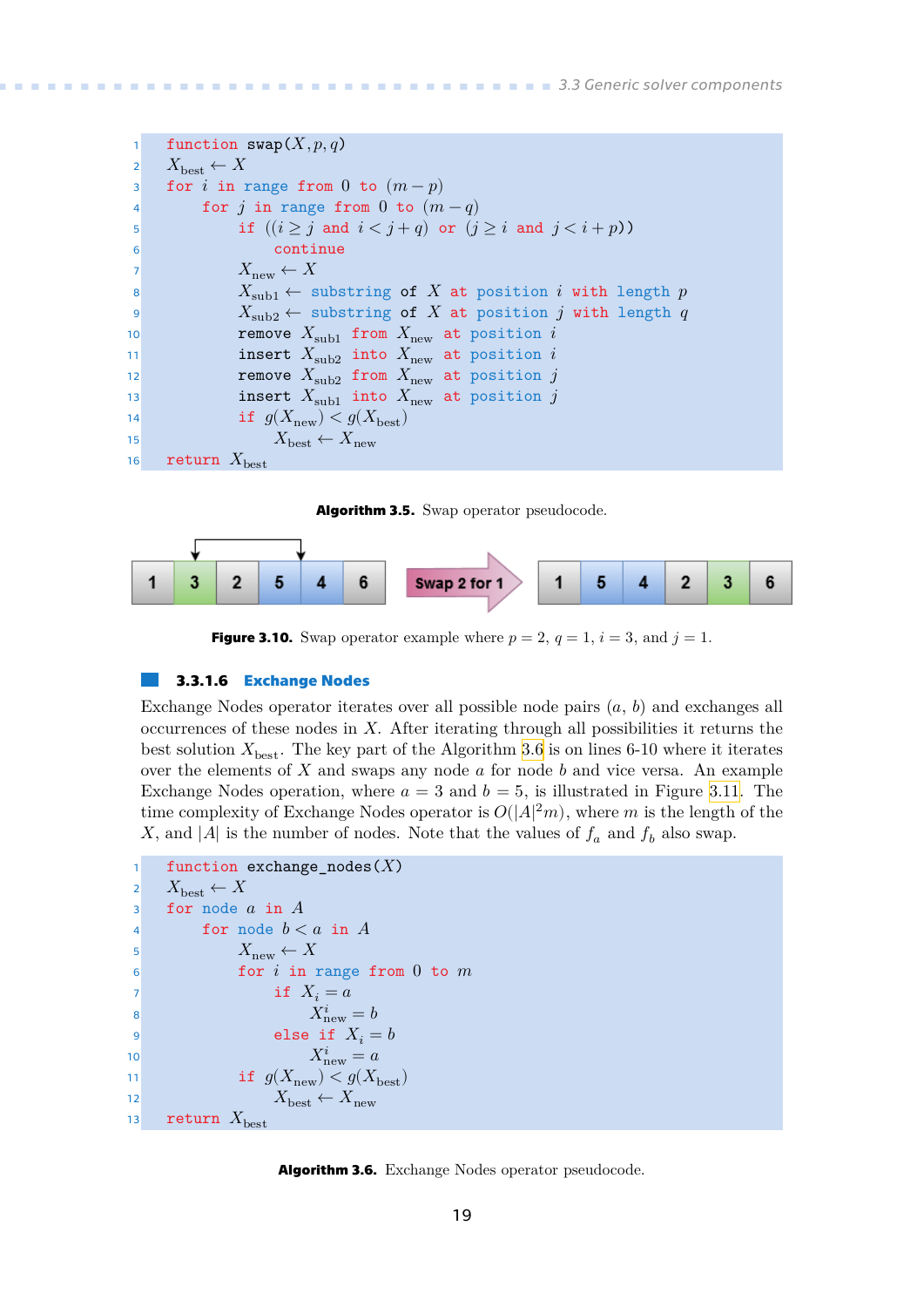<span id="page-27-1"></span>

<span id="page-27-2"></span>**Figure 3.11.** Exchange Nodes operator example where  $a = 3$  and  $b = 5$ .

### **3.3.1.7 Exchange First n Nodes**

Exchange First n Nodes operator is a generalization of Exchange Nodes operator. The main difference is that this operator also iterates over the allowed number of exchanges n. Each iteration makes only exchanges of the first  $n$  occurrences of nodes  $a$  and  $b$ , leaving the other occurrences at their original position. Pseudocode is shown in the Algorithm [3.7.](#page-27-0) On line 7, the counters  $C_a$  and  $C_b$  are initialized. On lines 11 and 14, the relevant counters are incremented if  $a$  is exchanged for  $b$  or  $b$  is exchanged for  $a$ . The conditions on lines 9 and 12 are extended by a condition that the relevant counter does not exceed the value of  $n$ . An example Exchange First n Nodes operation, where  $a = 5, b = 3$ , and  $n = 2$ , is illustrated in Figure [3.12](#page-27-3). This generalization comes at the price of increased time complexity. The time complexity of the Exchange First n Nodes operator is  $O(|A|^2 m f)$ , where m is the length of the X, |A| is the number of nodes, and f is the biggest element of F. Note that F may change if the frequency  $f_a > f_b$ .

```
function exchange_first_n_nodes(X)2 X_{\text{best}} \leftarrow X3 for node a in A4 for node b < a in A
5 for n in range from 1 to F_a6 X_{\text{new}} \leftarrow X7 C_a \leftarrow 0, C_b \leftarrow 08 for i in range from 0 to m9 if X_i = a and C_a < n10 X_{\rm r}^iX_{\text{new}}^i \leftarrow b11 C_a \leftarrow C_a + 112 else if X_i = b and C_b < n13 X_{\rm r}^iX_{\text{new}}^i \leftarrow a14 a C_b \leftarrow C_b + 115 if g(X_{\text{new}}) < g(X_{\text{best}})16 best ← X_{\text{best}} \leftarrow X_{\text{new}}17 return X_{\text{best}}
```
<span id="page-27-0"></span>



<span id="page-27-3"></span>**Figure 3.12.** Exchange First n Nodes operator example where  $a = 5$ ,  $b = 3$ , and  $n = 2$ .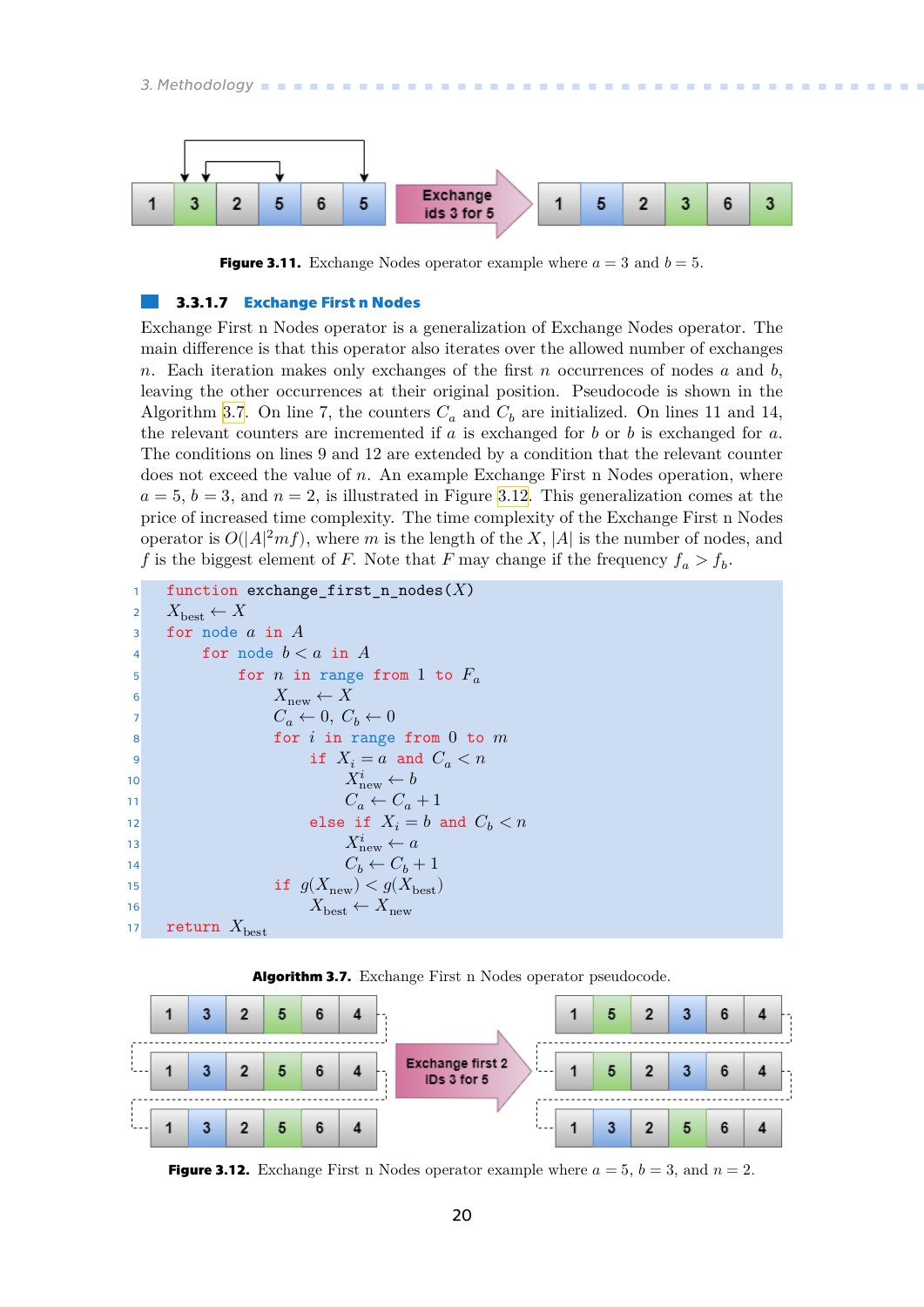### <span id="page-28-1"></span>**3.3.1.8 Two-opt**

The Two-opt operator tries to reverse all possible substrings  $X_{\text{sub}}$  of the original solution X. If one of the reverses results in improved fitness  $g(X_{\text{new}})$ , the function returns a new solution  $X_{\text{new}}$ , otherwise it returns the original solution. Pseudocode is shown in the Algorithm [3.8](#page-28-2). On lines 3-4, the boundaries *i* and *j* of the substring  $X_{\text{sub}}$  are selected, and then, on line 6, the substring is reversed. An example Two-opt operation, where  $i = 1$  and  $j = 4$ , is illustrated in Figure [3.13.](#page-28-3) The time complexity of the Two-opt operator is  $O(m^3)$ , where m is the length of the X.

```
function two_opt (X)2 X_{\text{best}} \leftarrow X3 for i in range from 0 to (m-2)4 for j in range from 2 to m5 X_{\text{new}} = X\epsilon 6 reverse X_{\text{new}} between positions i and j
7 if g(X_{\text{new}}) < g(X_{\text{best}})8 best ← X_{\text{best}} \leftarrow X_{\text{new}}9 return X_{\text{best}}
```
<span id="page-28-2"></span>**Algorithm 3.8.** Two-opt operator pseudocode.



<span id="page-28-3"></span><span id="page-28-0"></span>**Figure 3.13.** Two-opt operator example where  $i = 1$  and  $j = 4$ .

### **3.3.2 Perturbations**

Perturbations are very similar to operators because every perturbation is associated with some neighborhood, but instead of exploring the neighborhood exhaustively, the perturbation returns a random solution from the given neighborhood. All the perturbations also accept a parameter  $k$ , which is used to parameterize the perturbation's "strength." A larger parameter  $k$  corresponds to a larger neighborhood from which a solution is chosen. This section describes the six perturbations that are implemented in the proposed solver. Namely, Double Bridge, Reinsert, Random Swap, Random Move, and Random Move All.

#### **3.3.2.1 Double Bridge**

Double Bridge perturbation splits the original solution  $X$  into  $k$  substrings and reverts them. Pseudocode is shown in the Algorithm [3.9.](#page-29-0) On lines 2-4, the algorithm generates  $k$  random indices plus the first and the last index of  $X$  and stores the indices in a sorted array I. Then on lines 5-6, the function reverses the  $k+1$  substrings bounded by the indices. An example Double Bridge perturbation, where  $k = 2$  and  $I = \{2, 5\}$ , is illustrated in Figure [3.14.](#page-29-3) The proposed solver also offers a second version of Double Bridge called Random-Reverse Double Bridge, which randomly reverses only some of the substrings with probability  $p = 0.5$ .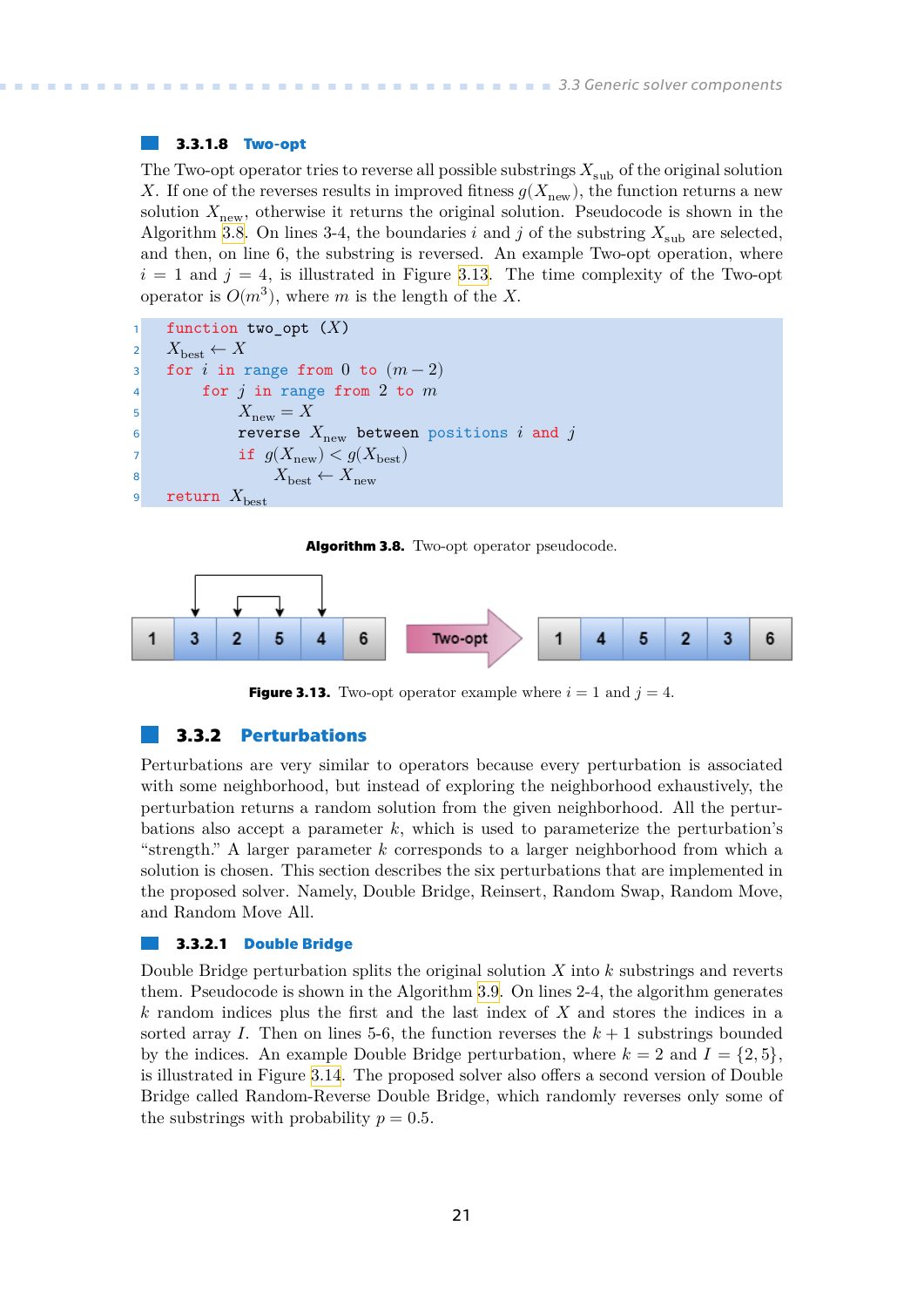# <span id="page-29-1"></span>*3. Methodology* **..........................................**

```
1 function double_bridge (X, k)2  I \leftarrow generate a set of k random indices
\{3\}  I \leftarrow I + \{0, m-1\}4 sort I in ascending order
5 for i in |I|6 reverse X between positions I_i and I_{i+1}7 return X
```
<span id="page-29-0"></span>**Algorithm 3.9.** Double Bridge perturbation pseudocode.



<span id="page-29-3"></span>**Figure 3.14.** Double Bridge perturbation example where  $k = 2$  and  $I = \{2, 5\}.$ 

### **3.3.2.2 Reinsert**

Reinsert randomly selects  $k$  nodes, deletes all of their occurrences in  $X$ , and then reinserts them at random locations. Pseudocode is shown in the Algorithm [3.10.](#page-29-2) First,  $k$  nodes are randomly selected on line 2. Then between lines 4-8, the algorithm iterates over selections of node  $a \in I$  and  $b \in X$ . If  $a = b$  the node b is removed from X and the counter C is incremented. Finally, on lines 9-10, the algorithm inserts the node  $a$ into random positions of  $X$  for every previously removed node. An example Reinsert perturbation, where  $k = 1$  and  $I = \{3\}$ , is illustrated in Figure [3.15.](#page-29-4)



<span id="page-29-2"></span>



<span id="page-29-4"></span>**Figure 3.15.** Reinsert perturbation example where  $k = 1$  and  $I = \{3\}$ .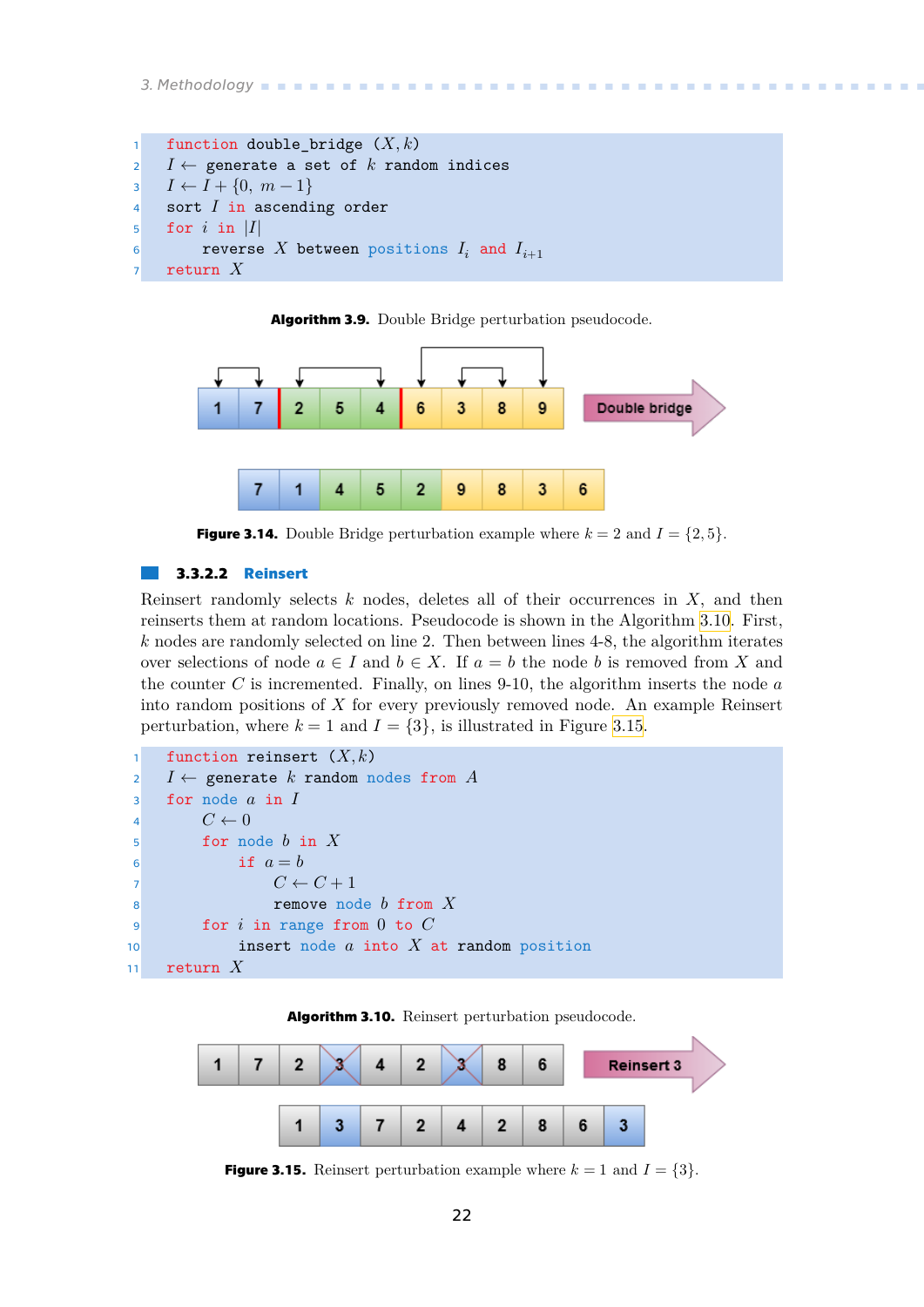### <span id="page-30-1"></span>**3.3.2.3 Random Swap**

Random Swap perturbation selects two nodes from  $X$  and swaps them. This is repeated  $k$  times. Pseudocode is shown in the Algorithm [3.11](#page-30-0). An example Random Swap perturbation, where  $k = 2$  is illustrated in Figure [3.16.](#page-30-3) The first iteration swaps nodes at positions  $i = 1$  and  $j = 5$ , and the second iteration swap the nodes at positions  $i = 3$ and  $j = 6$ . Note that if the Swap operator is used during the local search, parameter k should be larger than 1. This should prevent the solver from reverting the perturbation step by a single call of the Swap operator.

```
1 function random swap (X, k)2 repeat k times
3 i \leftarrow \text{random position from } X4 i \leftarrow random position from X
5 swap nodes from X at positions i and j6 return X
```
<span id="page-30-0"></span>



<span id="page-30-3"></span>**Figure 3.16.** Random Swap perturbation example where  $k = 2$ .

#### **3.3.2.4 Random Move**

Random Move perturbation randomly selects  $k$  nodes from  $X$  and moves them to random locations. Pseudocode is shown in the Algorithm [3.12](#page-30-2). An example Random Move perturbation, where  $k = 2$  is illustrated in Figure [3.17](#page-31-3). In the first iteration, node 7 at positions  $i = 1$  is moved to  $j = 4$  and in the second iteration, node 8 is moved to  $j = 2$ . Note that if the Move operator is used during the local search, parameter  $k$  should be larger than 1. This should prevent the solver from reverting the perturbation step by a single call of the Move operator.

```
1 function random move (X, k)2 repeat k times
3 i \leftarrow \text{random position from } X4 remove node a from X at position i
j \leftarrow \text{random position from } X\mathfrak{g} insert node a into X at position j
7 return X
```
<span id="page-30-2"></span>**Algorithm 3.12.** Random Move perturbation pseudocode.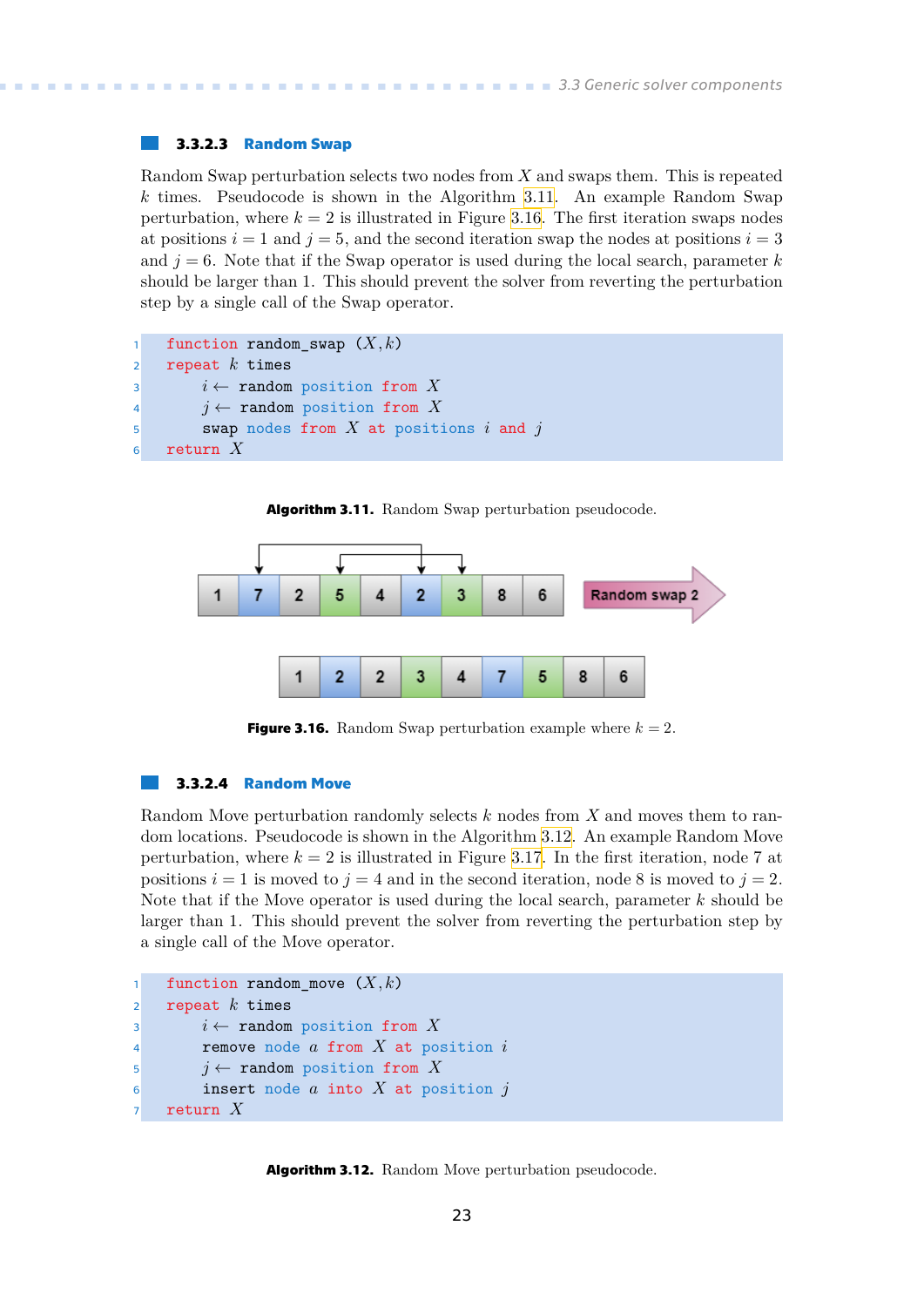<span id="page-31-1"></span>*3. Methodology* **..........................................**



<span id="page-31-3"></span>**Figure 3.17.** Random Move perturbation example where  $k = 2$  and  $I = \{2, 5\}$ .

### **3.3.2.5 Random Move All**

Random Move All is similar to the Move All operator, but it moves every node by a different distance. It moves all occurrences of a node  $a$  up to some maximal distance  $k$ . Pseudocode is shown in the Algorithm [3.13](#page-31-2). On lines  $3-4$ , a random node  $a$  is selected, and all occurrences of  $a$  in  $X$  are found. Then on lines 5-8, every occurrence of  $a$  is removed from  $X$  and moved by a random distance dist. An example Random Move All perturbation, where  $k = 1$  is illustrated in Figure [3.18](#page-31-4). In this example, the distance dist sequentially takes following values:  $-1, 0, 1$ 

```
1 function random move all (X, k)2 repeat k times
3 a \leftarrow \text{random node from } A4 P \leftarrow find all positions of node a in X
5 for p \in P6 a ← random integer from interval [-k, ..., k]7 remove node a from X at position p8 insert node a into X at position p + d9 return X
```
<span id="page-31-2"></span>



<span id="page-31-4"></span><span id="page-31-0"></span>**Figure 3.18.** Random Move All perturbation example where  $k = 2$  and  $I = \{2, 5\}$ .

### **3.3.3 Construction strategies**

The construction strategies generate an initial solution that is used later as a starting point in all the metaheuristics. This section describes the three construction strategies implemented in the proposed solver. They are greedy, random, and random-replicate. All of them are guaranteed to return a valid solution. A valid solution is a solution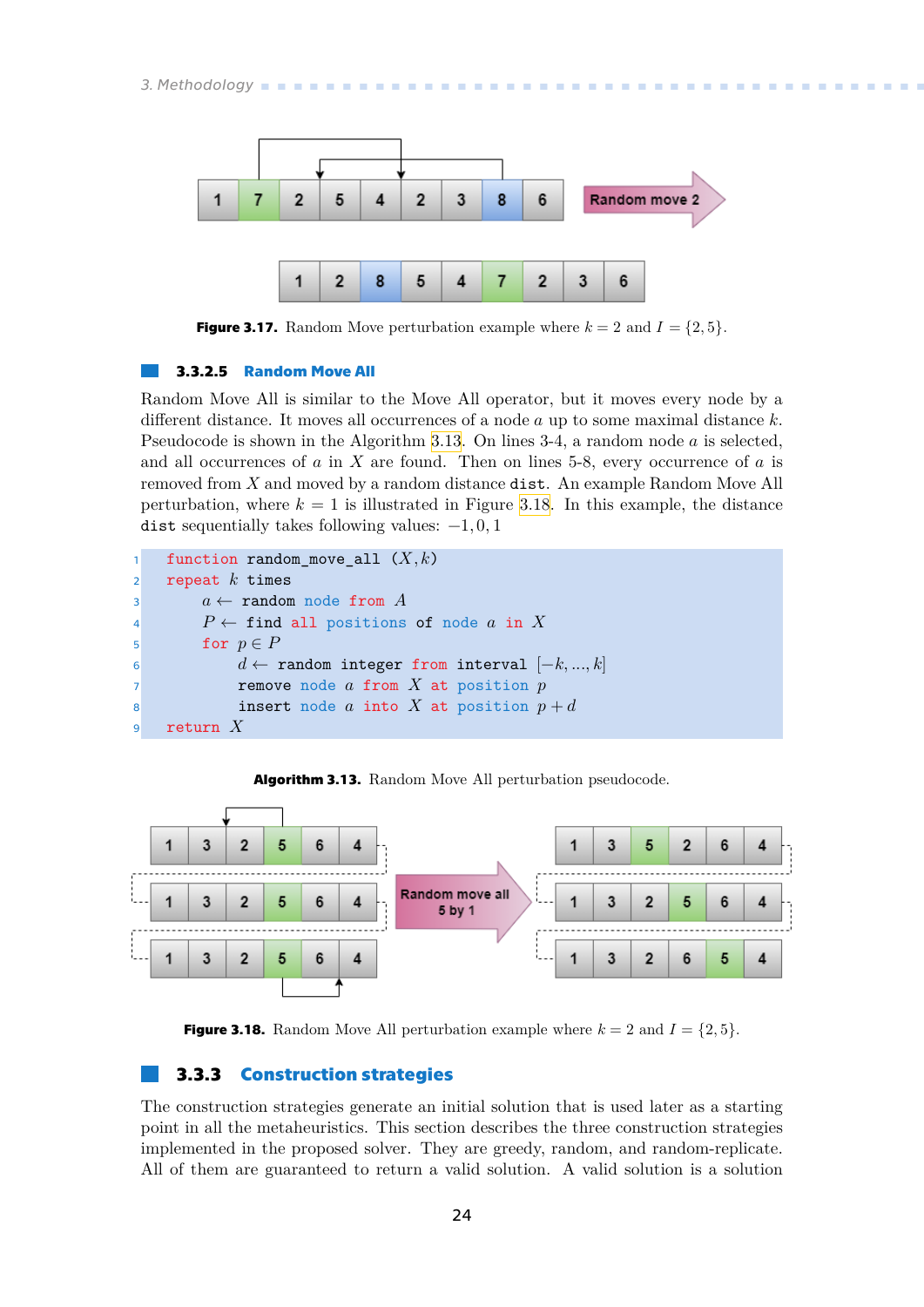<span id="page-32-1"></span>that is not necessarily feasible with respect to the optimized problem definition, but it satisfies the lower and upper bounds (Equations [\(3.8\)\)](#page-15-4).

### **3.3.3.1 Greedy**

The greedy construction strategy repeatedly calls the insert operator until a valid solution is created. If the user wants to use the greedy construction strategy, it is necessary to deal with invalid solutions in the fitness function q. This means that the fitness  $q(X)$ should decrease if the frequencies  $F_{new}$  of the new solution  $X_{new}$  are closer to the LB or  $UB$  than frequencies  $F$  of the original solution  $X$ . This can be expressed as:

$$
h(f, lb, ub) = \begin{cases} lb - f & \text{for } f < lb, \\ 0 & \text{for } lb \le f \le ub, \\ f - ub & \text{for } f > ub \end{cases}
$$

$$
g(X_{new}) < g(X) \quad iff \quad \sum_{i=1}^{n} h(F_i^{new}, LB_i, UB_i) < \sum_{i=1}^{n} h(F_i, LB_i, UB_i) \quad (3.25)
$$

### **3.3.3.2 Random**

This is the most straightforward construction strategy of the three. It inserts nodes, one by one, to random locations until all lower bounds are satisfied. So the returned solution always has  $F = LB$ . If the problem has  $LB \neq UB$ , it is recommended to use insert and remove operators later during the local search. The random construction strategy addresses problems where greedy construction isn't efficient in terms of a tradeoff between computation time and fitness improvement per iteration.

#### **3.3.3.3 Random-replicate**

This construction strategy generates a random permutation of all nodes, and then it repeatedly appends its copies to the initial solution until all lower bounds are satisfied. In one of the node frequencies reaches the upper bound before all the other nodes reach the lower bound, it is not included in the replica, so the result of this construction strategy is always a valid solution. The random-replicate strategy is proposed in this thesis to address problems represented as several permutations that are similar to each other. Non-Permutation Flowshop is an example of such a problem.

### <span id="page-32-0"></span>**3.3.4 Local search strategies**

Local search strategies are functions that choose the order in which the operators are invoked and after reaching a local optimum they return the acquired solution. All the implemented local search strategies are variations of the Variable Neighborhood Descent (VND)[[57\]](#page-55-8). This section describes the five local search strategies implemented in the proposed solver: The Basic VND, Pipe VND, Cyclic VND, Random VND, and Random Pipe VND. All the algorithms expect a list of available operators  $\mathcal{O}$ .

### **3.3.4.1 Basic Variable Neighborhood Descent**

BVND iterates through the list  $\mathcal O$  sequentially. If the fitness does not improve after the selected operator  $O_i$ , it selects the following operator  $O_{i+1}$  and tries again. If the fitness  $g(X)$  improves after the call of the selected operator  $O_i$ , it returns to the first operator  $O_1$  in the list. Once it reaches the end of the list without any improvement, it returns the solution  $X$ . The pseudocode is shown in the Algorithm [3.14.](#page-33-0)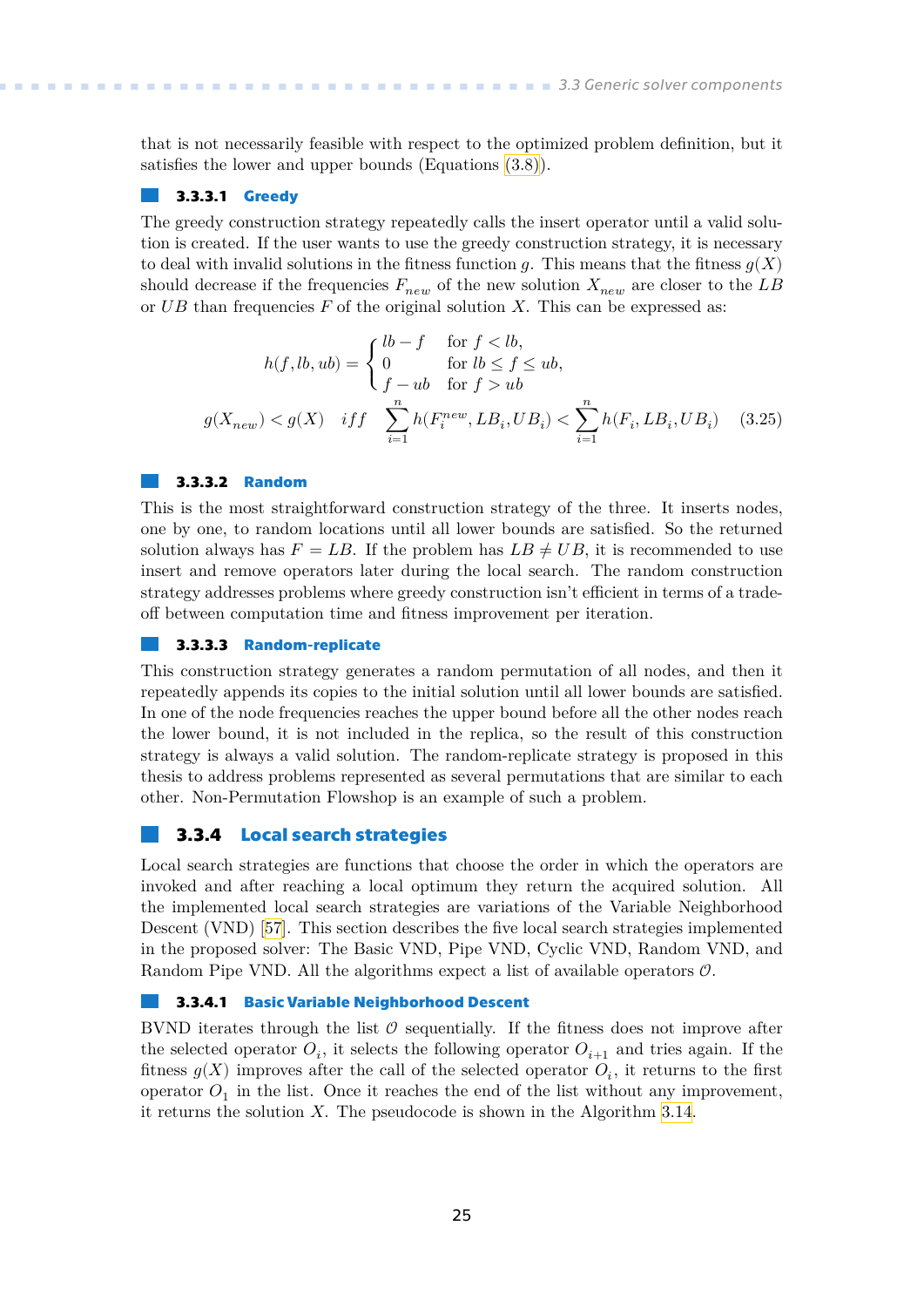<span id="page-33-1"></span>*3.Methodology* **.. .. .. .. .. .. .. .. .. .. .. .. .. .. .. .. .. .. .. .. ..**

```
1 function BVND(X, 0)2 do
3 X_{\text{prev}} \leftarrow X4 for O \in \mathcal{O}5 X_{\text{new}} \leftarrow O(X)6 if g(X_{\text{new}}) < g(X)7
8 break
9 while g(X) < g(X_{\text{prev}})10 return X
```
<span id="page-33-0"></span>**Algorithm 3.14.** Basic Variable Neighborhood Descent pseudocode.

#### **3.3.4.2 Pipe Variable Neighborhood Descent**

PVND iterates through the list  $\mathcal O$  sequentially as well. Also, same as BVND, if the fitness  $g(X)$  does not improve after the selected operator  $O_i$ , it selects the following operator  $O_{i+1}$  and tries again. The main difference is that if the fitness  $g(X)$  improves after the call of the selected operator  $O_i$ , the algorithm calls the same operator repeatedly as long as the operator improves the solution  $X$ . If PVND reaches the end of the list without any improvement, it returns the solution  $X$ . The pseudocode is shown in the Algorithm [3.15.](#page-33-2) Note that the operation list  $\mathcal O$  can be large, and therefore on lines 6-7, the algorithm checks whether it reached the last improving operator. If that is the case, it stops, so it does not have to go through the rest of the list.

```
1 function PUND(X, \mathcal{O})2 do
3 X_{\text{prev}} \leftarrow X4 O_{\text{last}} \leftarrow \emptyset5 for O \in \mathcal{O}6 if O = O_{\text{last}}7 return X
8 X_{\text{new}} \leftarrow O(X)9 while g(X_{\text{new}}) < g(X)10 X \leftarrow X_{\text{new}}11 X_{\text{new}} \leftarrow O(X)12 O_{\text{last}} \leftarrow O13 while g(X) < g(X_{\text{prev}})14 return X
```
<span id="page-33-2"></span>**Algorithm 3.15.** Pipe Variable Neighborhood Descent pseudocode.

### **3.3.4.3 Cyclic Variable Neighborhood Descent**

CVND also iterates through the list  $\mathcal O$  sequentially. The difference between PVND and CVND is that regardless of whether the fitness  $q(X)$  improves or not after the call of the selected operator  $O_i$ , CVND moves to another operator  $O_{i+1}$ . CVND remembers the last improving operator  $O_{\text{last}}$  and if  $O_{i+1} = O_{\text{last}}$ , it stops and returns the solution . The pseudocode is shown in Algorithm [3.16.](#page-34-0) Note that on lines 6-7, the algorithm checks whether it reached the last improving operator, and if that is the case, it stops, so it does not have to go through the rest of the list  $\mathcal{O}$ .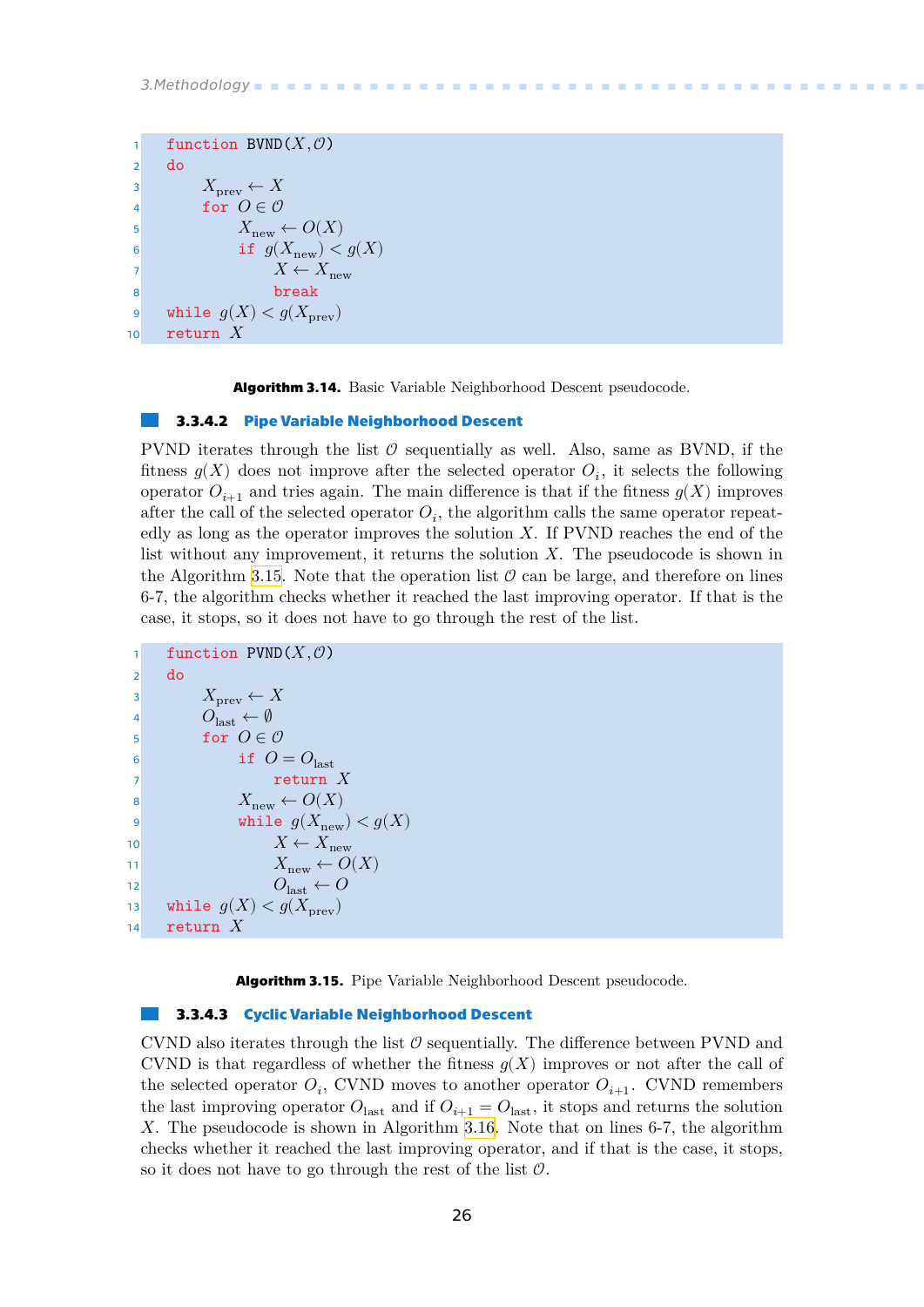<span id="page-34-1"></span>

| 1              | function CVND $(X, \mathcal{O})$       |
|----------------|----------------------------------------|
| $\overline{2}$ | do                                     |
| $\overline{3}$ | $X_{\text{prev}} \leftarrow X$         |
| $\overline{4}$ | $O_{\text{last}} \leftarrow \emptyset$ |
| 5              | for $O \in \mathcal{O}$                |
| 6              | if $O = O_{\text{last}}$               |
| $\overline{7}$ | return $X$                             |
| 8              | $X_{\text{new}} \leftarrow O(X)$       |
| 9              | if $g(X_{\text{new}}) < g(X)$          |
| 10             | $X \leftarrow X_{\text{new}}$          |
| 11             | $O_{\text{last}} \leftarrow O$         |
| 12             | while $g(X) < g(X_{\text{prev}})$      |
| 13             | return $X$                             |

<span id="page-34-0"></span>**Algorithm 3.16.** Cyclic Variable Neighborhood Descent pseudocode.

#### **3.3.4.4 Random Variable Neighborhood Descent**

RVND iterates through the list  $\mathcal O$  in random order. Regardless of whether the fitness  $g(X)$  improves or not after the call of the selected operator  $O_i$ , RVND moves to another operator  $O_{i+1}$ . If at least one operator improves fitness  $g(X)$ , the list of operators  $\mathcal O$ is again randomly reordered, and all of the operators are called in the new order. The algorithm ends when none of the operators improved fitness. The pseudocode is shown in the Algorithm [3.17](#page-34-2). This strategy can be beneficial if the optimization is often getting stuck in the same local optimum as it adds extra stochasticity to the optimization.

```
1 function RVND(X, \mathcal{O})2 do
3 X_{prev} \leftarrow X4 shuffle the list \mathcal O\mathfrak{g} for O \in \mathcal{O}6 X_{new} \leftarrow O(X)7 if g(X_{new}) < g(X)8 X \leftarrow X_{new}9 while g(X) < g(X_{\text{prev}})10 return X
```
<span id="page-34-2"></span>**Algorithm 3.17.** Random Variable Neighborhood Descent pseudocode.

### **3.3.4.5 Random Pipe Variable Neighborhood Descent**

RPVND, as the name suggests, is a combination of RVND and PVND. It goes through the operation list  $\mathcal O$  in random order, but if an improving operator is found, the algorithm repeats the operator call until a non-improving call occurs. The algorithm ends when none of the operators improved fitness. The pseudocode is shown in the Algorithm [3.18.](#page-35-2)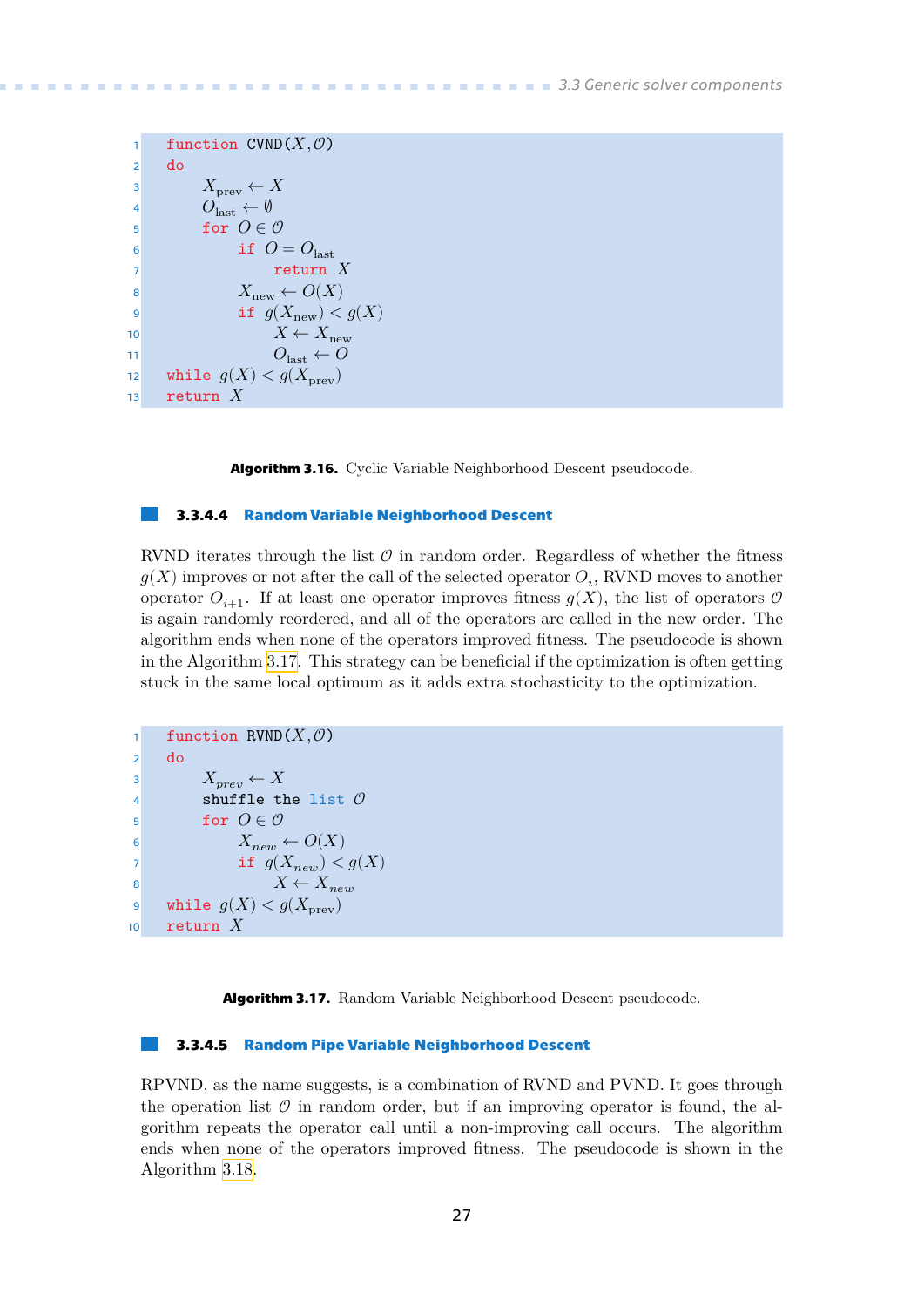```
1 function RPVND(X, \mathcal{O})2 do
3 X_{prev} \leftarrow X4 shuffle the list \mathcal O5 for O \in \mathcal{O}6 do
7 X_{new} \leftarrow O(X)8 while g(X_{new}) < g(X)9 X \leftarrow X_{new}10 while g(X) < g(X_{\text{new}})11 return X
```
<span id="page-35-2"></span><span id="page-35-0"></span>**Algorithm 3.18.** Random Pipe Variable Neighborhood Descent pseudocode.

### **3.3.5 Metaheuristics**

The metaheuristics are the high-level strategies that use the previously described algorithms. They systematically balance between exploitation and exploration optimization components. Exploitation means to focus on the search in a local region by exploiting the information that a current good solution is found in this region, while exploration means to generate diverse solutions to explore the search space globally ??.

The metaheuristics implemented in the proposed solver work on a similar basis. First step is to generate initial solution  $X$  using one of the construction strategies  $C$  from Section [3.3.3](#page-31-0). Then the metaheuristics repeatedly call one of the local search strategies L from Section [3.3.4](#page-32-0) and perturbation  $P$  from Section [3.3.2](#page-28-0). The difference between particular metaheuristics is in the way the perturbations are handled.

### **3.3.5.1 Iterated Local Search**

ILS is the simplest out of the three metaheuristics. The pseudocode in Algorithm [3.19](#page-35-3) shows that the perturbation  $P$  is called with a constant parameter  $k$ . Also, note that the perturbation  $P$  on line 8 is called on the best-known solution  $X_{\text{best}}$  instead of the last acquired solution  $X$ .

```
function ILS(C, L, \mathcal{O}, P, k)2 X \leftarrow C()3 X_{\text{best}} \leftarrow L(X, 0)4 do
5 X \leftarrow P(X_{\text{best}}, k)6 X \leftarrow L(X, \mathcal{O})7 if g(X) < g(X_{\text{best}})8 X_{\text{best}} \leftarrow X9 while timeout not reached
10 return X_{\text{best}}
```
<span id="page-35-3"></span>**Algorithm 3.19.** Iterated Local Search pseudocode.

### **3.3.5.2 Basic Variable Neighborhood Search**

BVNS is an extension to the ILS where the perturbation parameter  $k$  is a variable. The pseudocode of BVNS is given in Algorithm [3.20.](#page-36-2) The function expects two extra parameters  $k_{\text{min}}$  and  $k_{\text{max}}$ . The algorithm starts with k set to  $k_{\text{min}}$ , but it is incremented by one up to the maximal value of  $k_{\text{max}}$  after every local search that does not improve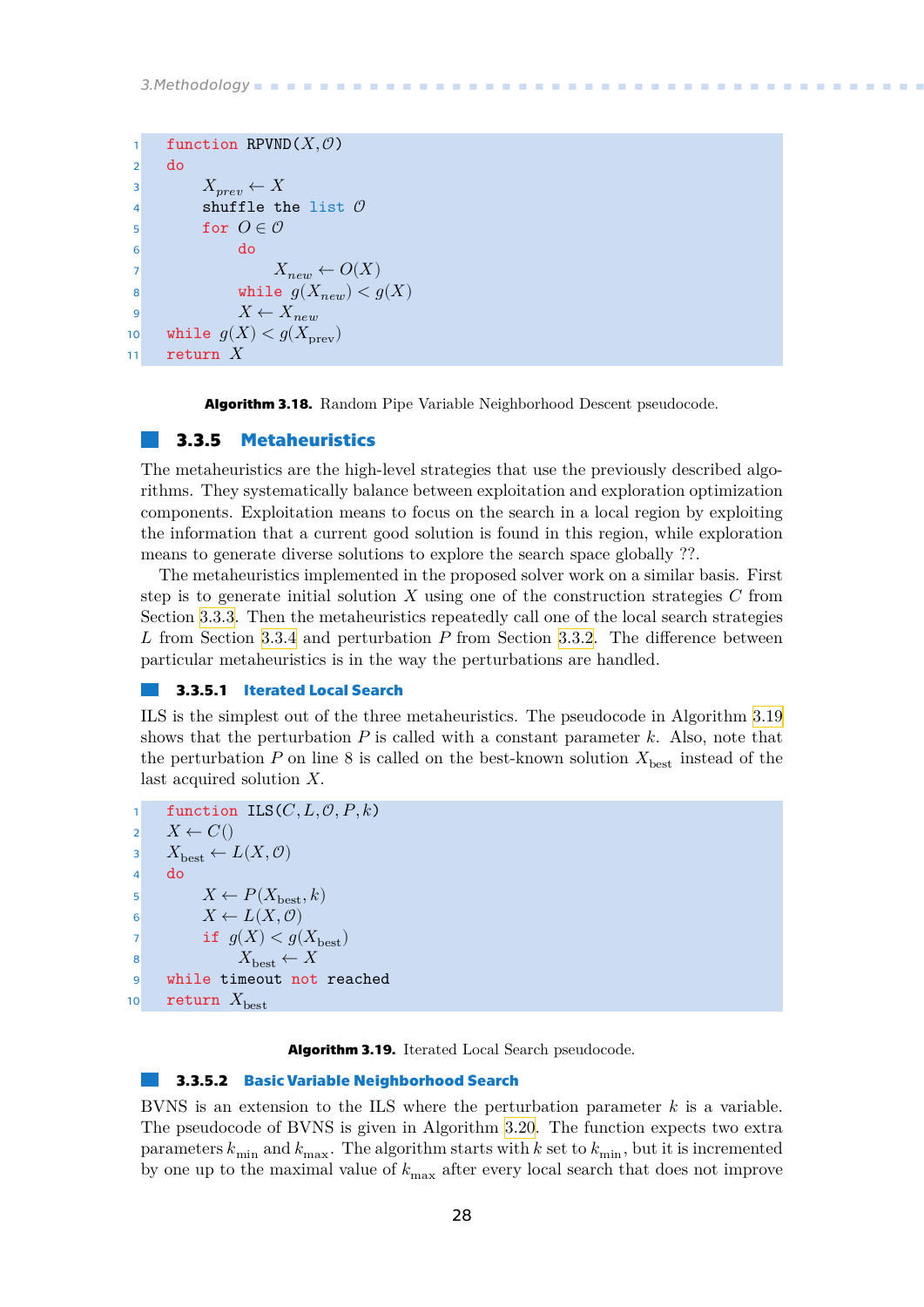<span id="page-36-1"></span>the best-known solution  $X_{\text{best}}$ . On the other hand, if the local search finds a new best-known solution, the parameter k is again assigned the value of  $k_{\text{min}}$ .

```
function BVNS(C, L, \mathcal{O}, P, k_{\min}, k_{\max})
 2 k \leftarrow k_{\min}\overline{\mathbf{3}} \quad X \leftarrow C()4 X_{\text{best}} \leftarrow L(X, 0)5 do
 6 X \leftarrow P(X_{\text{best}}, k)7 X \leftarrow L(X, \mathcal{O})8 if g(X) < g(X_{\text{best}})9 X_{\text{best}} \leftarrow X10 k \leftarrow k_{\min}11 else if k < k_{\text{max}}12 k \leftarrow k + 113 while timeout not reached
14 return X_{\text{best}}
```
<span id="page-36-2"></span>**Algorithm 3.20.** Basic Variable Neighborhood Search pseudocode.

### **3.3.5.3 Calibrated Variable Neighborhood Search**

Sampling from a too large neighborhood in perturbation  $P$  may result in long runs of local search algorithms. Therefore it might be desirable to increase the neighborhood size only when the local search algorithms converge to the same optimum as the last iteration. CVNS is an extension to the BVNS where the perturbation parameter  $k$ is a variable. The pseudocode of CVNS is shown in Algorithm [3.21.](#page-36-3) The function expects two extra parameters  $k_{\text{min}}$  and  $k_{\text{max}}$ . The only difference to BVNS is that CVNS extends the condition on line 11 with the expression  $X = X_{\text{best}}$ .

```
function CVNS(C, L, \mathcal{O}, P, k_{\min}, k_{\max})
 2 k \leftarrow k_{\min}\overline{\mathbf{3}}  X \leftarrow C()4 X_{\text{best}} \leftarrow L(X, 0)5 do
 6 X \leftarrow P(X_{\text{best}}, k)7 X \leftarrow L(X, \mathcal{O})8 if g(X) < g(X_{\text{best}})9 X_{\text{best}} \leftarrow X10 k \leftarrow k_{\min}11 else if X = X_{\text{best}} and k < k_{\text{max}}12 k \leftarrow k + 113 while timeout not reached
14 return X_{\text{best}}
```
<span id="page-36-3"></span><span id="page-36-0"></span>**Algorithm 3.21.** Calibrated Variable Neighborhood Search pseudocode.

### **3.4 Problem-specific components**

This section provides implementation details about the problem-specific solver components used in the benchmarking experiments. Namely, the lower bound vector  $LB$ ,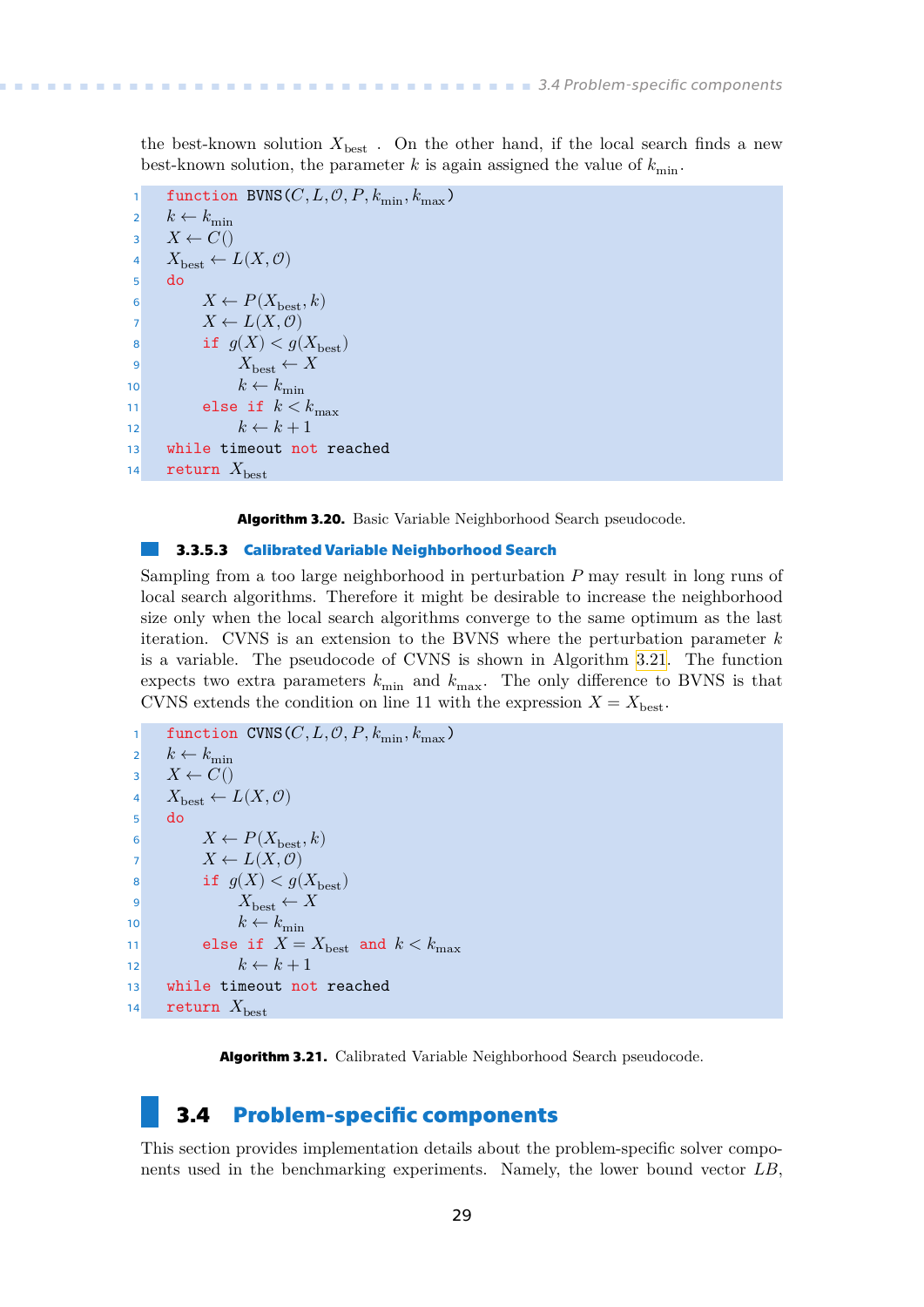<span id="page-37-1"></span>the upper bound vector  $UB$ , the solution representation, and the fitness function  $q(X) = p(X) + \hat{q}(X)$ . The function  $q(X)$  consists of two parts: The penalty function  $p(X)$  and the actual fitness function  $\hat{q}(X)$ . The purpose of the penalty function is to score infeasibility of solutions  $X$  so that the optimizer can make steps from infeasible towards feasible solutions.

<span id="page-37-0"></span>Additionally, this section provides MILP formulations used in the Gurobi Optimizer.

### **3.4.1 Capacitated Vehicle Routing Problem**

Lets assume that we are given distance matrix  $C = (c_{ij}) \in \mathbb{R}^{n \times n}$ , the number of available vehicles  $k$ , and the depot node  $D$ . A solution of the CVRP is a set of  $k$ variations  $\phi = {\varphi_1, \ldots, \varphi_k}$  of the nodes V. In the proposed solver, however, the solution must be defined in the form of one permutation with repetition. This can be done by forming the solution as  $X = [D, \varphi_1, D, \varphi_2, D, \ldots, D, \varphi_k, D]$ . The CVRP Instance class is initialized based on the following formulation:

$$
A = \{1, \dots, n\} \tag{3.26}
$$

$$
D = 1 \tag{3.27}
$$

$$
LB = [k+1, 1, 1, \dots, 1]
$$
\n(3.28)

$$
UB = [k+1, 1, 1, \dots, 1]
$$
\n(3.29)

$$
\hat{g}(X) = \sum_{i=1}^{m-1} C(X_i, X_{i+1}),
$$
\n(3.30)

$$
p(X) = M_1 \sum_{a \in A \backslash \{D\}} (1 - f_a) + M_2 \llbracket X_1 \neq D \rrbracket + M_2 \llbracket X_m \neq D \rrbracket + M_3 \llbracket k - (f_D - 1) \rrbracket \tag{3.31}
$$

Where A is the set of available nodes,  $X_i$  is the i-th node in the solution X. Note that node 1 is the depot  $D$ , and therefore the first elements<sup>1</sup> of upper and lower bound vectors UB and LB are set to  $k+1$ . The  $M_1$ ,  $M_2$ , and  $M_3$  are some large constants. As described in Section [3.1.2,](#page-16-0) all the nodes, except the depot, must be visited exactly once. This is expressed by the sum in the first term in the penalty function. The second and the third term ensure that the solution  $X$  starts and ends with the depot node. The last term enforces that a feasible solution has exactly  $k$  tours.

#### **3.4.1.1 MILP formulation**

For the comparison with the Gurobi Optimizer, the Miller-Tucker-Zemlin formulation was used. They proposed the following MILP[[58](#page-55-9)]:

$$
\min \sum_{i \in V} \sum_{j \in V} c_{ij} x_{ij}
$$
\n
$$
\text{s.t.} \sum x_{ij} = 1 \qquad j \in V \setminus \{D\} \tag{3.32}
$$

<span id="page-37-2"></span>
$$
\sum_{j \in V}^{i \in V} x_{ij} = 1 \qquad i \in V \setminus \{D\}
$$
\n(3.33)

<span id="page-37-4"></span><span id="page-37-3"></span>
$$
\sum_{i \in V} x_{iD} = k \tag{3.34}
$$

<sup>&</sup>lt;sup>1</sup> The elements of vectors  $LB$  and  $UB$  are indexed by the nodes  $A$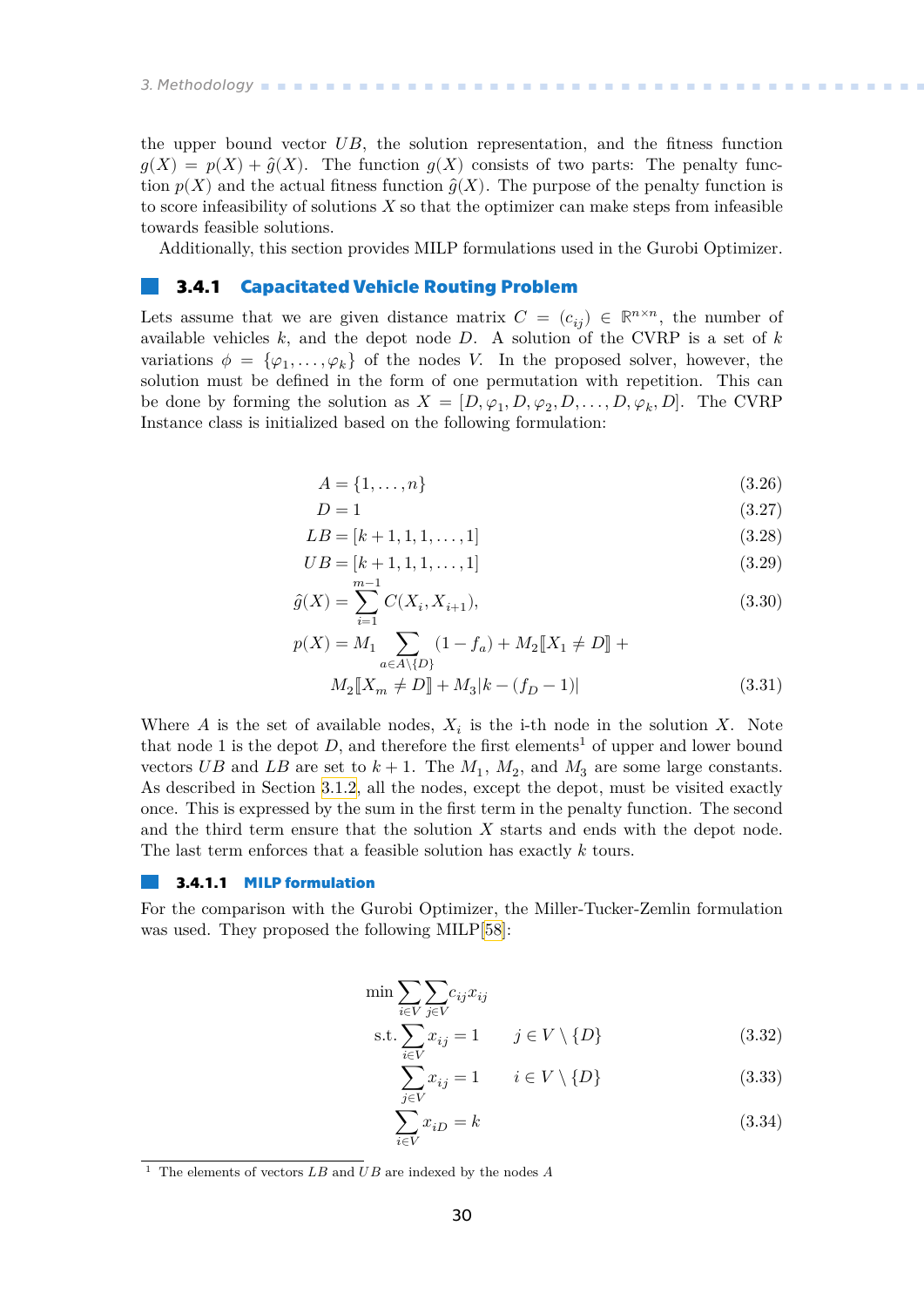$$
\sum_{j \in V} x_{Dj} = k \tag{3.35}
$$

$$
y_j - y_i + Q(1 - x_{ij}) \ge q_j \qquad i, j \in V \setminus \{D\}
$$
 (3.36)

<span id="page-38-2"></span>
$$
x_{ij} \in \{0, 1\} \ i, j \in V \tag{3.37}
$$

<span id="page-38-3"></span>
$$
y_i \in \mathbb{R} \qquad i \in V \tag{3.38}
$$

<span id="page-38-1"></span>Where  $x_{ij}$  is a binary decision variable which represents whether some of the routes goes through the edge  $(i, j)$ . The real variables  $y_j$  represent the sum of the quantity demands  $q_i$  of the nodes that precede the node  $j$  in the current tour plus the quantity demand  $q_i$  of the node j.

Equations [\(3.32\)](#page-37-2) and [\(3.33\)](#page-37-3) represent the indegree and outdegree constraints for all the nodes except the depot  $D$ . Equations  $(3.34)$  and  $(3.35)$  represent the indegree and outdegree constraints for the depot node and Equation [\(3.36\)](#page-38-3) enforces the continuity of the tours while also ensuring that the quantity demands in each route does not exceed the capacity  $Q$ .

### <span id="page-38-0"></span>**3.4.2 Quadratic Assignment Problem**

In the following text, lets assume we are given flow matrix  $F = (f_{ii}) \in \mathbb{R}^{n \times n}$  and distance matrix  $D = (d_{ij}) \in \mathbb{R}^{n \times n}$ . Solution of the QAP is a permutation  $\varphi$  of the nodes A. This makes formulation in the proposed solver quite straightforward as we can directly map X to  $\varphi$ . Following formulation was used for the benchmarking experiments:

$$
A = \{1, \ldots, n\} \tag{3.39}
$$

$$
LB = [1, 1, 1, \dots, 1] \tag{3.40}
$$

$$
UB = [1, 1, 1, \dots, 1] \tag{3.41}
$$

$$
\hat{g}(X) = \sum_{i=1}^{n} \sum_{j=1}^{n} f_{ij} d_{X_i X_j}
$$
\n(3.42)

$$
p(X) = M \sum_{a \in A} (1 - f_a) \tag{3.43}
$$

where  $LB = UB$  are unit vectors. The only penalization of the infeasible solutions is the number of unused nodes in the solution  $X$  multiplied by some large constant  $M$ . The fitness function  $\hat{g}(X)$  is identical with the definition in section [3.1.3.](#page-17-0)

### **3.4.2.1 MILP formulation**

The Xia Yuan linearization[[59\]](#page-55-10) was used for the experiments with the Gurobi Optimizer. Using the binary decision variables  $x_{ij}$  and real variables  $y_{ij}$  we obtain following MILP:

$$
\min \sum_{i=1}^{n} \sum_{j=1}^{n} (y_{ij} + f_{ii} d_{jj} x_{ij})
$$
\n
$$
\text{s.t.} \quad y_{ij} \ge l_{ij} x_{ij} \qquad \qquad i, j = 1, 2, \dots, n, \tag{3.44}
$$

$$
y_{ij} \ge u_{ij} x_{ij} - u_{ij} + \sum_{k \ne i} \sum_{l \ne j} f_{ik} d_{jl} x_{kl} \qquad i, j = 1, 2, \dots, n,
$$
 (3.45)

$$
X = (x_{ij}) \in \Pi_n \qquad \qquad i, j \in V \tag{3.46}
$$

$$
y_{ij} \in \mathbb{R} \tag{3.47}
$$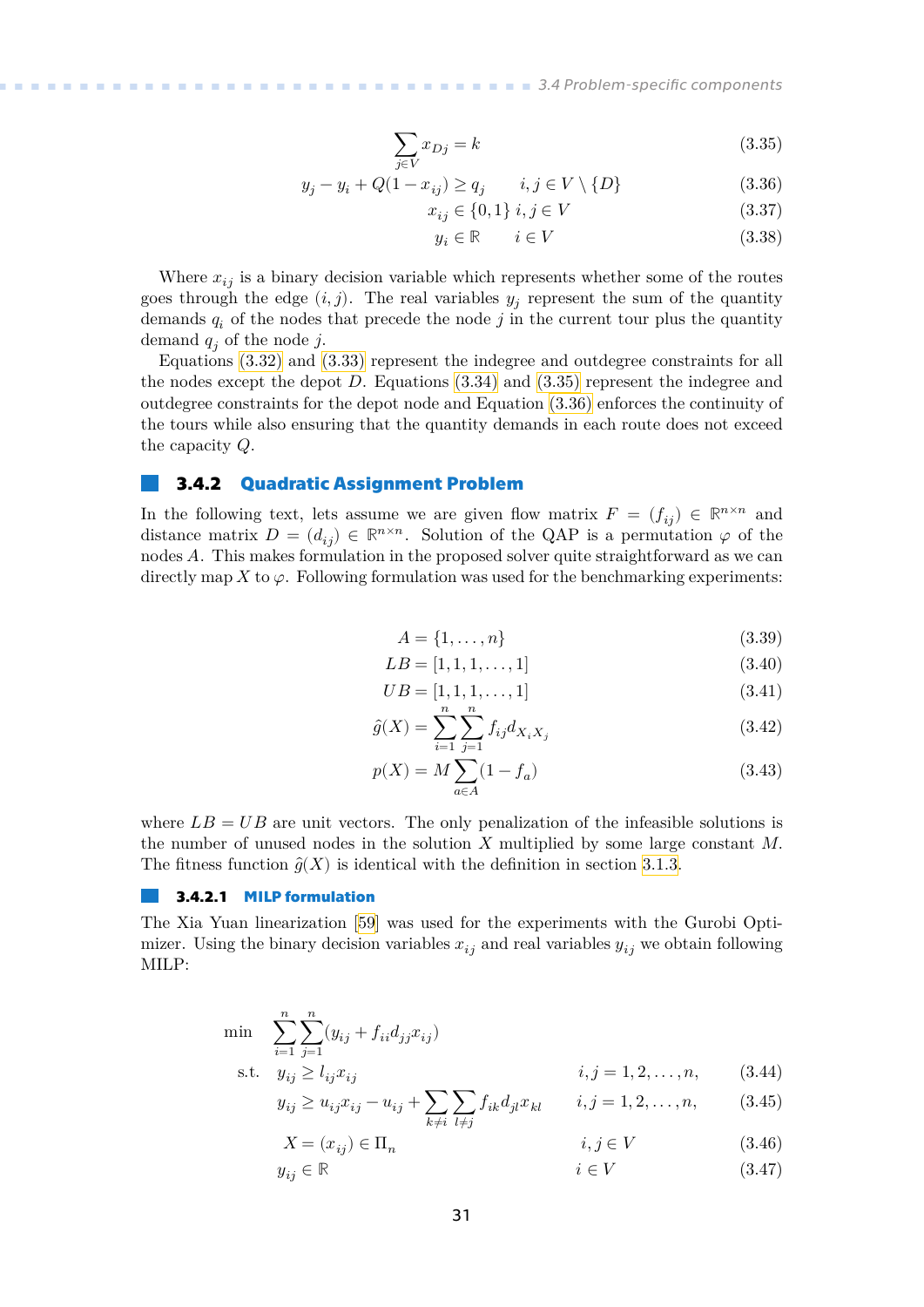<span id="page-39-1"></span>where X is a permutation matrix and  $l_{ij}$  and  $u_{ij}$  are lower and upper bounds defined as:

$$
l_{ij} = \min \sum_{k \neq i} \sum_{l \neq j} f_{ik} d_{jl} x_{kl}
$$
 (3.48)

$$
u_{ij} = \max \sum_{k \neq i} \sum_{l \neq j} f_{ik} d_{jl} x_{kl} \tag{3.49}
$$

For a detailed description of the MILP derivation discuss[[59–](#page-55-10)[60\]](#page-55-11).

### <span id="page-39-0"></span>**3.4.3 Non-Permutation Flowshop**

Lets assume we are given processing time matrix  $P = (p_{ij}) \in \mathbb{R}^{m \times n}$  of the Non-Permutation Flowshop instance with  $m$  machines and  $n$  jobs. Solution of the NPFS is m permutations  $\pi_i$  of length n. The solution X is a vector  $[\pi_1, \pi_2, \ldots, \pi_m]$ . Following formulation was used for the benchmarking experiments:

$$
A = \{1, \ldots, n\} \tag{3.50}
$$

$$
LB = [m, m, m, \dots, m]
$$
\n(3.51)

$$
UB = [m, m, m, \dots, m]
$$
\n
$$
(3.52)
$$

$$
\hat{g}(X) = C_{\text{max}} \tag{3.53}
$$

$$
p(X) = M_1 \sum_{a \in A} (m - f_a) + M_2 \sum_{\pi \in X} \sum_{a \in A} |1 - f_a^{\pi}|
$$
 (3.54)

where  $LB = UB$  are vectors with all elements equal to m,  $C_{\text{max}}$  is the end time of processing on the last machine,  $f_a^{\pi}$  is the frequency of node a in the permutation  $\pi$ and  $M_1$  and  $M_2$  are some large constants. The first term of the penalty function  $p(X)$ penalizes the solution if the frequency of any node  $a$  is not within the bounds  $m$ . The second term enforces that the solution  $X$  consists of permutations, not variations with repetitions, i. e., each machine processes each job exactly once.

For the experiments with Gurobi optimizer, the formulation introduced in the section [3.1.4](#page-17-2) was used. The MILP is defined by Equations [\(3.14\)](#page-18-4) to [\(3.19\)](#page-18-5).

### <span id="page-39-2"></span>**3.4.4 Sudoku**

Lets assume that we are given the initial assignment  $\mathcal{A} = \{(p_i, k_i), i = 1, \ldots, r\}$ . A solution to Sudoku is an assignment of the remaining free fields. The solution is a vector  $X \in \mathcal{J}^{n^2-|\mathcal{A}|}$ . In other words, the solution X contains the indices from  $\mathcal{J}$  of all the free fields. The following formulation in the proposed solver framework was used for the benchmarking experiments:

$$
A = \mathcal{J} = \{1, \dots, n\} \tag{3.55}
$$

$$
LB = [n - f_1^{\mathcal{A}}, n - f_2^{\mathcal{A}}, \dots, n - f_n^{\mathcal{A}}]
$$
\n(3.56)

$$
UB = [n - f_1^{\mathcal{A}}, n - f_2^{\mathcal{A}}, \dots, n - f_n^{\mathcal{A}}]
$$
\n(3.57)

$$
\hat{g}(X) = 0\tag{3.58}
$$

$$
p(X) = \sum_{B \in \mathcal{B}} \sum_{i \in \mathcal{I}} |1 - f_i^B|
$$
\n(3.59)

 $f_i^{\mathcal{A}}$  is the frequency of index *i* in the initial assignment  $\mathcal{A}$ .  $\mathcal{B}$  is the set of *n* rows, n columns, and n square submatrices. The frequency  $f_i^B$  represents the number of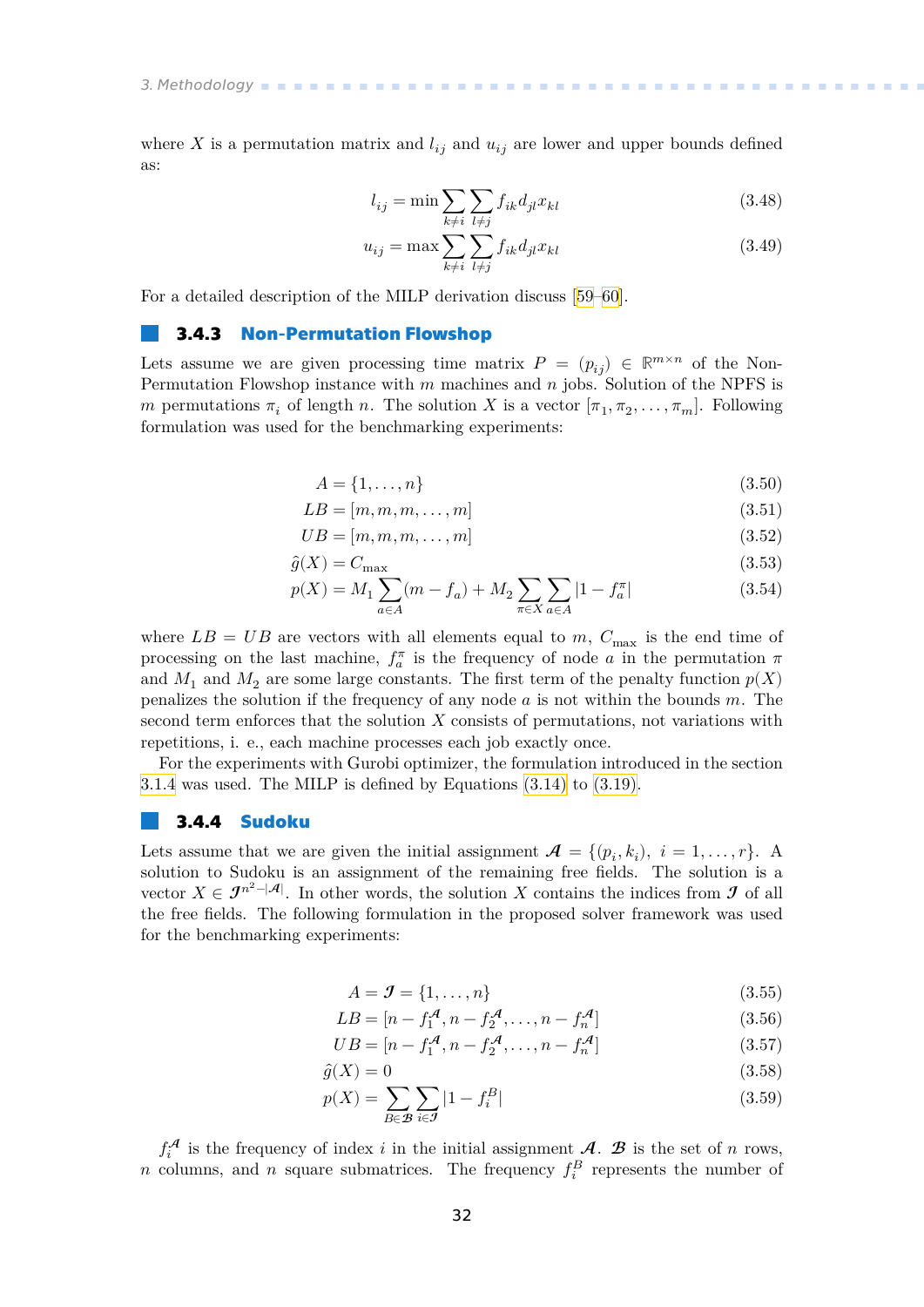occurrences of the index  $i$  in the block  $B$ . Note that Sudoku is not a typical optimization problem but rather a constraint satisfaction problem. Therefore, the fitness function  $\hat{g}(X)$  equals zero and the overall fitness  $g(X)$  consists solely of the penalty function  $p(X)$ . This is understandable because we only care about the feasibility of solutions rather than their quality.

#### **3.4.4.1 MILP formulation**  $\mathbb{R}^n$

For the experiments with Gurobi, the three-index binary variable ILP[\[53](#page-55-4)] was used. If we denote  $x_{ijk}$  assignment of the index k to the field in row i and column j, we obtain following ILP:

min 0  
s.t. 
$$
\sum_{k=1}^{n} x_{ijk} = 1
$$
 *i*, *j* = 1, 2, ..., *n* (3.60)

<span id="page-40-1"></span><span id="page-40-0"></span>
$$
\sum_{i=1}^{n} x_{ijk} = 1 \qquad j, k = 1, 2, \dots, n \qquad (3.61)
$$

<span id="page-40-3"></span><span id="page-40-2"></span>
$$
\sum_{j=1}^{n} x_{ijk} = 1 \qquad \qquad i, k = 1, 2, \dots, n \qquad (3.62)
$$

$$
\sum_{j=m(q-1)+1}^{mq} \sum_{i=m(p-1)+1}^{mp} x_{ijk} = 1 \quad k = 1, 2, \dots, n, \quad p, q = 1, 2, \dots, m \tag{3.63}
$$

$$
x_{ijk} = 1 \qquad \qquad \forall (i, j, k) \in \mathcal{A} \qquad (3.64)
$$
  

$$
x_{ijk} \in \{0, 1\} \qquad \qquad \forall (i, j, k) \notin \mathcal{A} \qquad (3.65)
$$

Equation [\(3.60\)](#page-40-0) enforces that every field has to have assigned some value  $k$ . Constraints  $(3.61)$ ,  $(3.62)$ , and  $(3.63)$  ensures that each value k is in every row, column, and square submatrix exactly once.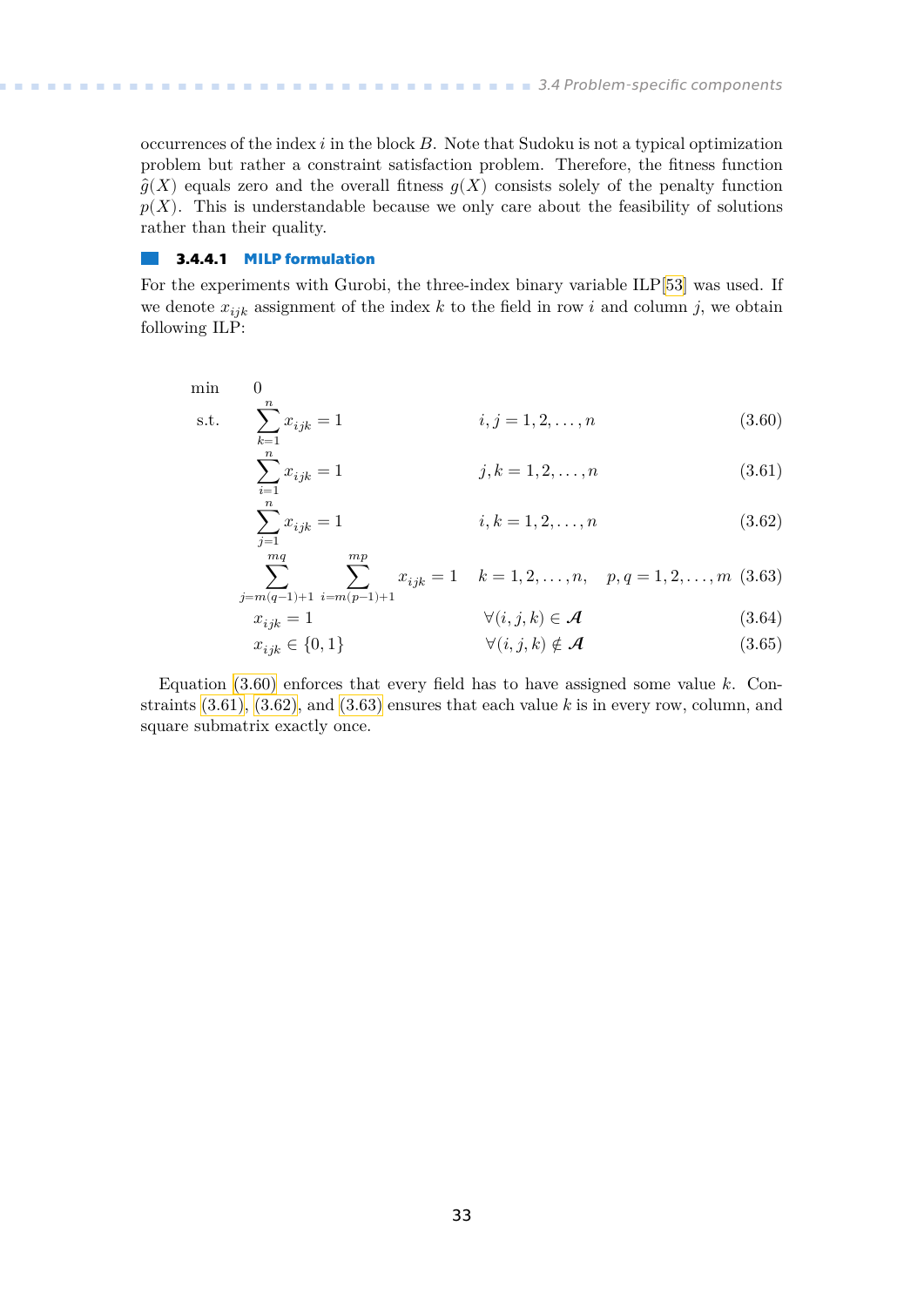<span id="page-41-1"></span><span id="page-41-0"></span>

The proposed solver described in Section [3.2](#page-19-0)was implemented in  $C_{++}$  [[61\]](#page-55-12) for the purpose of benchmarking experiments. Gurobi is a commercial exact solver which can also be used to find approximate solution as it provides best-so-far solution obtained during the optimization. Therefore, it is reasonable to compare Gurobi to the proposed solver on a limited time span. To compete fairly with the Gurobi optimizer, the proposed solver was parallelized using the OpenMP library. In fact the only components that were parallelized are the operators, so the logic of all algorithms stayed the same but some serial computations were parallelized in order to increase efficiency. Both Gurobi and the proposed solver were configured to run on eight threads.

Ten instances of gradually increasing difficulty were used for each problem benchmarking. There are three small, three medium, and four large instances for every problem in the dataset. The optimization timeout was empirically set to 10 minutes for small instances, 30 minutes for medium instances, and one hour for large instances. More detailed description of the instances can be found in the following sections.

Since the proposed solver is based on stochastic algorithms, the experiments were repeated  $R = 50$  times with a random seed for each instance and the final fitness results were then averaged. Another measured metrics are the average time of the last improving step and the histogram of the improving operator calls. The averages were calculated simply as

$$
\overline{g(X)}=\frac{1}{R}\sum_{i=1}^R g(X_i),\qquad \bar{T}=\frac{1}{R}\sum_{i=1}^R T_i,\qquad \bar{O}=\frac{1}{R}\sum_{i=1}^R O_i,
$$

where  $g(X_i)$ ,  $T_i$ , and  $O_i$  are the final solution's fitness, the time of last improvement, and the number of improving calls of the operator  $O$  produced by the i-th solver run. The  $q(X)$ ,  $\overline{T}$ , and  $\overline{O}$  are their averages over all trials. Gurobi Optimizer, on the other hand, is deterministic, and therefore only one optimization run was needed for comparison.

The result tables in the following sections contain columns with percentage difference  $\overline{GAP}_{BKS}$  of the proposed solver's average fitness w.r.t. best known solution and percentage difference  $\text{GAP}_{\text{BKS}}$  of the Gurobi Optimizer solution  $X_{\text{GRB}}$  w.r.t. best known solution. The values of BKS were taken from the relevant literature. The relative percentage differences are computed as follows:

$$
\overline{\text{GAP}}_{\text{BKS}} = 100 \left( \frac{\overline{g(X)} - \text{BKS}}{\text{BKS}} \right), \qquad \text{GAP}_{\text{BKS}} = 100 \left( \frac{g(X_{\text{GRB}}) - \text{BKS}}{\text{BKS}} \right),
$$

Another tracked result reported by Gurobi Optimizer is its internal Gap. It is the percentage difference between Gurobi's lower bound (LB) and the best solution found so far computed as:

$$
{\rm GAP_{LB}} = 100\bigg(\frac{g(X_{\rm GRB})-{\rm LB}}{g(X_{\rm GRB})}\bigg)
$$

This value is important because it gives an estimate of how far the Gurobi is from reaching optimum.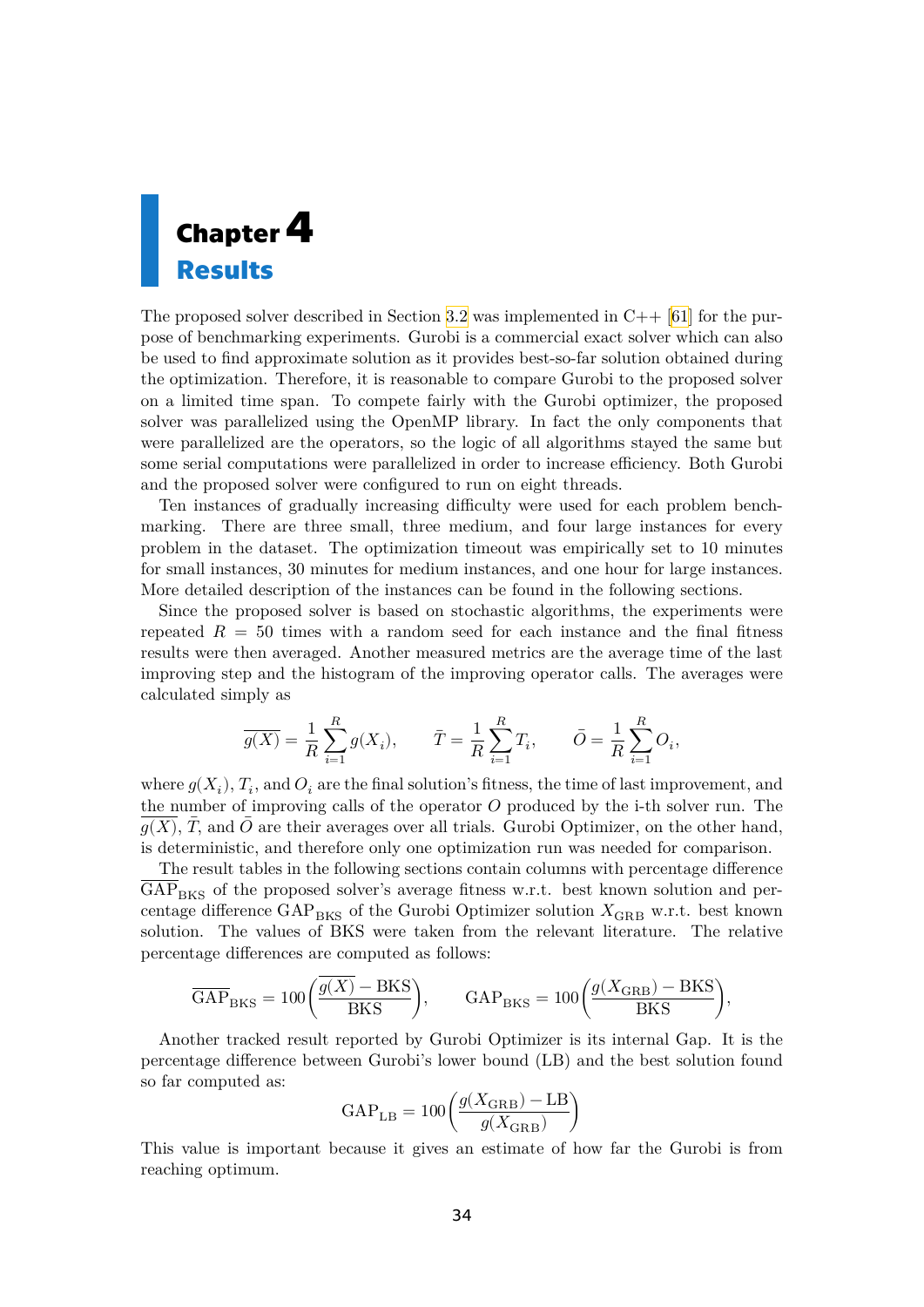<span id="page-42-1"></span>Ideally, the configurations used for each problem would be selected by some automated parameter tuning tool like the already mentioned iRace. But that is a rather time consuming task and would notably increase the computation time required for the experiments. Therefore, we decided to choose the configuration in a trial-and-error manner. Each of the following sections contain a list of configurations used for that given problem. The experiments were conducted on machines completely dedicated to these experiments with following equal setups:

- **.** OS: Ubuntu 18.04
- **.** CPU: Intel Core i7-7700
	- **.** Architecture: x86\_64
	- **.** Frequency: 3.6GHz (Turboboost 4.2GHz)
	- **.** Total Cores: 4
	- **.** Total Threads: 8
	- **.** L3 Cache: 8MB
- **.** Memory: 32GB
- **.** Swap memory: 34GB

### <span id="page-42-0"></span>**4.1 Capacitated Vehicle Routing Problem**

The CVRP experiments were conducted on instances drawn from two different datasets. The small instances come from the dataset proposed by Philippe Augerat in 1995[[62](#page-55-13)]. These instances consist of up to one hundred nodes. The medium and large instances were taken from the dataset proposed by Eduardo Uchoa et al.[[62–](#page-55-13)[63](#page-55-14)] which provides problems with up to 1001 nodes. The following solver configuration was used on all CVRP instances:

- **.** Metaheuristic: BVNS (min = 4, max = 8) **.** Local search: PVND
- Local search: PVND<br>■ Construction: Greedy
- 
- **Perturbation:** Double bridge
- **.** Operators: Two-opt,  $Move(1)$ ,  $Move(2)$ ,  $Move(3)$ ,  $Move(4)$ ,  $Move(5)$ ,  $Swap(1, 1)$ , Swap(1, 2), Swap(2, 2), Swap(2, 3), Swap(2, 4), Swap(3, 3), Swap(3, 4), Swap(4, 4)

The optimization results from the proposed solver and the Gurobi Optimizer are listed in the Table [4.1.](#page-43-0) Note that the instance names consist of one letter followed by the number of nodes  $n$  and tours  $k$ . The best known solutions for computation of the percentage difference were taken from CVRPLIB [\[62](#page-55-13)]. The results show that the proposed solver is superior to the Gurobi Optimizer in solving the capacitated vehicle routing problems in multiple aspects. The Gurobi Optimizer was able to find feasible solutions for only the three smallest problems and failed to obtain it on the medium and large instances in the given time span. On two out of three small instances the final fitness was more than 10% larger than the optimum. On the other hand, the proposed solver was able to find feasible solutions for all the problems. Moreover, the average fitness  $q(X)$  of the solutions to the small instances was within 0.2% of the optimal solution and 1.5% of the medium instances optima.

Figure [4.1](#page-43-2) displays  $\overline{GAP}_{BKS}$  over time obtained by the proposed solver on four different problems. It also shows the average time of a last improving local search. It is apparent that on the large instances (X-n561-k42 and X-n1001-k43) the solver was making improving local search steps until the very end of the allocated time and would have probably continued improving the fitness if a bigger timeout was set. On the other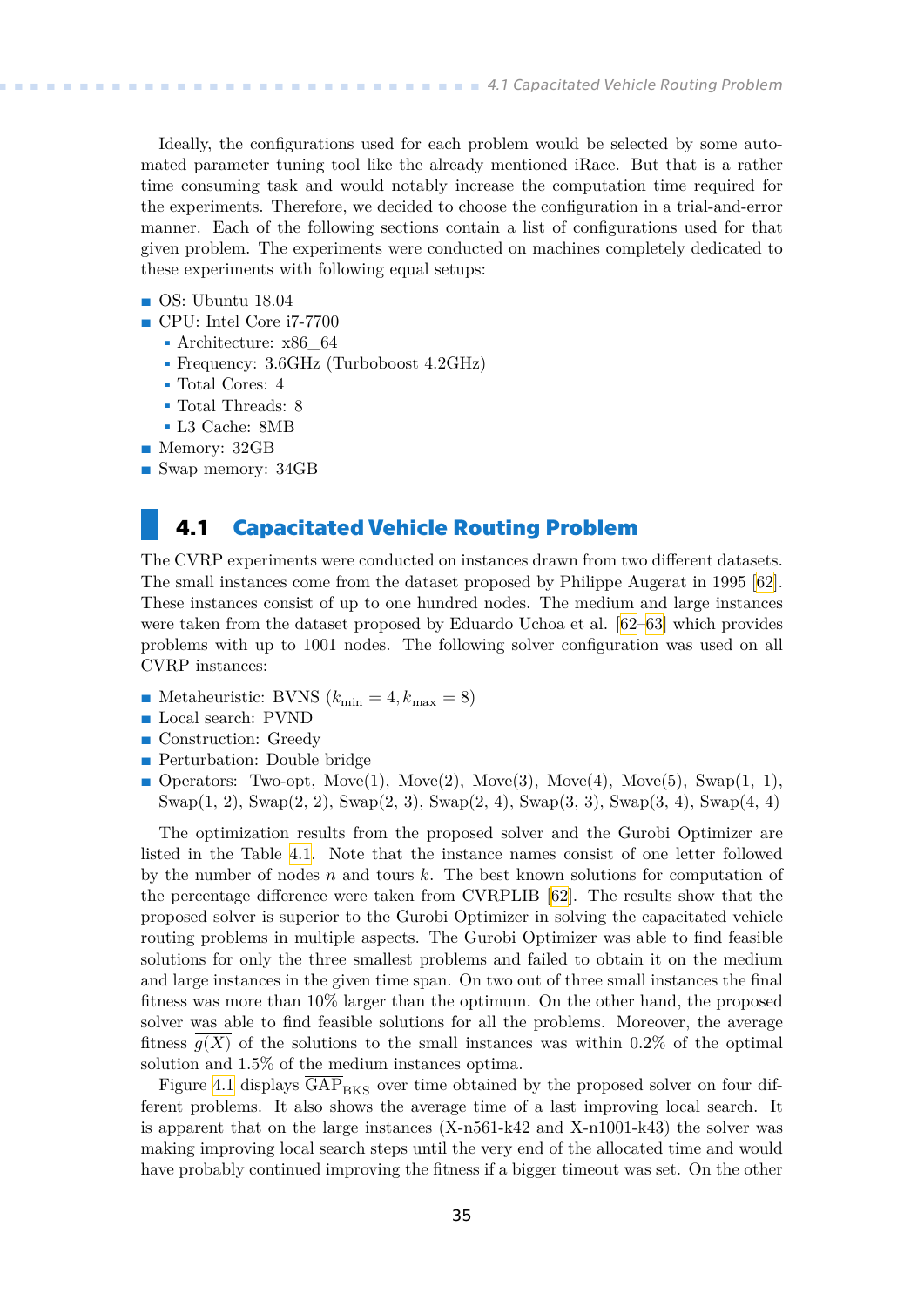<span id="page-43-1"></span>*4. Results* **.............................................**

|                              |      |          | Proposed solver |                                  | Gurobi Optimizer |                   |                      |  |
|------------------------------|------|----------|-----------------|----------------------------------|------------------|-------------------|----------------------|--|
| Instance                     | T[s] | g(X)     | $\sigma(g(X))$  | $\overline{\rm{GAP}}_{\rm{BKS}}$ | g(X)             | GAP <sub>LB</sub> | $\rm{GAP}_{\rm BKS}$ |  |
| ${}^{*}\mathrm{P}$ -n050-k10 | 600  | 697.22   | 1.09            | $0.18\%$                         | 715              | 20.70\%           | 2.73%                |  |
| ${}^{*}\mathrm{P}$ -n076-k05 | 600  | 628.04   | 0.81            | $0.17\%$                         | 714              | 20.59\%           | 13.88%               |  |
| *A- $n65$ -k09               | 600  | 1176.24  | 1.60            | $0.19\%$                         | 1515             | 45.74\%           | 29.05%               |  |
| $*X-n148-k46$                | 1800 | 43662.76 | 101.23          | $0.49\%$                         |                  |                   |                      |  |
| $*X-n204-k19$                | 1800 | 19786.20 | 58.93           | $1.13\%$                         |                  |                   |                      |  |
| $*X-n251-k28$                | 1800 | 39227.28 | 102.21          | 1.40\%                           |                  |                   |                      |  |
| $X-n351-k40$                 | 3600 | 27039.46 | 142.99          | 4.42\%                           |                  |                   |                      |  |
| X-n561-k42                   | 3600 | 44117.96 | 156.54          | 3.28%                            |                  |                   |                      |  |
| X-n749-k98                   | 3600 | 81682.94 | 319.72          | 5.71\%                           |                  |                   |                      |  |
| X-n1001-k43                  | 3600 | 78878.78 | 400.11          | $9.02\%$                         |                  |                   |                      |  |

<span id="page-43-0"></span>**Table 4.1.** CVRP optimization results. The rows starting with the symbol  $*$  are instances with known optimal solution.



<span id="page-43-2"></span>Figure 4.1. CVRP fitness minimization steps of four different instances.

hand, the average of last improvement in X-n148-k46 is suggests that the optimizer was getting stuck before reaching the timeout.

Histogram [4.2](#page-44-2) shows that the Two-opt operator was the most improving operator from small to large instances. You can notice a slight increase in the Move(1) and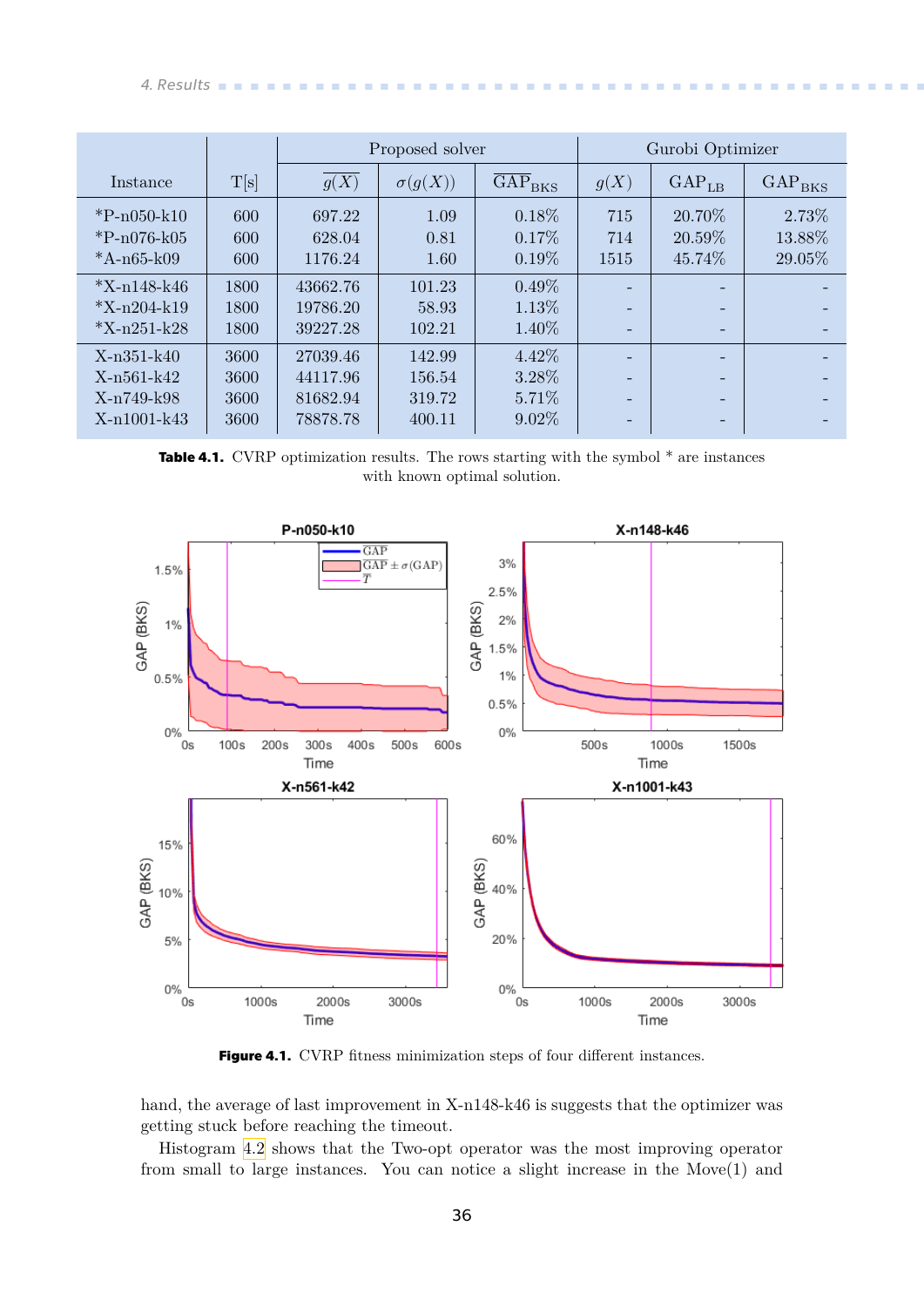<span id="page-44-1"></span>Swap(1, 1) bins on the instance "X-n1001-k43" but the rest of the operators in both histograms have very similar distribution. Since the Pipe Variable Neighborhood Descent selects the operators sequentially, we cannot simply state that Two-opt is the most effective operator on CVRP because the algorithm always starts with it. To prove this statement, more experiments over more instances and configurations are needed which was not feasible because of the time limitations.



<span id="page-44-2"></span>**Figure 4.2.** CVRP Operators Histogram.

### <span id="page-44-0"></span>**4.2 Quadratic Assignment Problem**

The QAP experiments were conducted on instances taken from Taillard's[[64\]](#page-55-15) dataset downloaded from QAPLIB[[65\]](#page-55-16). The instances Taixxa have uniformly generated flow and distance matrices while the instances Taixxb are asymmetric and randomly generated. The "xx" in the instance name represents the number of nodes in that instance. The following solver configuration was used on all QAP instances:

- The following solver configuration was used o<br> **•** Metaheuristic: CVNS  $(k_{\min} = 2, k_{\max} = 5)$ **.** Local search: RPVND
- Local search: RPVND<br>■ Construction: Random
- 
- **.** Perturbation: Random Swap
- **.** Operators: Two-opt, Move(1), Move(2), Reverse Move(2), Move(3), Reverse Move $(3)$ , Swap $(1, 1)$ , Swap $(1, 2)$ , Reverse Swap $(1, 2)$ , Swap $(2, 2)$ , Reverse Swap $(2, 3)$ 2), Swap(2, 3), Reverse Swap(2, 3), Swap(3, 3), Reverse Swap(3, 3), Swap(3, 4), Reverse Swap(3, 4)

Table [4.2](#page-45-0) shows the optimization results from both optimizers. The  $GAP_{BKS}$  and  $\overline{GAP}_{BKS}$  values were computed based on best known solutions reported on QAPLIB website [\[65](#page-55-16)]. The results show that the proposed solver achieved significantly better results in the given time window on all ten QAP instances. The proposed solver's  $\overline{GAP}_{BKS}$  is ranging between 0-2% on all the instances and two of the small instances (tai20b and tai30b) were solved optimally in every run. Interesting observation is that when two instances had the same number of nodes but one was symmetrical and the other was asymmetrical, the Gurobi Optimizer achieved better result on the symmetrical while the proposed solver performed better on the asymmetrical. On the other hand, there were only two such pairs in the used instances and so more experiments are needed to make such conclusion.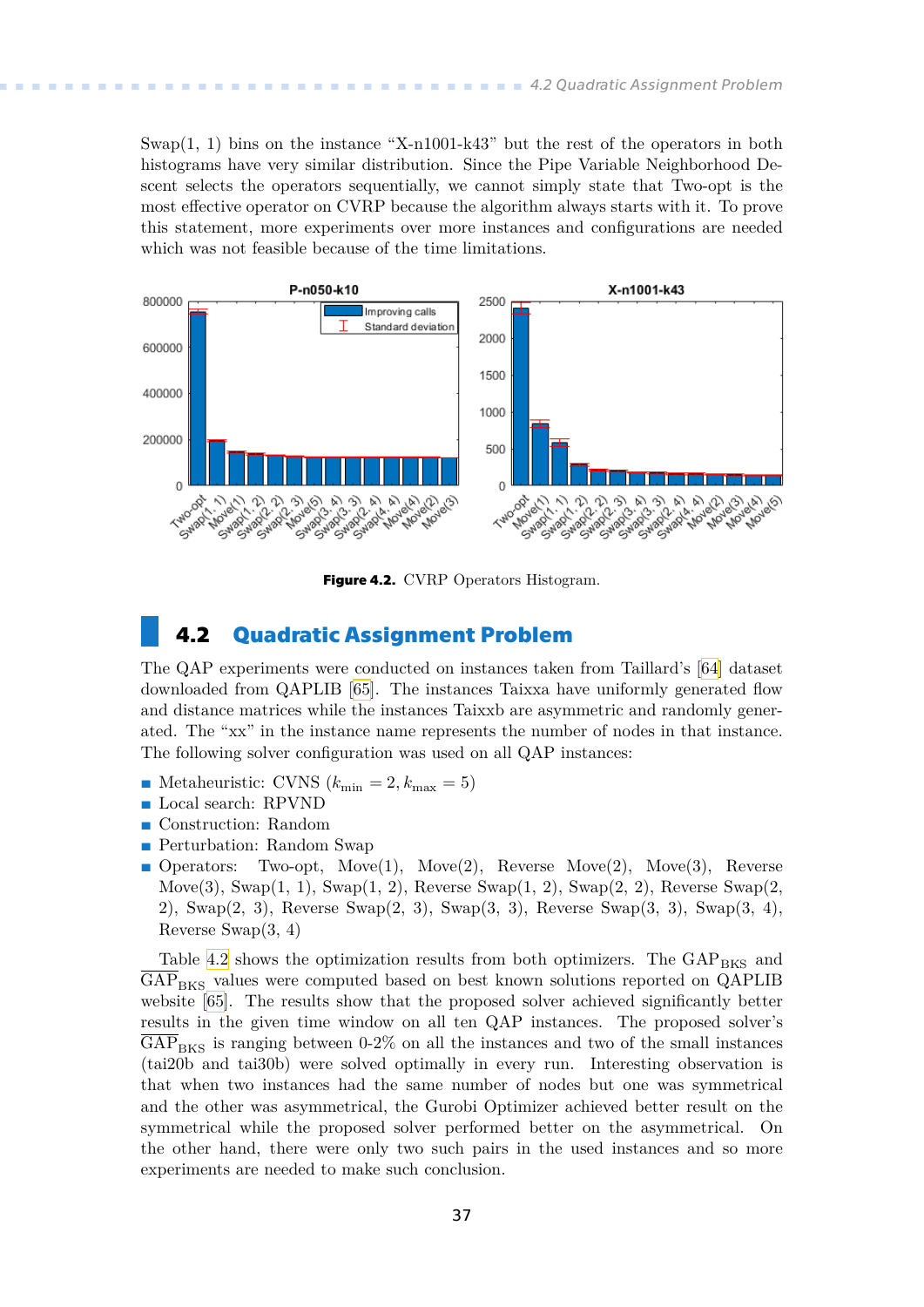<span id="page-45-1"></span>*4. Results* **.............................................**

|                      |      |               | Proposed solver | Gurobi Optimizer |            |                   |             |
|----------------------|------|---------------|-----------------|------------------|------------|-------------------|-------------|
| Instance             | T[s] | g(X)          | $\sigma(g(X))$  | $GAP_{BKS}$      | g(X)       | GAP <sub>LB</sub> | $GAP_{BKS}$ |
| $*_{\text{tail}20b}$ | 600  | 122455319.00  | 0.00            | $0.00\%$         | 123009513  | 65.99%            | 0.45%       |
| $*$ tai25a           | 600  | 1174472.16    | 3626.37         | $0.62\%$         | 1224160    | $20.51\%$         | 4.88%       |
| $*_{\text{tail}30b}$ | 600  | 637117113.00  | 0.00            | $0.00\%$         | 665957832  | 93.54\%           | 4.53%       |
| tai40a               | 1800 | 3179448.64    | 9252.10         | 1.28%            | 3301646    | 24.37%            | 5.17%       |
| tai <sub>50</sub> b  | 1800 | 459578778.16  | 835883.75       | $0.17\%$         | 493998253  | 91.56\%           | 7.67%       |
| tai60a               | 1800 | 7335806.12    | 20420.90        | 1.80%            | 7612652    | 27.01\%           | 5.64%       |
| tai <sub>80</sub> a  | 3600 | 13754440.64   | 31644.24        | 1.89%            | 14618165   | 28.07%            | $6.39\%$    |
| tai <sub>80</sub> b  | 3600 | 828040446.16  | 5216147.84      | 1.18%            | 924292399  | $90.21\%$         | 12.94%      |
| tai100a              | 3600 | 21427931.28   | 45379.38        | 1.78%            | 23526234   | 32.73\%           | 11.75%      |
| tail00b              | 3600 | 1197988925.88 | 12875802.95     | $1.01\%$         | 1422944733 | 87.67%            | 19.98%      |

<span id="page-45-0"></span>**Table 4.2.** QAP optimization results. The rows starting with the symbol  $*$  are instances with known optimal solution.



<span id="page-45-2"></span>Figure 4.3. QAP fitness minimization steps of four different instances.

Figure [4.3](#page-45-2) shows the  $\overline{GAP}_{BKS}$  over time of two pairs of instances with the same node count. It is interesting that the asymmetrical instances resulted in larger standard deviation  $\sigma(GAP)$  than the symmetrical. The average last improvement times  $\overline{T}$  suggests that the optimizer could have been getting stuck in some local optima so maybe a more suitable perturbation could be selected for this problem.s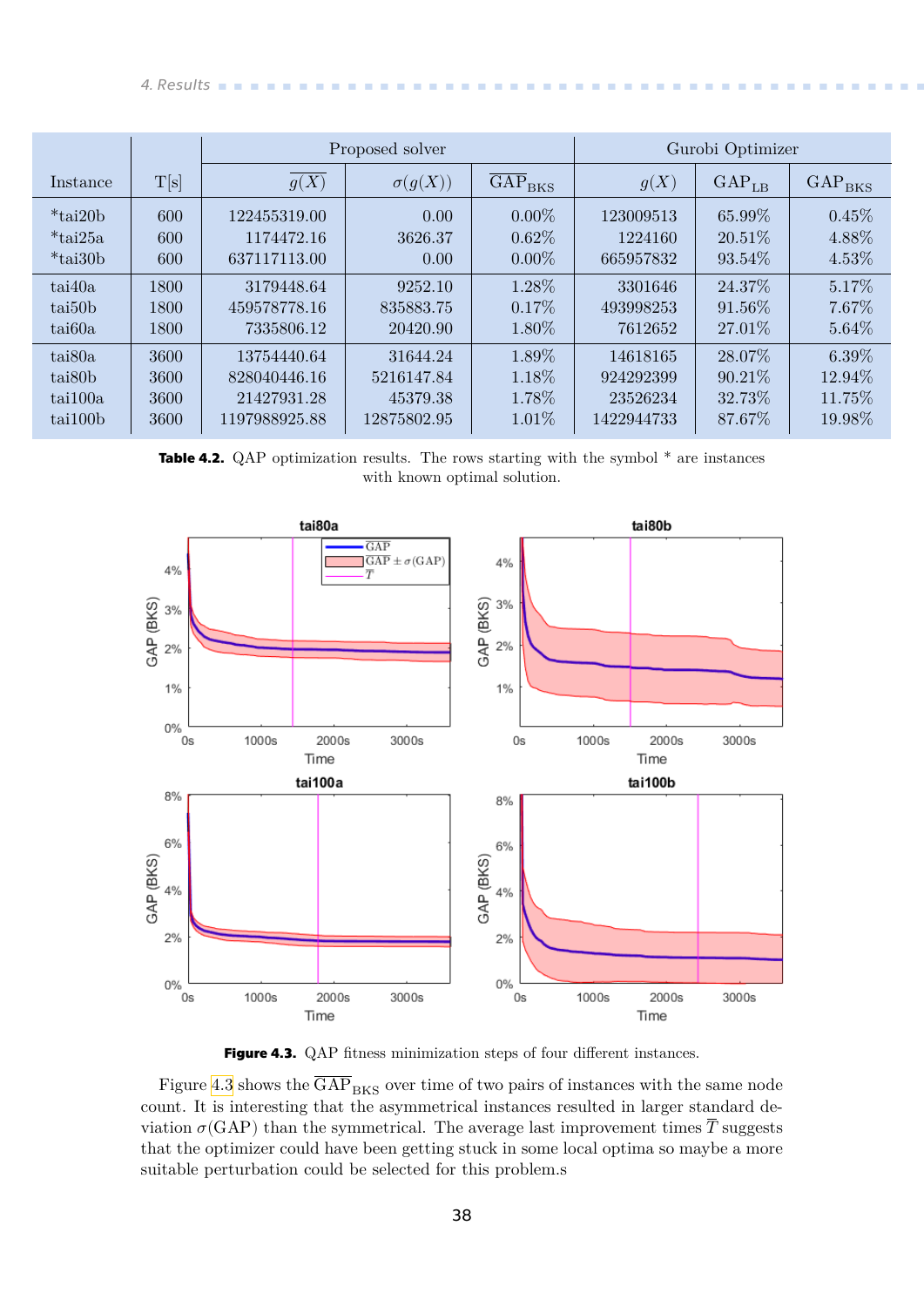<span id="page-46-1"></span>Histogram [4.4](#page-46-2) shows that the Swap(1, 1) operator was the most improving operator on two instances; one small and one large. On the larger instance the other operators become less efficient than on the smaller one. The Random Pipe Variable Neighborhood Descent selects the operators randomly so we can state that  $\text{Swap}(1, 1)$  is the most effective operator on QAP instances.



<span id="page-46-2"></span>**Figure 4.4.** QAP Operators Histogram.

### <span id="page-46-0"></span>**4.3 Non-permutation Flowshop**

Instances from the data set proposed by Vallada et al. [\[66](#page-56-0)] were used on the NPFS experiments. It contains problems ranging from very small instances (10 jobs on 5 machines) to large instances (800 jobs on 60 machines). The data set is originally proposed for permutation flowshop scheduling problem (FSSP), which is almost the same problem as NPFS with the only one difference that each machine must use the same permutation of jobs. The input of FSSP is the same as NPFS, and therefore can be used for NPFS as well. The following solver configuration was used on all NPFS instances:

- **.** Metaheuristic: ILS  $(k = 3)$
- **.** Local search: BVND
- Local search: BVND<br>■ Construction: Random Replicate
- **.** Perturbation: Random Move All
- **.** Operators: Exchange Nodes, Move all (10), Exchange First N Nodes

The optimization results of the proposed solver and the Gurobi Optimizer are listed in the Table [4.3.](#page-47-0) The instance names have following format: "VFRxx\_yy\_id" where xx is the number of jobs, yy is the number of machines and the id is an integer in range 1-10 as the VFR dataset contains 10 different instances for every job and machine number selection. The best known solutions for computation of the percentage difference were taken from Libralesso's iterative beam algorithm results[[67\]](#page-56-1) which are, to our best knowledge, the best known solutions to FSSP. Even though these values are not NPFS solutions they can be used as upper bound because every feasible solution of FSSP is feasible solution to NPFS as well, that is, the fitness of optimal solution of FSSP is larger or equal to NPFS on the same input. That is why for "VFR20\_15\_1" the proposed solver was able to find even better solution and has negative  $GAP_{BKS}$ .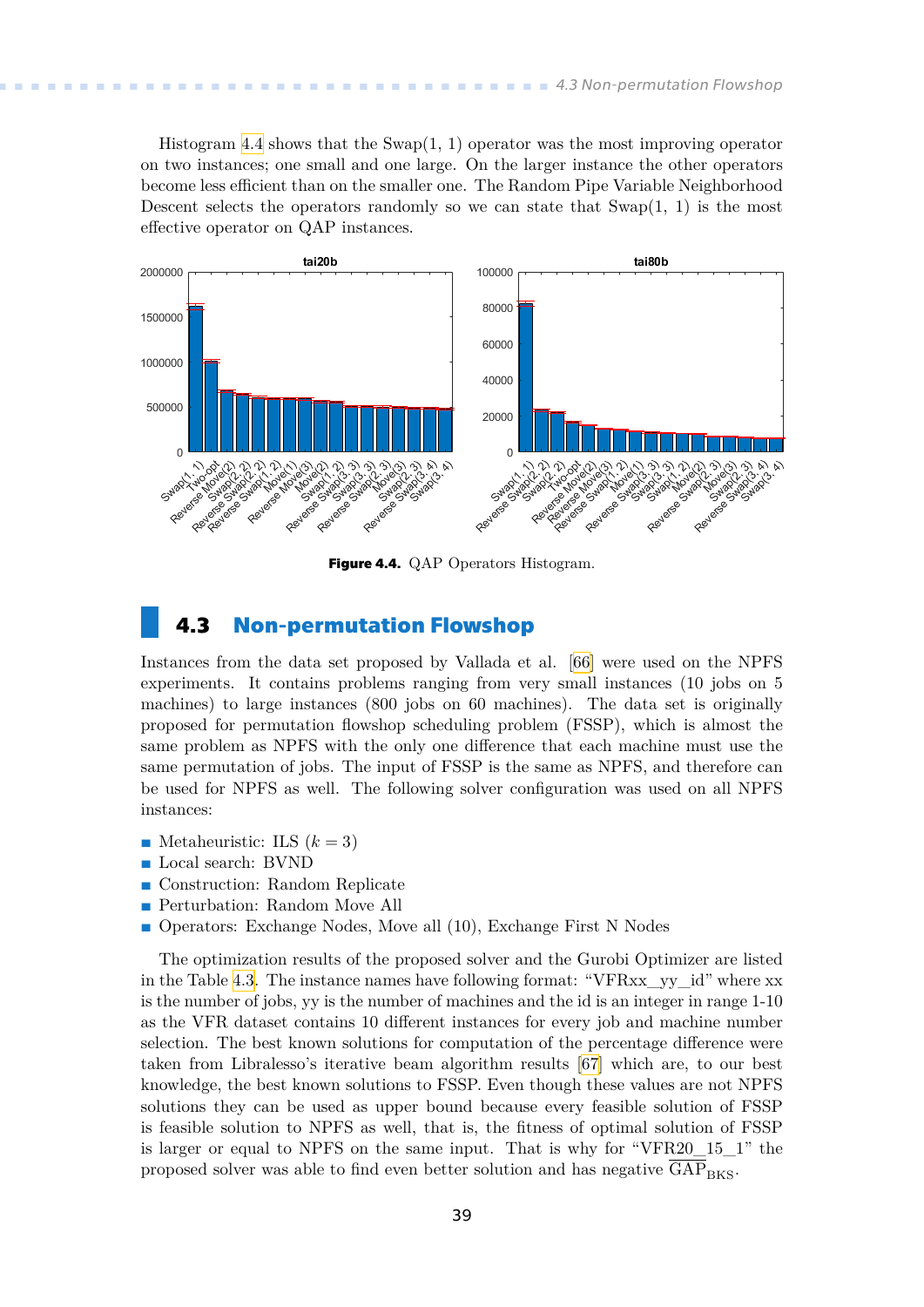<span id="page-47-1"></span>

|                       |      |          | Proposed solver |                                  | Gurobi Optimizer         |                          |                                      |
|-----------------------|------|----------|-----------------|----------------------------------|--------------------------|--------------------------|--------------------------------------|
| Instance              | T[s] | g(X)     | $\sigma(g(X))$  | $\overline{\rm{GAP}}_{\rm{BKS}}$ | g(X)                     | GAP <sub>LB</sub>        | $\overline{\text{GAP}}_{\text{BKS}}$ |
| VFR20 5 1             | 600  | 1193.72  | 1.69            | 0.14                             | 1267                     | 36.11                    | 6.29                                 |
| VFR20 15 1            | 600  | 1916.08  | 11.85           | $-1.03$                          | 2090                     | 32.49                    | 7.95                                 |
| VFR40 5 1             | 600  | 2396.00  | 0.00            | 0.00                             | 2554                     | 43.15                    | 6.59                                 |
| VFR100 20 1           | 1800 | 6363.86  | 22.20           | 3.11                             | 7860                     | 55.78                    | 27.35                                |
| VFR100 20 2           | 1800 | 6466.70  | 24.27           | 3.19                             | 7902                     | 73.17                    | 26.09                                |
| VFR200 20 1           | 1800 | 11577.96 | 31.60           | 3.25                             | 13731                    | 32.49                    | 22.46                                |
| VFR400 40 1           | 3600 | 24253.24 | 62.60           | 4.72                             | $\overline{\phantom{0}}$ | $\overline{\phantom{0}}$ |                                      |
| VFR400 60 1           | 3600 | 26549.72 | 73.63           | 4.70                             | $\overline{\phantom{0}}$ | $\overline{\phantom{0}}$ |                                      |
| VFR600 40 1           | 3600 | 34905.18 | 95.97           | 4.55                             | $\overline{\phantom{0}}$ | -                        |                                      |
| <b>VFR600</b><br>60 1 | 3600 | 37573.98 | 106.20          | 4.60                             | ٠                        |                          |                                      |

<span id="page-47-0"></span>**Table 4.3.** NPFS optimization results.

Table [4.3](#page-47-0) shows that the proposed solver performs better on NPFS than the Gurobi Optimizer. The Gurobi Optimizer was able to find feasible solutions for only the small and medium problems and failed to even construct the model for the large instances because it ran out of memory. The proposed solver was able to find better solutions on all of the tested instances.



<span id="page-47-2"></span>**Figure 4.5.** NPFS fitness minimization steps of four different instances.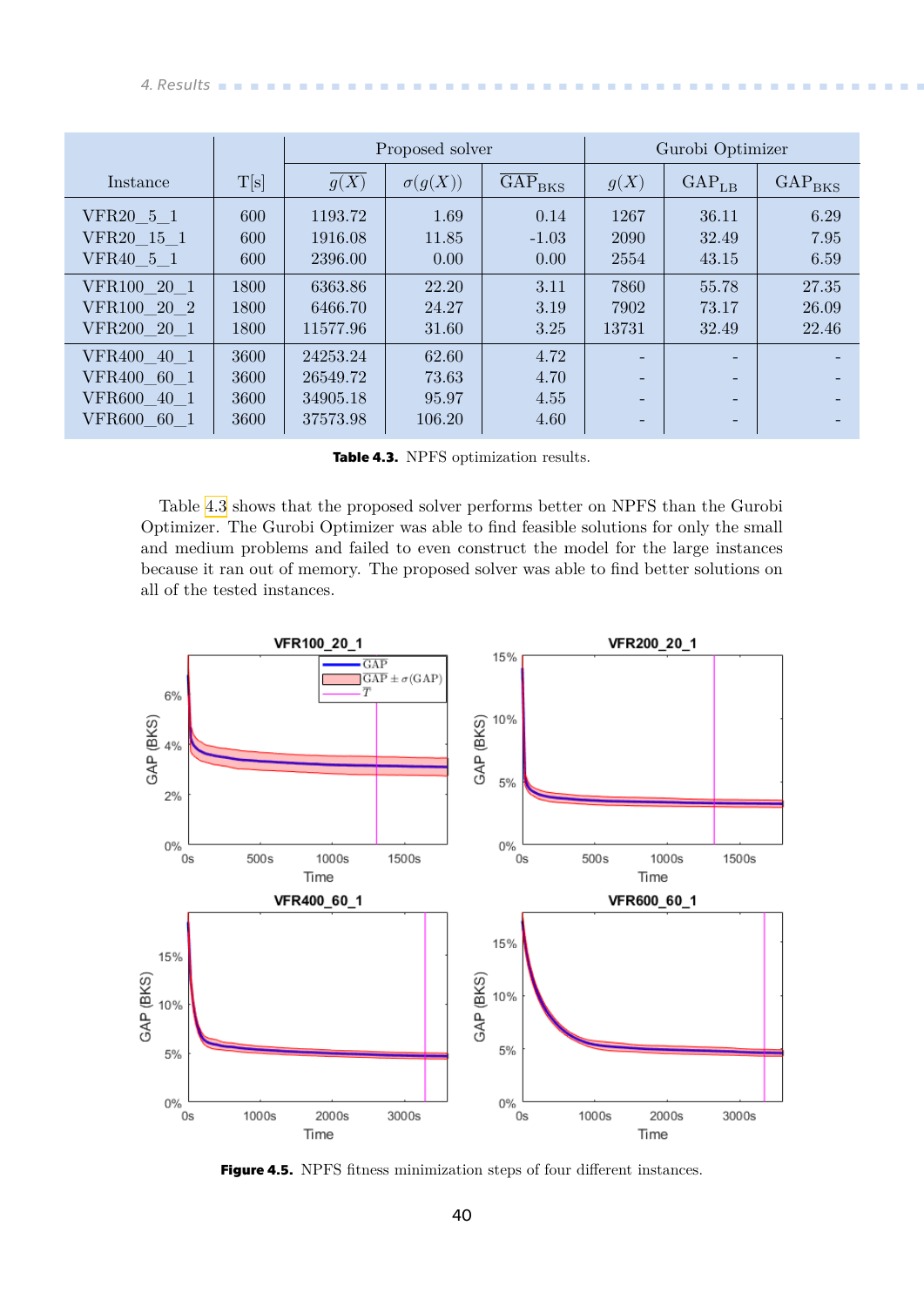<span id="page-48-1"></span>Figure [4.5](#page-47-2) displays  $\overline{GAP}_{BKS}$  over time obtained by the proposed solver on four different problems including the average time of a last improving local search call  $\overline{T}$ . The displayed plots suggest that the solver was making improving local search steps until the timeout was reached and would have probably continued improving the fitness if a bigger timeout was set even though the slope seems to be very flat when approaching the timeout.

Histogram [4.6](#page-48-2) shows that the most improving operator was Exchange Nodes. On the small instances the other operators also played important role while on the large ones they become less significant. The Basic Variable Neighborhood Descent selects the operators sequentially so the dominance of Exchange Nodes operator can be caused just by this. We empirically found out that the other available operators were significantly less efficient on this problem in the terms of time complexity and the number of improvements. Therefore, only these three operators were used for the final experiments.



<span id="page-48-2"></span>**Figure 4.6.** NPFS Operators Histogram.

### <span id="page-48-0"></span>**4.4 Sudoku**

Sudoku instances used for the experiments were taken from a data set created by Huw Lloyd [\[68](#page-56-2)]. There are three types of sudoku instances: 9x9, 16x16, and 25x25. The Names of the instances have following format: "inst $NxN$  p id" where N is the size of the Sudoku and  $p$  is the percentage of the assigned fields. The following solver configuration was used on all Sudoku experiment:

- **.** Metaheuristic: BVNS  $(k_{\text{min}} = 2, k_{\text{max}} = 6)$ **.** Local search: PVND
- Local search: PVND<br>■ Construction: Greedy
- 
- **.** Perturbation: Double bridge
- Operators: Move(1), Two opt, Swap(1, 1)

From the results in Table [4.4](#page-49-0) it is apparent that the Gurobi Optimizer performed better on all Sudoku instances. Not only it found the the optimal solution of each instance, it only needed couple of seconds to achieve that. The number of times in which the proposed solver was able to find optimum is denoted  $|Opt|$ . This is also equal to the number of times in which a feasible solution was found as the only feasible solution is optimal. The proposed solver was able to find optimum of all 9x9 instances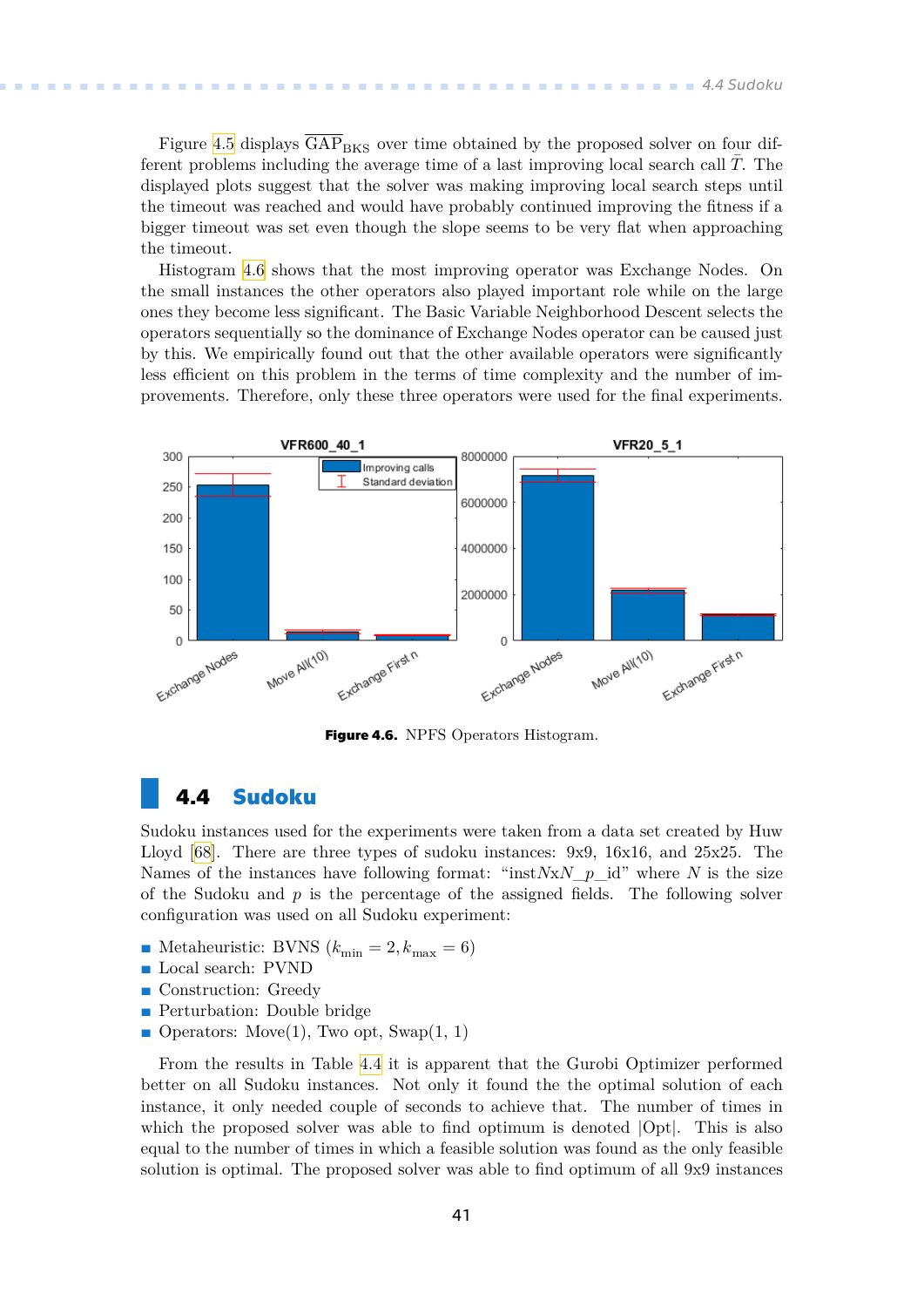<span id="page-49-1"></span>in all runs. The 16x16 instances were optimally solved in only some cases and 25x25 instances were never solved. The reason for the poor results of the proposed solver might be the fact that heuristic algorithms generally do not aim to find optimal solution. Another interesting observation is that while Gurobi Optimizer needed more time to solve Sudoku with lower assignment percentage  $p$ , the proposed solver performed better when  $p$  was lower.

|                  |      | Proposed solver |                |                | Gurobi Optimizer |      |                        |
|------------------|------|-----------------|----------------|----------------|------------------|------|------------------------|
| Instance         | T[s] | g(X)            | $\sigma(g(X))$ | Opt            | g(X)             | Gap  | Runtime <sup>[s]</sup> |
| inst9x950        | 600  | 0.00            | 0.00           | 50             | 0.00             | 0.00 | 0.01                   |
| inst9x951        | 600  | 0.00            | 0.00           | 50             | 0.00             | 0.00 | 0.01                   |
| inst9x952        | 600  | 0.00            | 0.00           | 50             | 0.00             | 0.00 | 0.01                   |
| $inst16x16$ 5 0  | 1800 | 0.40            | 0.81           | 40             | 0.00             | 0.00 | 1.51                   |
| $inst16x16$ 10 0 | 1800 | 0.88            | 1.29           | 32             | 0.00             | 0.00 | 1.10                   |
| $inst16x16$ 15 1 | 1800 | 1.92            | 1.56           | 14             | 0.00             | 0.00 | 0.02                   |
| $inst25x25$ 5 0  | 3600 | 13.92           | 4.01           | $\overline{0}$ | 0.00             | 0.00 | 33.25                  |
| inst25x25 10 0   | 3600 | 16.40           | 4.49           | $\overline{0}$ | 0.00             | 0.00 | 15.67                  |
| $inst25x25$ 15 0 | 3600 | 17.00           | 3.75           | $\theta$       | 0.00             | 0.00 | 15.80                  |
| inst25x25200     | 3600 | 23.28           | 4.69           | $\overline{0}$ | 0.00             | 0.00 | 11.07                  |

<span id="page-49-0"></span>**Table 4.4.** Sudoku optimization results.

Figure [4.7](#page-50-0) shows fitness  $q(X)$  over time obtained by the proposed solver on four different problems. On the 25x25 instances, we can see that the proposed solver was making improving steps until reaching the timeout. On the 16x16 instances, the average last improvement  $\Gamma$  appears to be in the first half of the allocated time. This is probably caused by the fact that some of the experiments reached the optimum prior to the timeout.

Histogram [4.8](#page-50-2) shows that the most improving operator was  $Move(1)$  but  $Swap(1, 1)$ and Two-opt also made significant amount of improving calls. We can see that this distribution doesn't shift between 9x9 and 25x25 instances. This operator histogram is also affected by the fact that the PVND selects operators sequentially. Again, we empirically found out that the other available operators were less efficient and therefore only the three operators were used for the final experiments.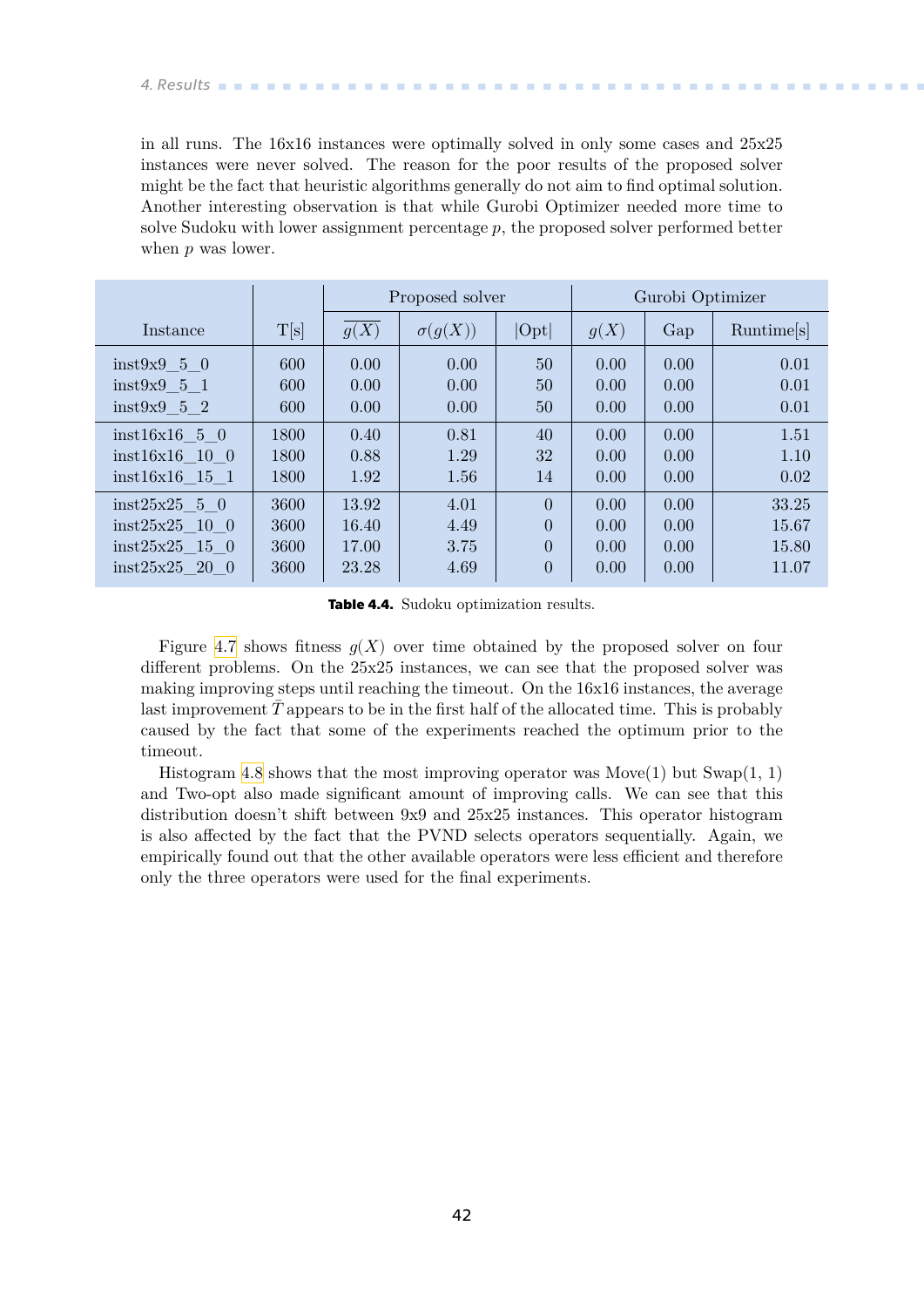<span id="page-50-1"></span>

<span id="page-50-0"></span>**Figure 4.7.** Sudoku fitness minimization steps of four different instances.



<span id="page-50-2"></span>**Figure 4.8.** Sudoku Operators Histogram.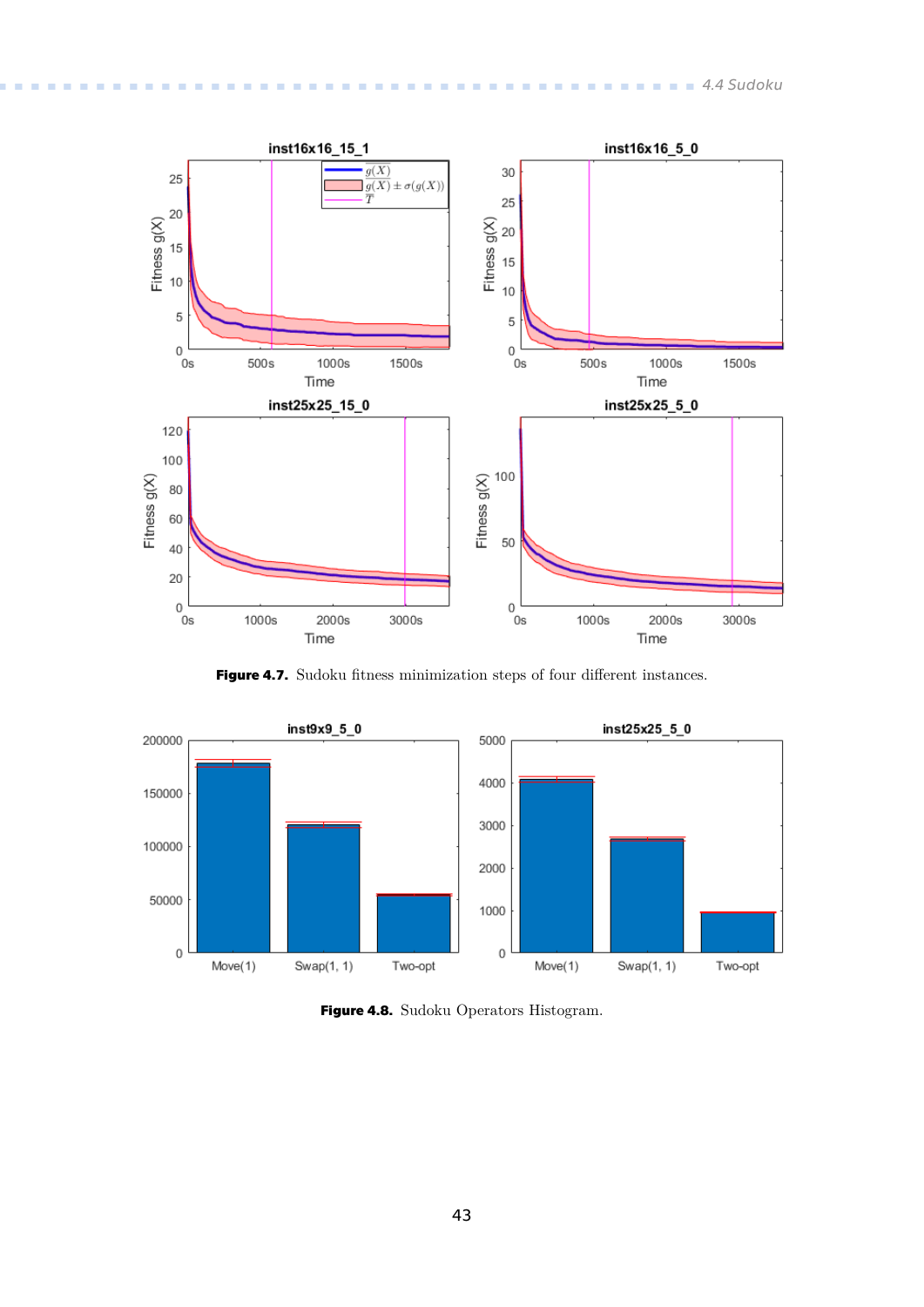# <span id="page-51-1"></span><span id="page-51-0"></span>**Chapter5 Conclusion**

General-purpose optimizers are convenient tools that can be applied to wide classes of optimization problems with shared representation. A typical examples are integer programming solvers like Gurobi or constraint satisfaction solvers like CPLEX. We proposed a representation formalism which allows to address a large group of problems whose solutions can be represented using the dynamic permutative representation. Then we designed a neighborhood-oriented heuristic solver that exploits this representation. It adapts multiple well-established metaheuristics that can be used on virtually any combinatorial optimization problem and combines them into one powerful optimizer.

We compared the solver to the commercial IP solver Gurobi Optimizer on four problems: CVRP, QAP, NPFS, and Sudoku. Each problem was formulated using both the proposed solver framework and the integer programming paradigm. The experimentalresults showed that the proposed solver implemented in  $C_{++}$  [[61\]](#page-55-12) outperforms the Gurobi Optimizer on CVRP, QAP, and NPFS problems in terms of scalability and solution quality, given a fixed computational budget. However it did not outperform Gurobi on Sudoku. This might be caused by a poor choice of the proposed solver components (operators, perturbation, etc.) or because heuristic algorithms generally do not excel in finding the optimum solution, and the only feasible solution of Sudoku is the optimum.

Concerning future work, we plan to extend the list of operators and perturbations. For example, NPFS has a very specific structure that was hard to exploit using the currently implemented neighborhoods. Additionally, other metaheuristics like Tabu Search or Simulated Annealing could be easily incorporated in the solver and might improve the performance on some problems.

Our solver contains a number of metaheuristics, local search strategies, initial solution construction strategies, perturbations, and operators. It can be assumed that the solver performs best with a different setup for each problem. We selected the configuration manually using our intuition and several small experiments however this could also be done by an automated parameter tuning tool. This would release the user from the responsibility of providing the configuration. On the other hand, such tools are usually very computationally intensive.

We performed experiments with a fixed timeout but Gurobi is exact solver and by definition it will find better or equal solution than the proposed solver given unlimited amount of time. Another interesting question is how much time it takes the Gurobi Optimizer to obtain such solution on the CVRP, QAP, and NPFS problems. Therefore we suggest experiments with longer timeouts should be made.

The proposed solver is primarily designed for COPs and Sudoku experiments showed that the solver might not be suitable for solving CSPs. The tested optimization problems do not have many constraints so it is reasonable to carry out experiments with more constrained optimization problems e.g. Capacitated Vehicle Routing with Time Windows or Flowshop Scheduling with Resources Constraints.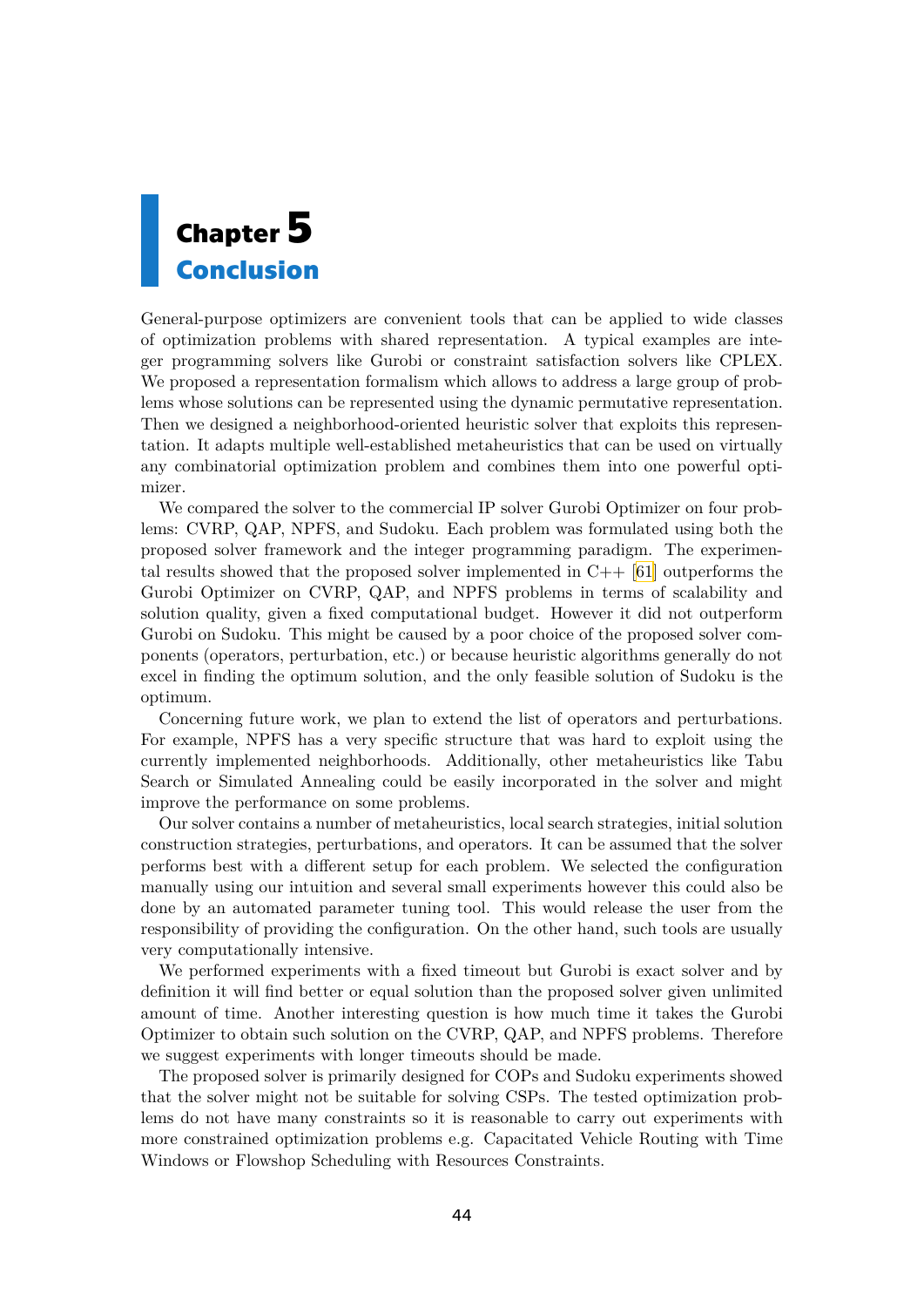## <span id="page-52-0"></span>**References**

<span id="page-52-1"></span>[1] Hejiao Huang, Hongwei Du, and Farooq Ahmad. *Job Shop Scheduling with Petri Nets*. 2013.

[http://link.springer.com/10.1007/978-1-4419-7997-1\\_51](http://link.springer.com/10.1007/978-1-4419-7997-1_51).

- <span id="page-52-2"></span>[2] Chrysafis Vogiatzis, and Panos M Pardalos. *Combinatorial Optimization in Transportation and Logistics Networks*. 2013. [http://link.springer.com/10.1007/978-1-4419-7997-1\\_63](http://link.springer.com/10.1007/978-1-4419-7997-1_63).
- <span id="page-52-3"></span>[3] Congchao Wang, Yizhi Wang, Yinxue Wang, Chiung-Ting Wu, and Guoqiang Yu. *Advances in Neural Information Processing Systems 32: Annual Conference on Neural Information Processing Systems 2019, NeurIPS 2019, 8-14 December 2019, Vancouver, BC, Canada*. 2019.

[http://papers.nips.cc/paper/8334-mussp-efficient-min-cost-flow](http://papers.nips.cc/paper/8334-mussp-efficient-min-cost-flow-algorithm-for-multi-object-tracking)[algorithm-for-multi-object-tracking](http://papers.nips.cc/paper/8334-mussp-efficient-min-cost-flow-algorithm-for-multi-object-tracking).

- <span id="page-52-4"></span>[4] Combinatorial optimization applied to variable scale 2d model matching. *10th International Conference on Pattern Recognition*. 1990, 1 18-23.
- <span id="page-52-5"></span>[5] Shouhei Hanaoka, Akinobu Shimizu, Mitsutaka Nemoto, Yukihiro Nomura, Soichiro Miki, Takeharu Yoshikawa, Naoto Hayashi, Kuni Ohtomo, and Yoshitaka Masutani. Automatic detection of over 100 anatomical landmarks in medical CT images. *Medical Image Analysis*. 2017, 35 192-214. DOI [10.1016/j.media.2016.04.001](http://dx.doi.org/10.1016/j.media.2016.04.001).
- <span id="page-52-6"></span>[6] Vladimir Kolmogorov, and Ramin Zabih. *Multi-camera Scene Reconstruction via Graph Cuts*. 2002-4-29. [http://link.springer.com/10.1007/3-540-47977-5\\_6](http://link.springer.com/10.1007/3-540-47977-5_6).
- <span id="page-52-7"></span>[7] Dan Gusfield. *Integer Linear Programming in Computational Biology*. 2019. [http://link.springer.com/10.1007/978-3-030-10837-3\\_15](http://link.springer.com/10.1007/978-3-030-10837-3_15).
- <span id="page-52-8"></span>[8] *Benchmark TSP Information*. <https://www.math.uwaterloo.ca/tsp/concorde/benchmarks/bench99.html>.
- <span id="page-52-9"></span>[9] Sergio Nesmachnow. An overview of metaheuristics. *International Journal of Metaheuristics*. 2014, 3 (4), 320-347. DOI [10.1504/IJMHEUR.2014.068914](http://dx.doi.org/10.1504/IJMHEUR.2014.068914).
- <span id="page-52-10"></span>[10] Fabrizio Grandoni, and Giuseppe F. Italiano. *Algorithms and Constraint Programming*. 2006.

[http://link.springer.com/10.1007/11889205\\_2](http://link.springer.com/10.1007/11889205_2).

- <span id="page-52-11"></span>[11] Nicos Christofides. Worst-Case Analysis of a New Heuristic for the Travelling Salesman Problem. *Operations Research Forum*. 2022, 3 (1), DOI [10.1007/s43069-021-](http://dx.doi.org/10.1007/s43069-021-00101-z) [00101-z.](http://dx.doi.org/10.1007/s43069-021-00101-z)
- <span id="page-52-12"></span>[12] Michele Conforti, Gérard Cornuéjols, and Giacomo Zambelli. *Integer Programming*. 1st ed.. Cham: Springer International Publishing, 2014. ISBN 978-3-319- 11007-3.

<https://link.springer.com/book/10.1007/978-3-319-11008-0>.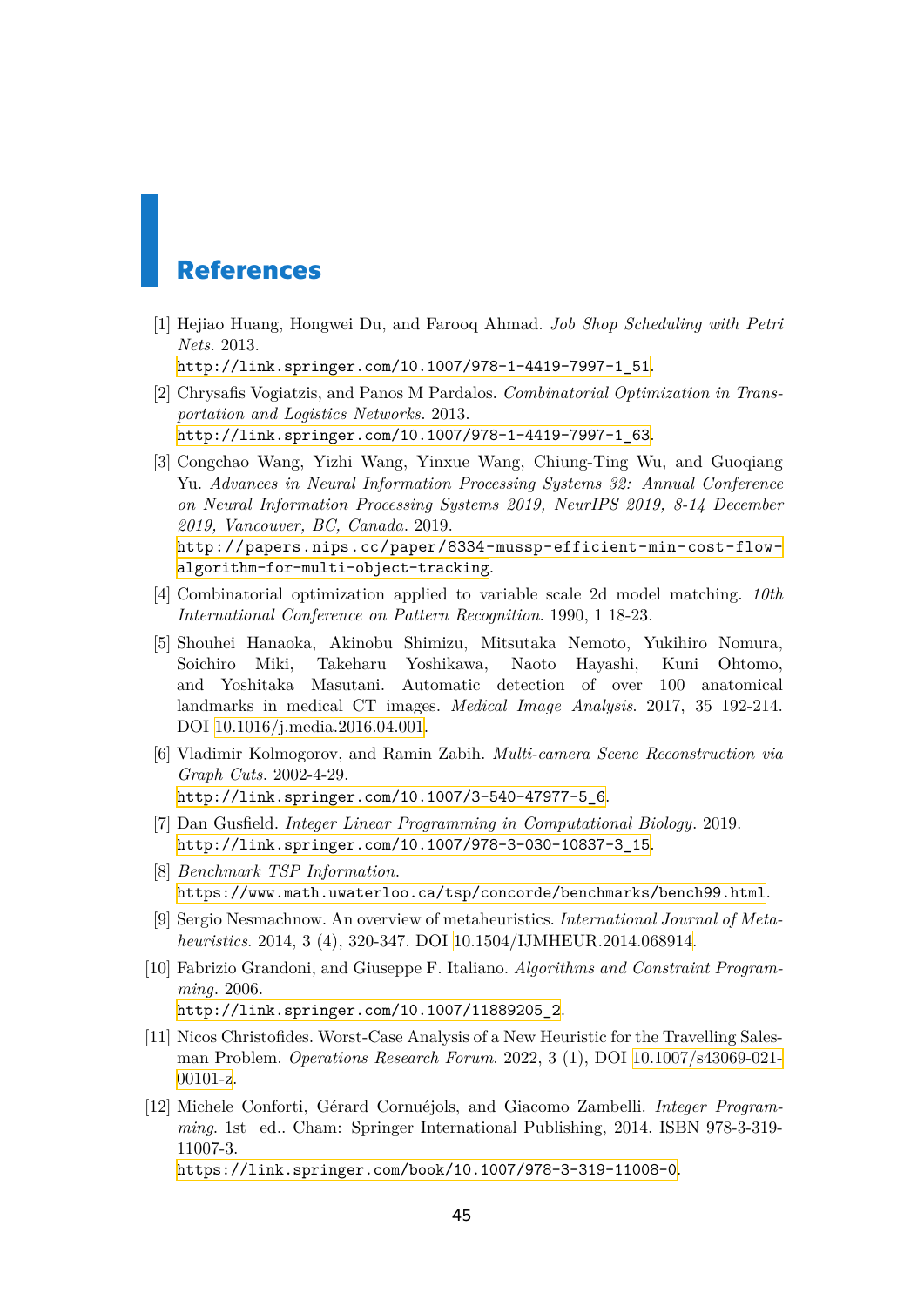- <span id="page-53-0"></span>[13] Nenad Mladenovic, and Pierre Hansen. Variable neighborhood search. *Computers and operations research*. 1997, 24 (11), 1097-1100.
- <span id="page-53-1"></span>[14] Thomas Stützle, and Rubén Ruiz. *Iterated Local Search*. 2018. [http://link.springer.com/10.1007/978-3-319-07124-4\\_8](http://link.springer.com/10.1007/978-3-319-07124-4_8).
- <span id="page-53-2"></span>[15] Thomas Bartz-Beielstein, Jürgen Branke, Jörn Mehnen, and Olaf Mersmann. Evolutionary Algorithms. *Wiley Interdisciplinary Reviews: Data Mining and Knowledge Discovery*. 2014, 4 (3), 178-195. DOI [10.1002/widm.1124.](http://dx.doi.org/10.1002/widm.1124)
- <span id="page-53-3"></span>[16] Fred Glover. Tabu Search—Part I. *ORSA Journal on Computing*. 1989, 1 (3), 190-206. DOI [10.1287/ijoc.1.3.190.](http://dx.doi.org/10.1287/ijoc.1.3.190)
- <span id="page-53-4"></span>[17] Marco Dorigo. Optimization, learning and natural algorithms. *Ph. D. Thesis*. 1992,
- <span id="page-53-5"></span>[18] Xin-She Yang. *Engineering optimization*. Hoboken: Wiley, [2010].. ISBN 978-0- 470-58246-6.
- <span id="page-53-6"></span>[19] Pradnya A. Vikhar. *Evolutionary algorithms.* In: *2016 International Conference on Global Trends in Signal Processing, Information Computing and Communication (ICGTSPICC)*. IEEE, 2016. 261-265. ISBN 978-1-5090-0467-6. <http://ieeexplore.ieee.org/document/7955308/>.
- <span id="page-53-7"></span>[20] S. Kirkpatrick, C. D. Gelatt, and M. P. Vecchi. Optimization by Simulated Annealing. *Science*. 1983-05-13, 220 (4598), 671-680. DOI [10.1126/science.220.4598.671](http://dx.doi.org/10.1126/science.220.4598.671).
- <span id="page-53-8"></span>[21] Smoothed analysis of algorithms: Why the simplex algorithm usually takes polynomial time. *Journal of the ACM (JACM)*. 2004, 51 (3), 385–463.
- <span id="page-53-9"></span>[22] David R. Morrison, Sheldon H. Jacobson, Jason J. Sauppe, and Edward C. Sewell. Branch-and-bound algorithms. *Discrete Optimization*. 2016, 19 79-102. DOI [10.1016/j.disopt.2016.01.005](http://dx.doi.org/10.1016/j.disopt.2016.01.005).
- <span id="page-53-10"></span>[23] Toshihide Ibaraki. Theoretical comparisons of search strategies in branch-andbound algorithms. *International Journal of Computer & Information Sciences*. 1976, 5 (4), 315–344.
- <span id="page-53-11"></span>[24] Tobias Achterberg, Thorsten Koch, and Alexander Martin. Branching rules revisited. *Operations Research Letters*. 2005, 33 (1), 42-54. DOI [10.1016/j.orl.2004.04.002.](http://dx.doi.org/10.1016/j.orl.2004.04.002)
- <span id="page-53-12"></span>[25] Hugues Marchand, Alexander Martin, Robert Weismantel, and Laurence Wolsey. Cutting planes in integer and mixed integer programming. *Discrete Applied Mathematics*. 2002, 123 (1-3), 397-446. DOI [10.1016/S0166-218X\(01\)00348-1.](http://dx.doi.org/10.1016/S0166-218X(01)00348-1)
- <span id="page-53-13"></span>[26] *IBM ILOG CPLEX Optimization Studio*. <https://www.ibm.com/products/ilog-cplex-optimization-studio>.
- <span id="page-53-14"></span>[27] *Generic constraint development environment*. <https://www.gecode.org/>.
- <span id="page-53-15"></span>[28] Francesca Rossi, Peter van Beek, and Toby Walsh. *Hanbook of Constraint Programming*. 1st ed.. Elsevier, 2006. ISBN 978-0-444-52726-4. <https://www.sciencedirect.com/science/bookseries/15746526/2>.
- <span id="page-53-16"></span>[29] Roman Bartak. Constraint programming: What is behind. *Proceedings of CPDC99*. 1999, 1 (1), 7-15.
- <span id="page-53-17"></span>[30] Francesca Rossi, Peter van Beek, and Toby Walsh. *Chapter 4 Constraint Programming*. 2008.

<https://linkinghub.elsevier.com/retrieve/pii/S1574652607030040>.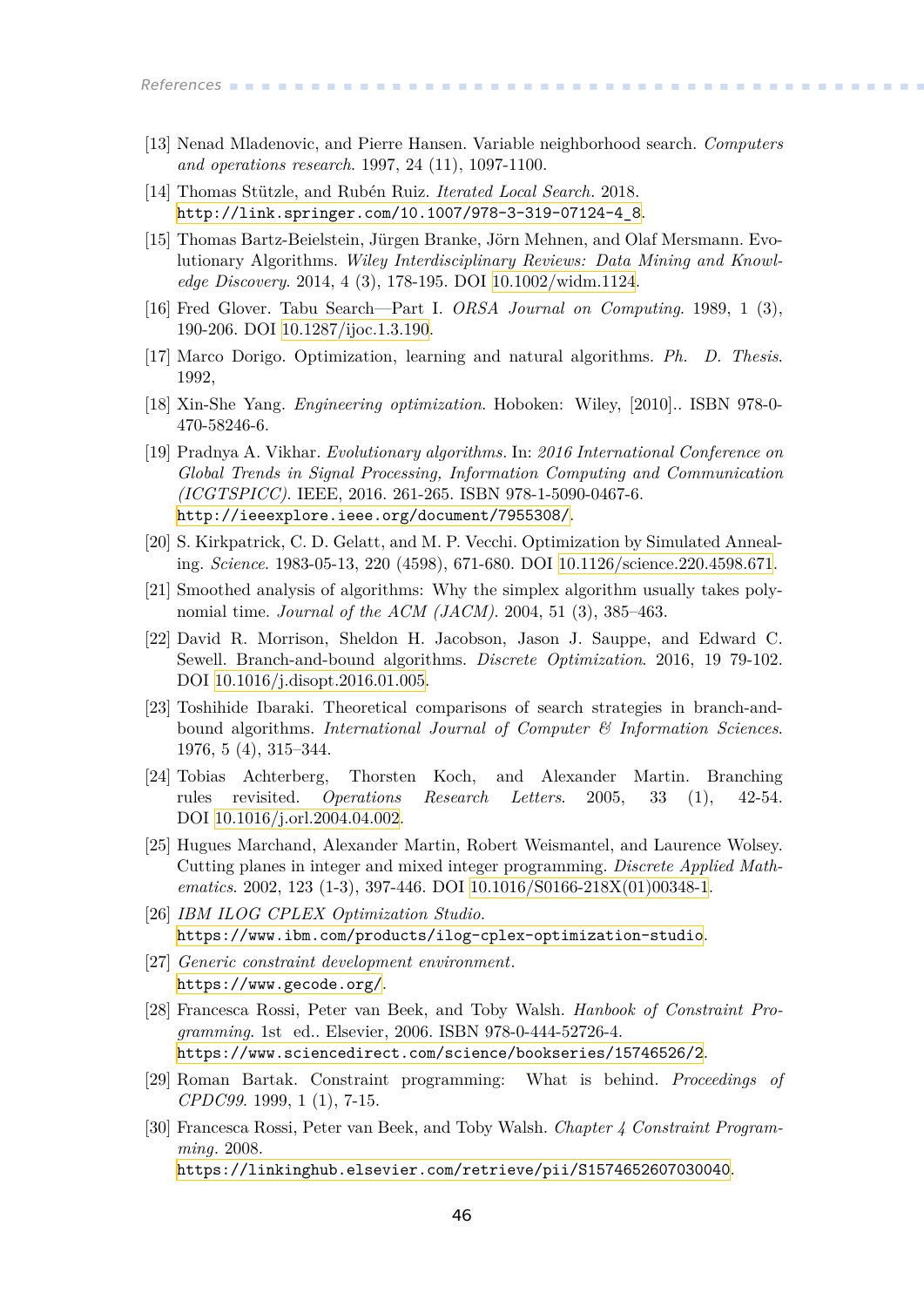<span id="page-54-0"></span>[31] Alexander Bockmayr, and John N. Hooker. *Constraint Programming*. 2005. <https://linkinghub.elsevier.com/retrieve/pii/S0927050705120106>.

**.................................................**

- <span id="page-54-1"></span>[32] Michel Gendreau, and Jean-Yves Potvin. *Handbook of metaheuristics*. 3rd ed.. Montreal, QC, Canada: Springer, 2019. ISBN 978-3-319-91086-4.
- <span id="page-54-2"></span>[33] Rafael Martí, Panos M. Pardalos, and Mauricio G. C. Resende. *Handbook of Heuristics*. 1st ed. ed.. Gewerbestrasse 11, 6330 Cham, Switzerland: Springer, 2018. ISBN 978-3-319-07123-7.
- <span id="page-54-3"></span>[34] *LocalSolver*. <https://www.localsolver.com/overview.html>.
- <span id="page-54-4"></span>[35] *OptaPlanner*. <https://www.optaplanner.org/>.
- <span id="page-54-5"></span>[36] *ECF - Evolutionary Computation Framework*. <http://ecf.zemris.fer.hr/>.
- <span id="page-54-6"></span>[37] *DEAP documentation*. <https://deap.readthedocs.io/en/master/>.
- <span id="page-54-7"></span>[38] *Evolving Objects*. <http://eodev.sourceforge.net/>.
- <span id="page-54-8"></span>[39] *LKH-3*. <http://webhotel4.ruc.dk/~keld/research/LKH-3/>.
- <span id="page-54-9"></span>[40] Keld Helsgaun. An effective implementation of the Lin–Kernighan traveling salesman heuristic. *European Journal of Operational Research*. 2000, 126 (1), 106-130. DOI [10.1016/S0377-2217\(99\)00284-2](http://dx.doi.org/10.1016/S0377-2217(99)00284-2).
- <span id="page-54-10"></span>[41] Keld Helsgaun. An extension of the Lin-Kernighan-Helsgaun TSP solver for constrained traveling salesman and vehicle routing problems. *Roskilde: Roskilde University*. 2017, 24-50.
- <span id="page-54-11"></span>[42] Milos Seda. Mathematical models of flow shop and job shop scheduling problems. *International Journal of Applied Mathematics and Computer Sciences*. 2007, 4 (4), 241-246.
- <span id="page-54-12"></span>[43] Marino Widmer, and Alain Hertz. A new heuristic method for the flow shop sequencing problem. *European Journal of Operational Research*. 1989, 41 (2), 186- 193. DOI [10.1016/0377-2217\(89\)90383-4](http://dx.doi.org/10.1016/0377-2217(89)90383-4).
- <span id="page-54-13"></span>[44] Charles E. Noon, and James C. Bean. An Efficient Transformation Of The Generalized Traveling Salesman Problem. *INFOR: Information Systems and Operational Research*. 2016-05-25, 31 (1), 39-44. DOI [10.1080/03155986.1993.11732212](http://dx.doi.org/10.1080/03155986.1993.11732212).
- <span id="page-54-14"></span>[45] G. B. Dantzig, and J. H. Ramser. The Truck Dispatching Problem. *Management Science*. 1959, 6 (1), 80-91. DOI [10.1287/mnsc.6.1.80](http://dx.doi.org/10.1287/mnsc.6.1.80).
- <span id="page-54-15"></span>[46] Gilbert Laporte. The vehicle routing problem. *European Journal of Operational Research*. 1992, 59 (3), 345-358. DOI [10.1016/0377-2217\(92\)90192-C](http://dx.doi.org/10.1016/0377-2217(92)90192-C).
- <span id="page-54-16"></span>[47] T.K. Ralphs, L. Kopman, W.R. Pulleyblank, and L.E. Trotter. On the capacitated vehicle routing problem. *Mathematical Programming*. 2003-1-1, 94 (2-3), 343-359. DOI [10.1007/s10107-002-0323-0](http://dx.doi.org/10.1007/s10107-002-0323-0).
- <span id="page-54-17"></span>[48] Andreas Konstantinidis, and Savvas Pericleous. Adaptive Evolutionary Algorithm for a Multi-Objective VRP. *International Journal on Engineering Intelligent Systems*. 2014, 22 145-162.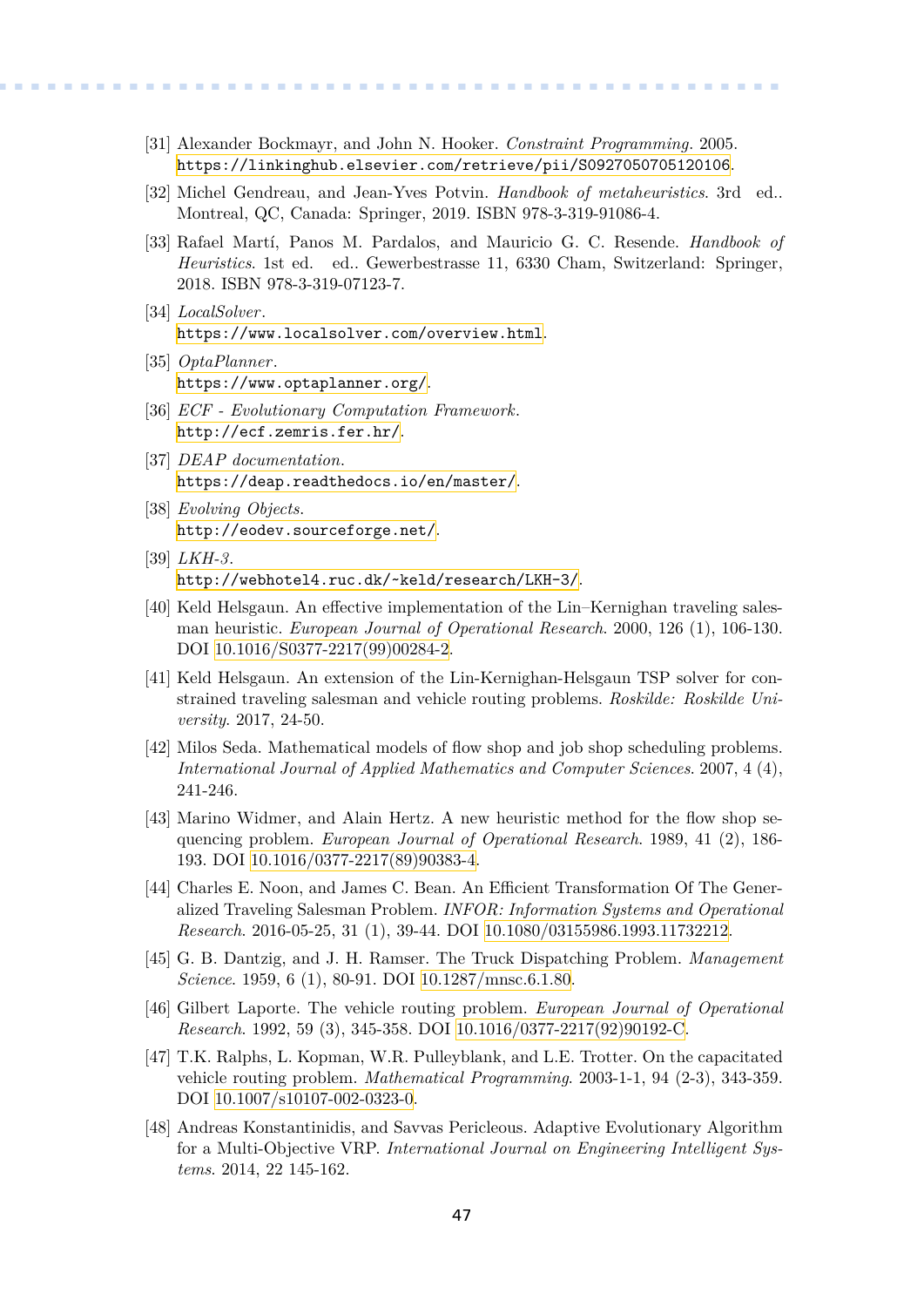*References* **............................................**

- <span id="page-55-0"></span>[49] Tjalling C. Koopmans, and Martin Beckmann. Assignment Problems and the Location of Economic Activities. *Econometrica*. 1957, 25 (1), 53–76. DOI [10.2307/1907742](http://dx.doi.org/10.2307/1907742).
- <span id="page-55-1"></span>[50] Eliane Maria Loiola, Nair Maria Maia de Abreu, Paulo Oswaldo Boaventura-Netto, Peter Hahn, and Tania Querido. A survey for the quadratic assignment problem. *European Journal of Operational Research*. 2007, 176 (2), 657-690. DOI [10.1016/j.ejor.2005.09.032.](http://dx.doi.org/10.1016/j.ejor.2005.09.032)
- <span id="page-55-2"></span>[51] Daniel Alejandro Rossit, Fernando Tohmé, and Mariano Frutos. The Non-Permutation Flow-Shop scheduling problem. *Omega*. 2018, 77 143-153. DOI [10.1016/j.omega.2017.05.010](http://dx.doi.org/10.1016/j.omega.2017.05.010).
- <span id="page-55-3"></span>[52] Alexander J. Benavides, and Marcus Ritt. Two simple and effective heuristics for minimizing the makespan in non-permutation flow shops. *Computers & Operations Research*. 2016, 66 160-169. DOI [10.1016/j.cor.2015.08.001](http://dx.doi.org/10.1016/j.cor.2015.08.001).
- <span id="page-55-4"></span>[53] Andrew Barlett, Timothy P. Chartier, Amy Langville, and Timothy D. Rankin. An integer programming model for the sudoku problem. *Journal of Online Mathematics and its Applications*. 2008, 8 (1),
- <span id="page-55-5"></span>[54] J. Scott Provan. Sudoku. *American Mathematical Monthly*. 2009-10-01, 116 (8), 702-707. DOI [10.4169/193009709X460822](http://dx.doi.org/10.4169/193009709X460822).
- <span id="page-55-6"></span>[55] *Sudoku Generator*. <https://www.sudokuweb.org/>.
- <span id="page-55-7"></span>[56] *The irace Package: Iterated Race for Automatic Algorithm Configuration*. <https://iridia.ulb.ac.be/irace/>.
- <span id="page-55-8"></span>[57] Abraham Duarte, Jesús Sánchez-Oro, Nenad Mladenović, and Raca Todosijević. *Variable Neighborhood Descent*. 2018. [http://link.springer.com/10.1007/978-3-319-07124-4\\_9](http://link.springer.com/10.1007/978-3-319-07124-4_9).
- <span id="page-55-9"></span>[58] B. Farhang Moghadam, S. J. Sadjadi, and S. M. Seyedhosseini. Comparing mathematical and heuristic methods for robust vehicle routing problem. *IJRRAS*. 2010, 2 (2), 108-116.
- <span id="page-55-10"></span>[59] Yong Xia, and Ya-Xiang Yuan. A new linearization method for quadratic assignment problems. *Optimization Methods and Software*. 2006, 21 (5), 805-818. DOI [10.1080/10556780500273077](http://dx.doi.org/10.1080/10556780500273077).
- <span id="page-55-11"></span>[60] Yong Xia. Gilmore-Lawler bound of quadratic assignment problem. *Frontiers of Mathematics in China.* 2008, 3 (1), 109-118. DOI [10.1007/s11464-008-0010-4](http://dx.doi.org/10.1007/s11464-008-0010-4).
- <span id="page-55-12"></span>[61] *Metaopt*. <https://gitlab.com/Dirys/metaopt>.
- <span id="page-55-13"></span>[62] *CVRPLIB*. 2022. <http://vrp.atd-lab.inf.puc-rio.br/index.php/en/>.
- <span id="page-55-14"></span>[63] Eduardo Uchoa, Diego Pecin, Artur Pessoa, Marcus Poggi, Thibaut Vidal, and Anand Subramanian. New benchmark instances for the Capacitated Vehicle Routing Problem. *European Journal of Operational Research*. 2017, 257 (3), 845-858. DOI [10.1016/j.ejor.2016.08.012.](http://dx.doi.org/10.1016/j.ejor.2016.08.012)
- <span id="page-55-15"></span>[64] E. Taillard. Robust taboo search for the quadratic assignment problem. *Parallel Computing*. 1991, 17 (4-5), 443-455. DOI [10.1016/S0167-8191\(05\)80147-4.](http://dx.doi.org/10.1016/S0167-8191(05)80147-4)
- <span id="page-55-16"></span>[65] *QAPLIB-Problem Instances and Solutions*. 2012. [https://coral.ise.lehigh.edu/data-sets/qaplib/qaplib-problem-instan](https://coral.ise.lehigh.edu/data-sets/qaplib/qaplib-problem-instances-and-solutions/) [ces-and-solutions/](https://coral.ise.lehigh.edu/data-sets/qaplib/qaplib-problem-instances-and-solutions/).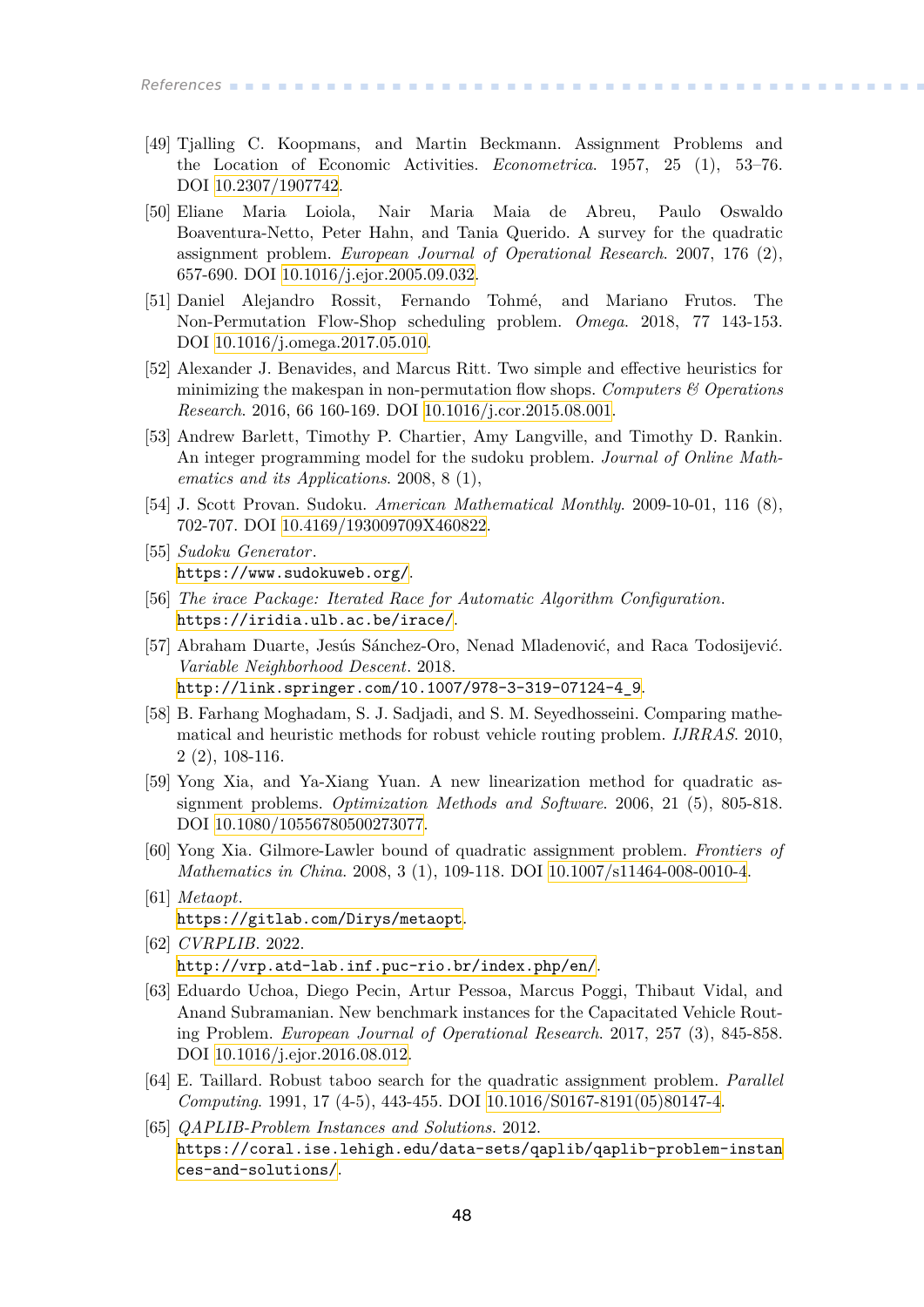<span id="page-56-0"></span>[66] Eva Vallada, Rubén Ruiz, and Jose M. Framinan. New hard benchmark for flowshop scheduling problems minimising makespan. *European Journal of Operational Research*. 2015, 240 (3), 666-677. DOI [10.1016/j.ejor.2014.07.033.](http://dx.doi.org/10.1016/j.ejor.2014.07.033)

**.................................................**

- <span id="page-56-1"></span>[67] Luc Libralesso, Pablo Andres Focke, Aurélien Secardin, and Vincent Jost. Iterative beam search algorithms for the permutation flowshop. *European Journal of Operational Research*. 2022, 301 (1), 217-234. DOI [10.1016/j.ejor.2021.10.015](http://dx.doi.org/10.1016/j.ejor.2021.10.015).
- <span id="page-56-2"></span>[68] Huw Lloyd, and Martyn Amos. Solving Sudoku With Ant Colony Optimization. *IEEE Transactions on Games*. 2020, 12 (3), 302-311. DOI [10.1109/TG.2019.2942773.](http://dx.doi.org/10.1109/TG.2019.2942773)